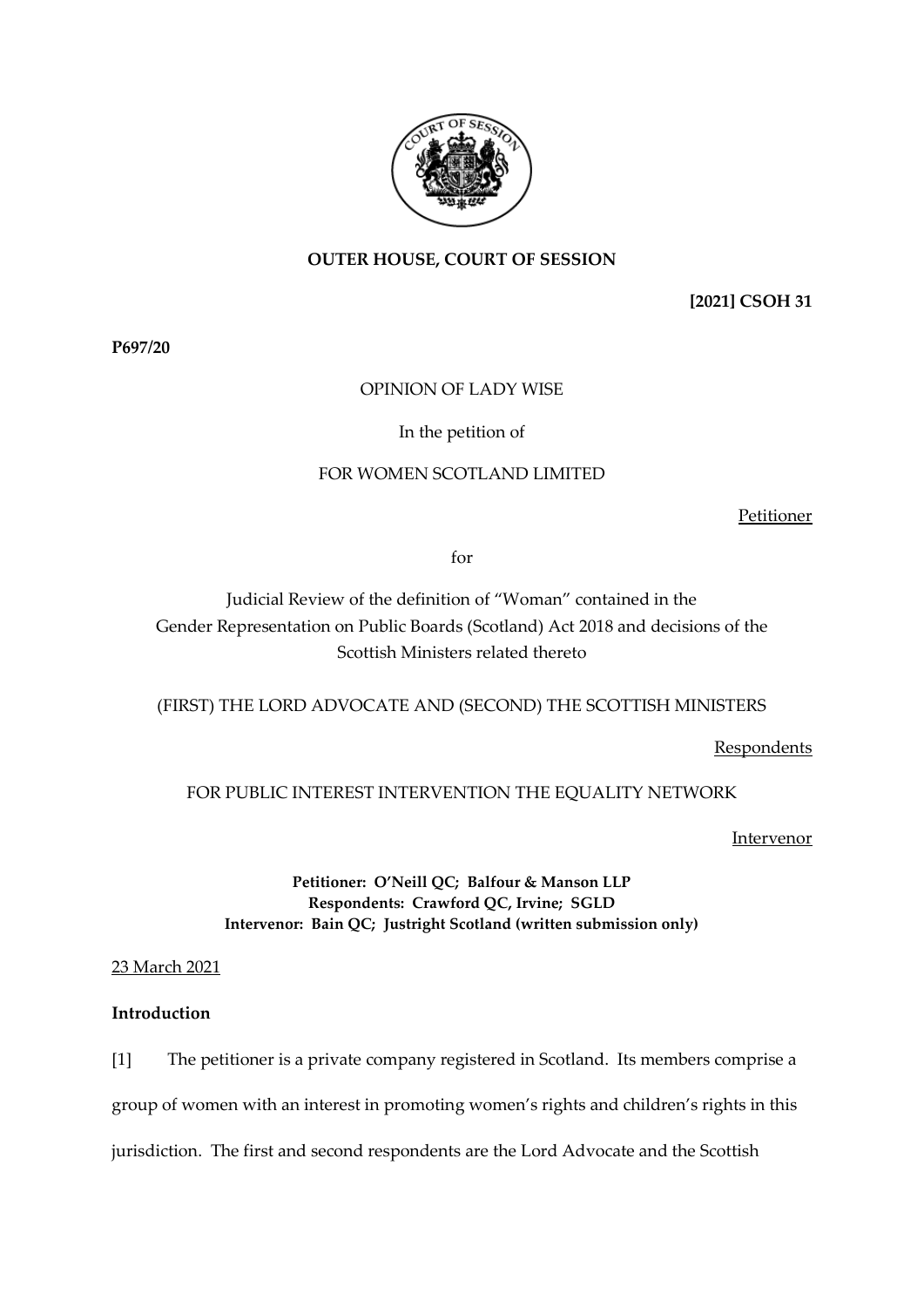Ministers respectively. In essence the petition challenges certain provisions of the Gender Representation on Public Boards (Scotland) Act 2018 ("the 2018 Act") as relating to reserved matters and so beyond the legislative competence of the Scottish Parliament. The petitioners contend also that certain provisions of the 2018 Act are incompatible with EU law and the UN Convention on the Elimination of All Forms of Discrimination Against Women ("CEDAW"). The final challenge is that the Scottish Ministers acted unlawfully and in breach of the Public Sector Equality Duty (PSED) imposed by section 149 of the Equality Act 2010 ("EA 2010") and associated regulations when bringing the substantive provisions of the 2018 Act into effect and issuing statutory guidance thereanent. It should be understood at the outset that the case does not form part of the policy debate about transgender rights, a highly contentious policy issue to which this decision cannot properly contribute. At its core, this litigation is concerned with whether certain statutory provisions were beyond the legislative competence of the Scottish Parliament. While I record certain statements that were made about Scottish Ministers' policy or position on transgender rights, that matter was at best tangential to the central dispute and has had no bearing on the decision that I have made.

#### **Relevant legislative provisions**

#### *Scotland Act 1998*

[2] Section 28 of the Scotland Act 1998 as amended ("the 1998 Act") provides that, subject to section 29, the Scottish Parliament may make laws to be known as Acts of the Scottish Parliament (" asp or asps"). Section 29 provides:

" $(1)$  An Act of the Scottish Parliament is not law so far as any provision of the Act is outside the legislative competence of the Parliament.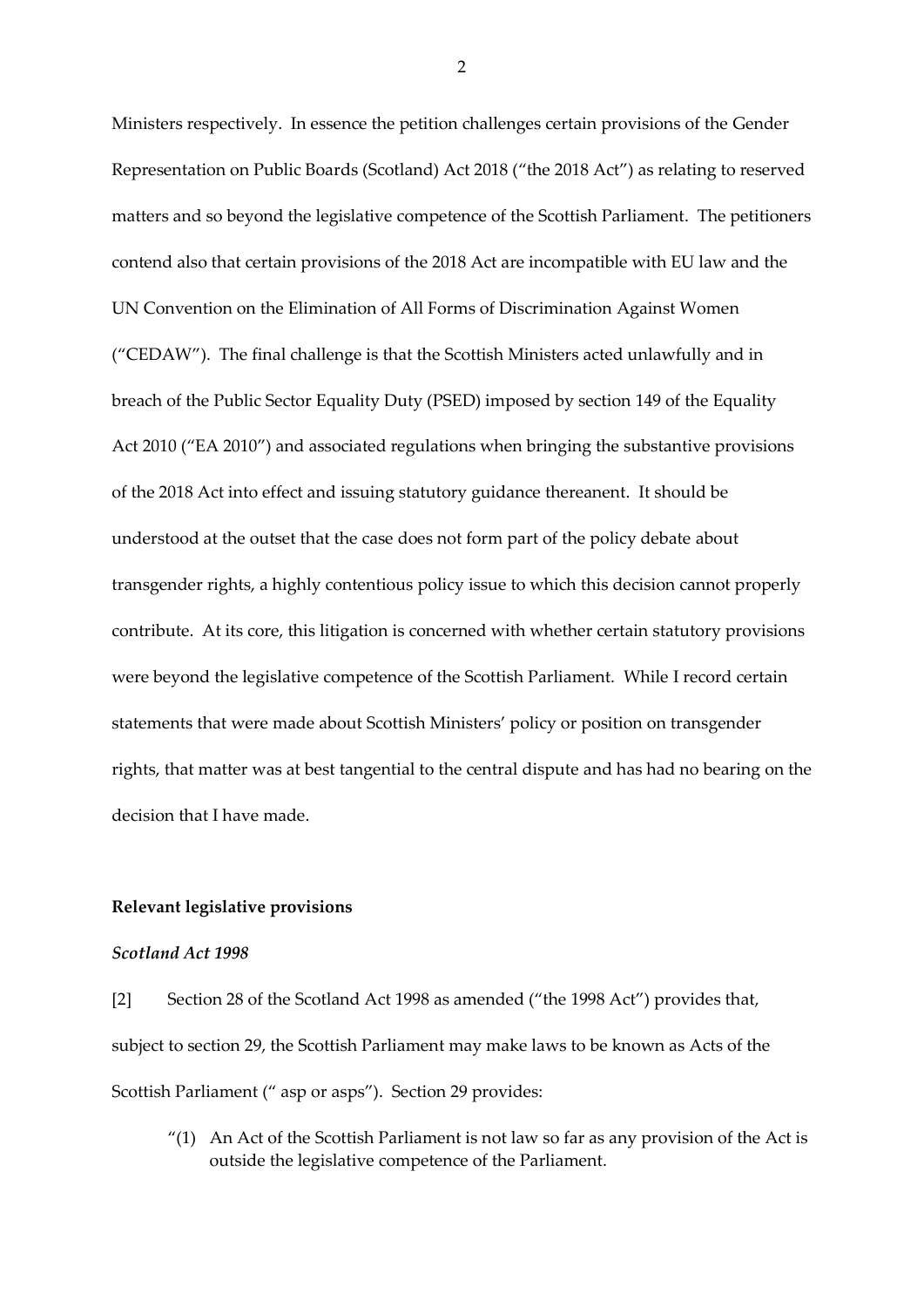- (2) A provision is outside that competence so far as any of the following paragraphs apply—
	- (a) it would form part of the law of a country or territory other than Scotland, or confer or remove functions exercisable otherwise than in or as regards Scotland,
	- (b) it relates to reserved matters,
	- (c) it is in breach of the restrictions in Schedule 4,
	- (d) it is incompatible with any of the Convention rights or with EU law …
- (3) For the purposes of this section, the question whether a provision of an Act of the Scottish Parliament relates to a reserved matter is to be determined, subject to subsection (4), by reference to the purpose of the provision, having regard (among other things) to its effect in all the circumstances."

Section 30 provides that Schedule 5 of the Act, which defines reserved matters, shall have

effect. Schedule 5 provides:

## **"Part II - Specific reservations**

*Preliminary*

- 1. The matters to which any of the Sections in this Part apply are reserved matters for the purposes of this Act.
- 2. A Section applies to any matter described or referred to in it when read with any illustrations, exceptions or interpretation provisions in that Section.
- 3. Any illustrations, exceptions or interpretation provisions in a Section relate only to that Section (so that an entry under the heading 'exceptions' does not affect any other Section).

…

*Reservations*

## **L2. Equal opportunities**

Equal opportunities

## *Exceptions*

The encouragement (other than by prohibition or regulation) of equal opportunities, and in particular of the observance of the equal opportunity requirements. Imposing duties on—

- (a) any office-holder in the Scottish Administration, or any Scottish public authority with mixed functions or no reserved functions, to make arrangements with a view to securing that the functions of the office-holder or authority are carried out with due regard to the need to meet the equal opportunity requirements, or
- (b) any cross-border public authority to make arrangements with a view to securing that its Scottish functions are carried out with due regard to the need to meet the equal opportunity requirements.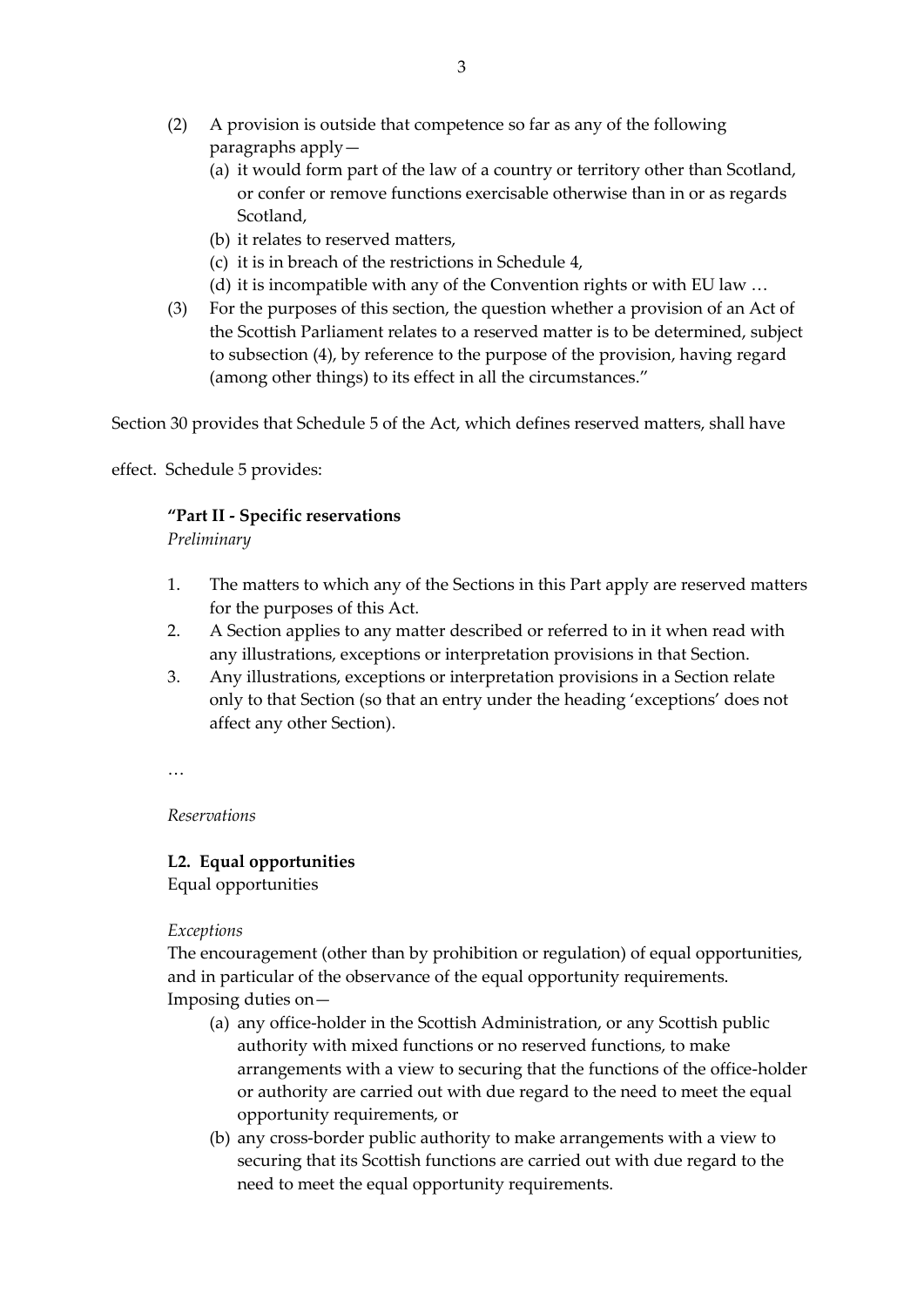Equal opportunities so far as relating to the inclusion of persons with protected characteristics in non-executive posts on boards of Scottish public authorities with mixed functions or no reserved functions.

Equal opportunities in relation to the Scottish functions of any Scottish public authority or cross-border public authority, other than any function that relates to the inclusion of persons in non-executive posts on boards of Scottish public authorities with mixed functions or no reserved functions. The provision falling within this exception does not include any modification of the Equality Act 2010, or of any subordinate legislation made under that Act, but does include—

- (a) provision that supplements or is otherwise additional to provision made by that Act;
- (b) in particular, provision imposing a requirement to take action that that Act does not prohibit;
- (c) provision that reproduces or applies an enactment contained in that Act, with or without modification, without affecting the enactment as it applies for the purposes of that Act.

'Board' includes any other equivalent management body.

'Equal opportunities' means the prevention, elimination or regulation of discrimination between persons on grounds of sex or marital status, on racial grounds, or on grounds of disability, age, sexual orientation, language or social origin, or of other personal attributes, including beliefs or opinions, such as religious beliefs or political opinions.

'Equal opportunity requirements' means the requirements of the law for the time being relating to equal opportunities.

…

'Protected characteristic' has the same meaning as in the Equality Act 2010. 'Scottish functions' means functions which are exercisable in or as regards Scotland and which do not relate to reserved matters.

The references to the Equality Act 2010 and any subordinate legislation made under that Act are to be read as references to those enactments, as at the day on which section 37 of the Scotland Act 2016 comes into force … but treating any provision of them that is not yet in force on that day as if it were in force."

## *Equality Act 2010*

[3] The EA 2010 was passed, as its introduction states, to reform and harmonise equality

law across the United Kingdom, restating many of the existing enactments relating to

discrimination and harassment related to certain personal characteristics and to make new

provisions to increase equality of opportunity and so on. It provides, so far as relevant to

these proceedings, as follows: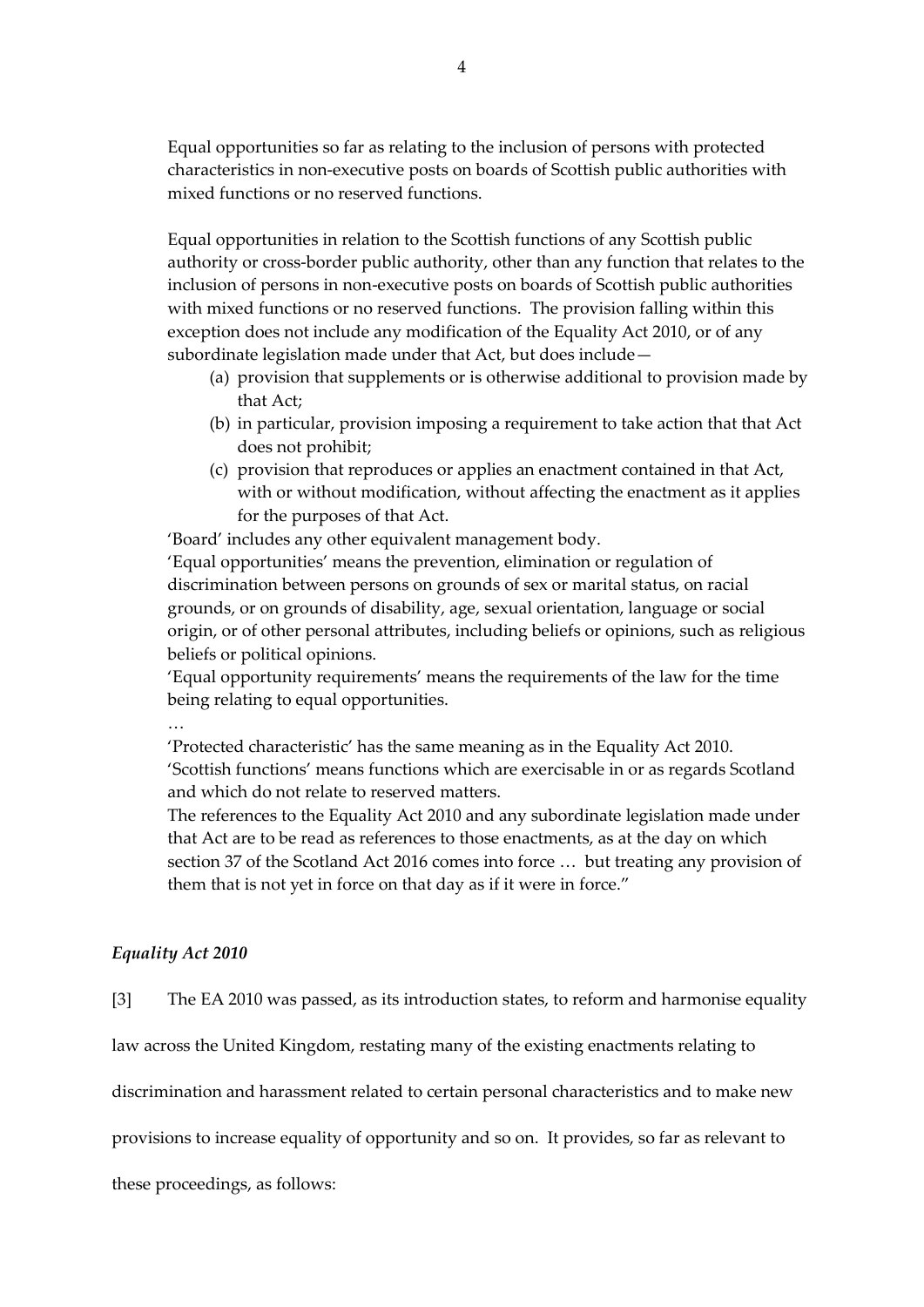## **Section 4:**

#### **"The protected characteristics**

The following characteristics are protected characteristics—

age; disability; gender reassignment; marriage and civil partnership; pregnancy and maternity; race; religion or belief; sex; sexual orientation."

## **Section** 7:

- $''(1)$  A person has the protected characteristic of gender reassignment if the person is proposing to undergo, is undergoing or has undergone a process (or part of a process) for the purpose of reassigning the person's sex by changing physiological or other attributes of sex.
- (2) A reference to a transsexual person is a reference to a person who has the protected characteristic of gender reassignment.
- (3) In relation to the protected characteristic of gender reassignment—
	- (a) a reference to a person who has a particular protected characteristic is a reference to a transsexual person;
	- (b) a reference to persons who share a protected characteristic is a reference to transsexual persons."

## **Section 11:**

"In relation to the protected characteristic of sex—

- (a) a reference to a person who has a particular protected characteristic is a reference to a man or to a woman;
- (b) a reference to persons who share a protected characteristic is a reference to persons of the same sex."

# **Section 14:**

## "**Combined discrimination: dual characteristics**

- (1) A person (A) discriminates against another (B) if, because of a combination of two relevant protected characteristics, A treats B less favourably than A treats or would treat a person who does not share either of those characteristics.
- (2) The relevant protected characteristics are—
	- (a) age;
	- (b) disability;
	- (c) gender reassignment;
	- (d) race
	- (e) religion or belief;
	- (f) sex;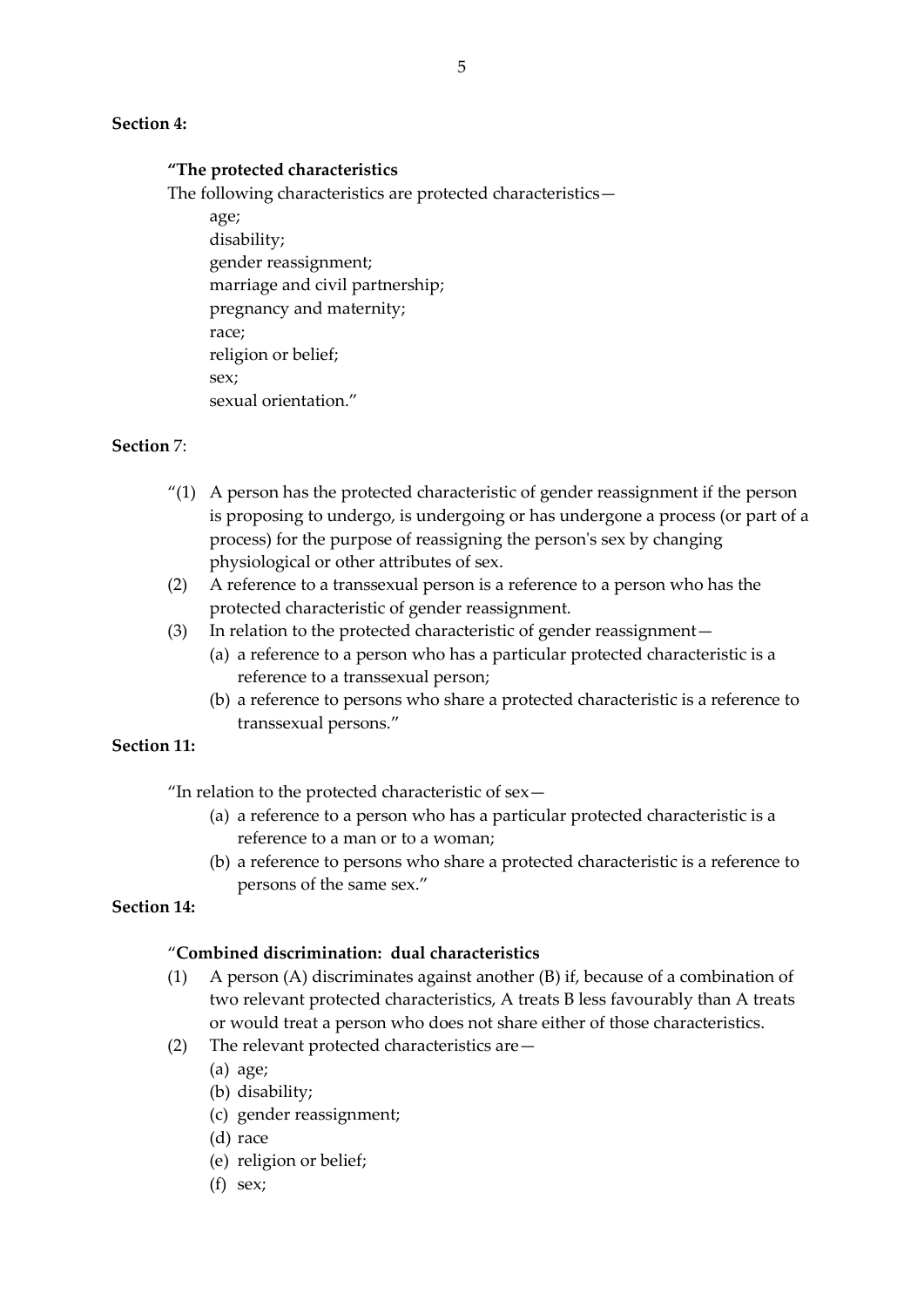(g) sexual orientation.

## **Section 149 Public sector equality duty**

- (1) A public authority must, in the exercise of its functions, have due regard to the need to—
	- (a) eliminate discrimination, harassment, victimisation and any other conduct that is prohibited by or under this Act;
	- (b) advance equality of opportunity between persons who share a relevant protected characteristic and persons who do not share it;
	- (c) foster good relations between persons who share a relevant protected characteristic and persons who do not share it.

## **Section 158 Positive action: general**

- (1) This section applies if a person  $(P)$  reasonably thinks that
	- (a) persons who share a protected characteristic suffer a disadvantage connected to the characteristic,
	- (b) persons who share a protected characteristic have needs that are different from the needs of persons who do not share it, or
	- (c) participation in an activity by persons who share a protected characteristic is disproportionately low.
- (2) This Act does not prohibit P from taking any action which is a proportionate means of achieving the aim of—
	- (a) enabling or encouraging persons who share the protected characteristic to overcome or minimise that disadvantage,
	- (b) meeting those needs, or
	- (c) enabling or encouraging persons who share the protected characteristic to participate in that activity.
- …
- (4) This section does not apply to—
	- (a) action within section  $159(3)$  ...
- …
- (6) This section does not enable P to do anything that is prohibited by or under an enactment other than this Act.

## **Section 159 Positive action: recruitment and promotion**

- (1) This section applies if a person  $(P)$  reasonably thinks that  $-$ 
	- (a) persons who share a protected characteristic suffer a disadvantage connected to the characteristic, or
	- (b) participation in an activity by persons who share a protected characteristic is disproportionately low.
- (2) Part 5 (work) does not prohibit P from taking action within subsection (3) with the aim of enabling or encouraging persons who share the protected characteristic to—
	- (a) overcome or minimise that disadvantage, or
	- (b) participate in that activity.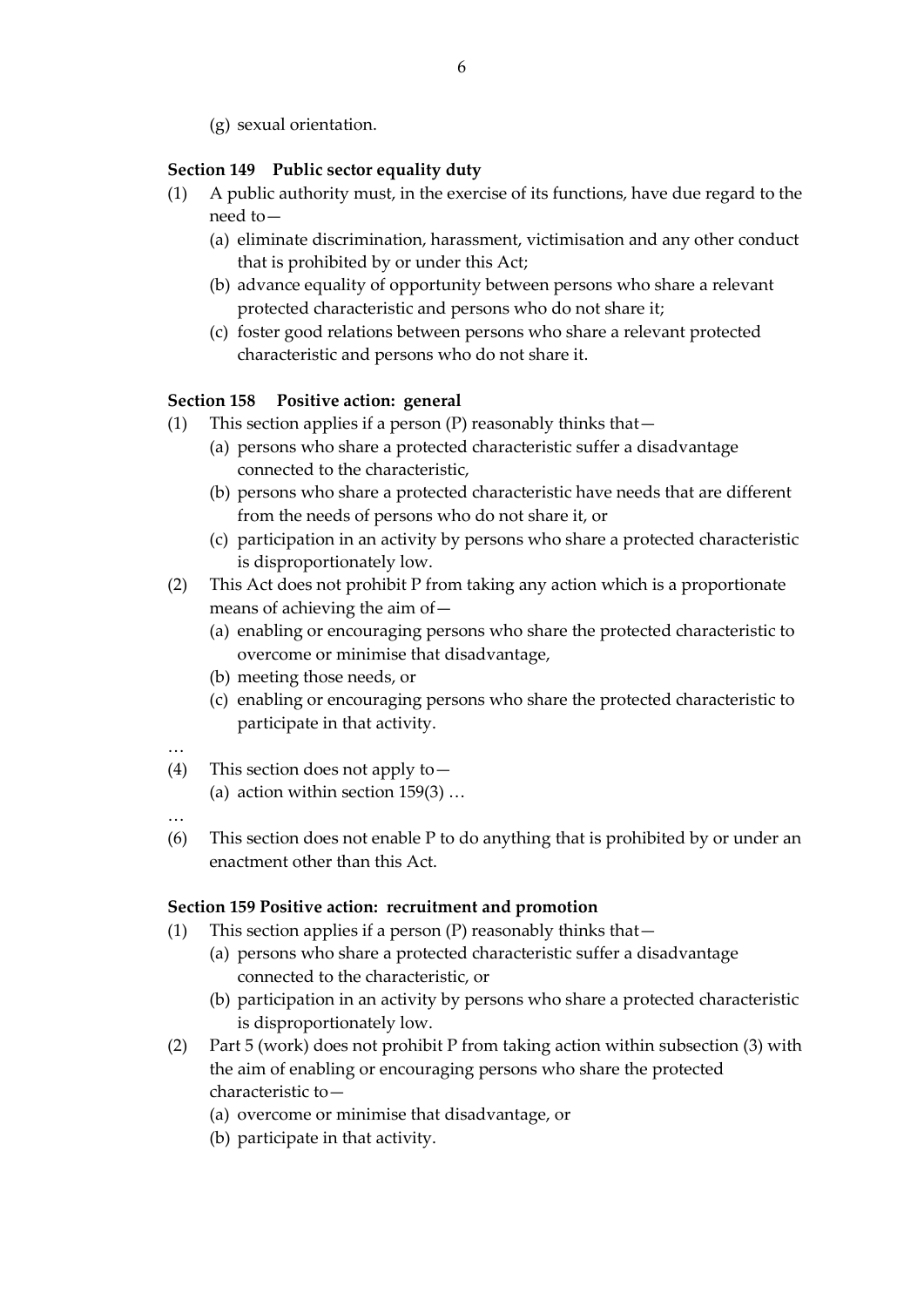- (3) That action is treating a person (A) more favourably in connection with recruitment or promotion than another person (B) because A has the protected characteristic but B does not.
- (4) But subsection (2) applies only if—
	- (a) A is as qualified as B to be recruited or promoted,
	- (b) P does not have a policy of treating persons who share the protected characteristic more favourably in connection with recruitment or promotion than persons who do not share it, and
	- (c) taking the action in question is a proportionate means of achieving the aim referred to in subsection (2).
- (5) 'Recruitment' means a process for deciding whether to—
	- …

…

- (h) offer a person an appointment to a public office, recommend a person for such an appointment or approve a person's appointment to a public office
- (6) This section does not enable P to do anything that is prohibited by or under an enactment other than this Act."
- [4] A number of services and public functions are excepted from the general

requirement not to discriminate; these are listed in schedule 3. Part 7 includes the ability to

make separate services for the sexes on certain conditions. Paragraph 28 of part 7 provides:

- "(1) A person does not contravene section 29, so far as relating to gender reassignment discrimination, only because of anything done in relation to a matter within sub-paragraph (2) if the conduct in question is a proportionate means of achieving a legitimate aim.
- (2) The matters are—
	- (a) the provision of separate services for persons of each sex;
	- (b) the provision of separate services differently for persons of each sex;
	- (c) the provision of a service only to persons of one sex."

Schedule 9 provides certain exceptions for occupational requirements including in relation

to a requirement for work to have a particular protected characteristic.

# *"Equality Act 2010 (Specific Duties) (Scotland) Regulations 2012* **Regulation 5 - Duty to assess and review policies and practices**

- (1) A listed authority must, where and to the extent necessary to fulfil the equality duty, assess the impact of applying a proposed new or revised policy or practice against the needs mentioned in section 149(1) of the Act.
- (2) In making the assessment, a listed authority must consider relevant evidence relating to persons who share a relevant protected characteristic (including any received from those persons)."

The Scottish Ministers are a listed authority for the purpose of those regulations.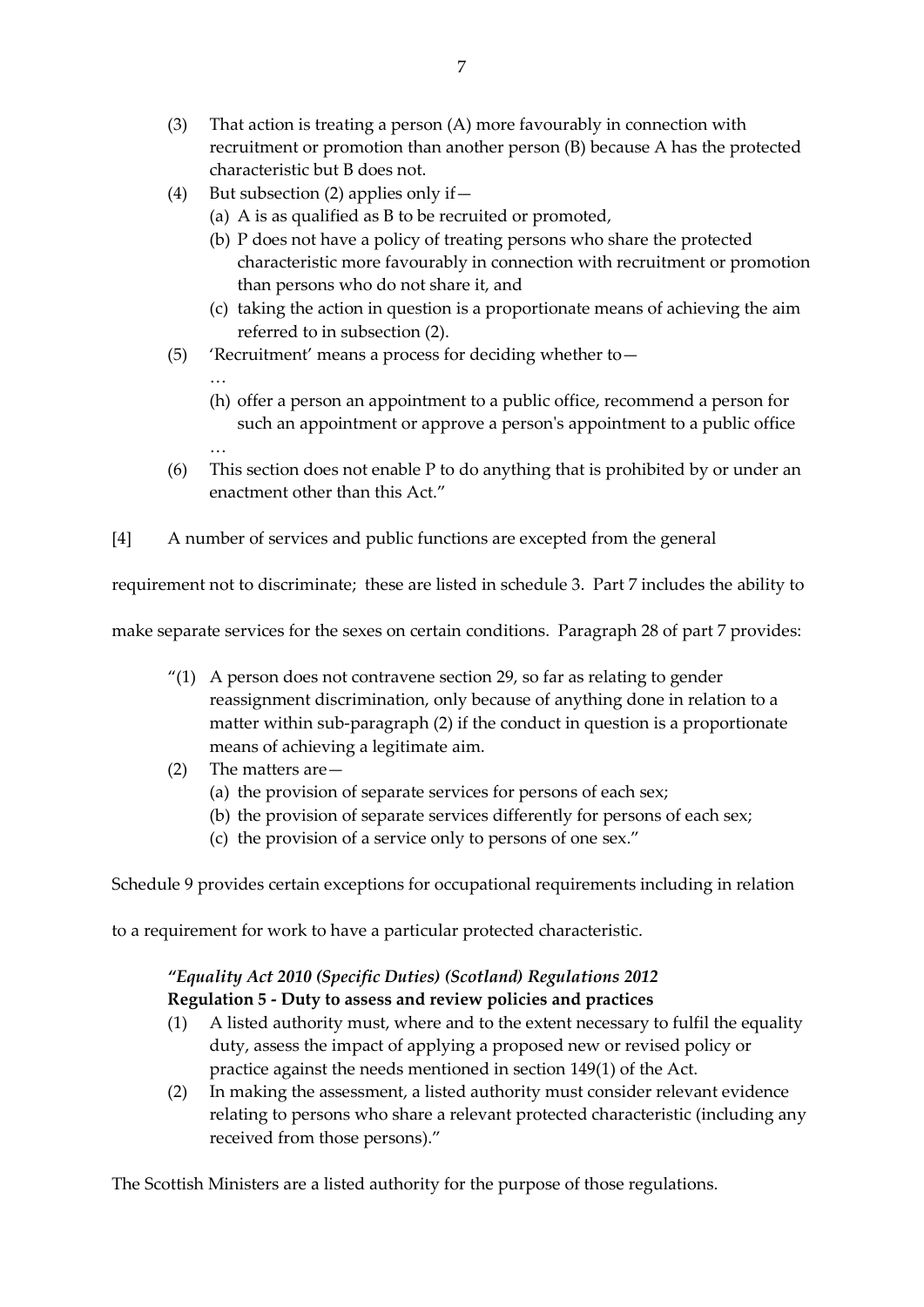## *Gender Representation on Public Boards (Scotland) Act 2018*

[5] The provisions of the 2018 Act subject to specific challenge include:

#### **"1. Gender representation objective**

- (1) The 'gender representation objective' for a public board is this it has 50% of non-executive members who are women.
- (2) Where a public board has an odd number of non-executive members, the percentage mentioned in subsection (1) applies as if the board had one fewer non-executive member.

### **2. Key definitions**

## In this Act—

'… woman' includes a person who has the protected characteristic of gender reassignment (within the meaning of section 7 of the Equality Act 2010) if, and only if, the person is living as a woman and is proposing to undergo, is undergoing or has undergone a process (or part of a process) for the purpose of becoming female."

## "**11. Equality Act 2010**

- (1) Sections 158 and 159 of the Equality Act 2010 (positive action) do not apply to any action taken under this Act.
- (2) Part 5 of the Equality Act 2010 (work) does not prohibit any action taken under this Act."

#### **Submissions on behalf of the petitioner**

[6] Mr O'Neill QC sought to emphasise the importance of terminology in this area of

law. EA 2010 defines "woman" as "a female of any age" at section 212(1). That is a

reference to biological sex and is consistent with a number of decisions in which the courts

have decided that it is not possible to alter these fixed biological concepts. Reference was

made to *Corbett* v *Corbett* [1971] P 83 and *Bellinger* v *Bellinger* [2003] 2 AC 467. When the UK

parliament did ultimately legislate for gender reassignment in terms of the Gender

Recognition Act 2004, this was an innovation on the common law and it provided the UK's

answer to the ECHR requirement to allow gender change for all purposes. That legislation

innovates on the common law and provides for social recognition of a change in gender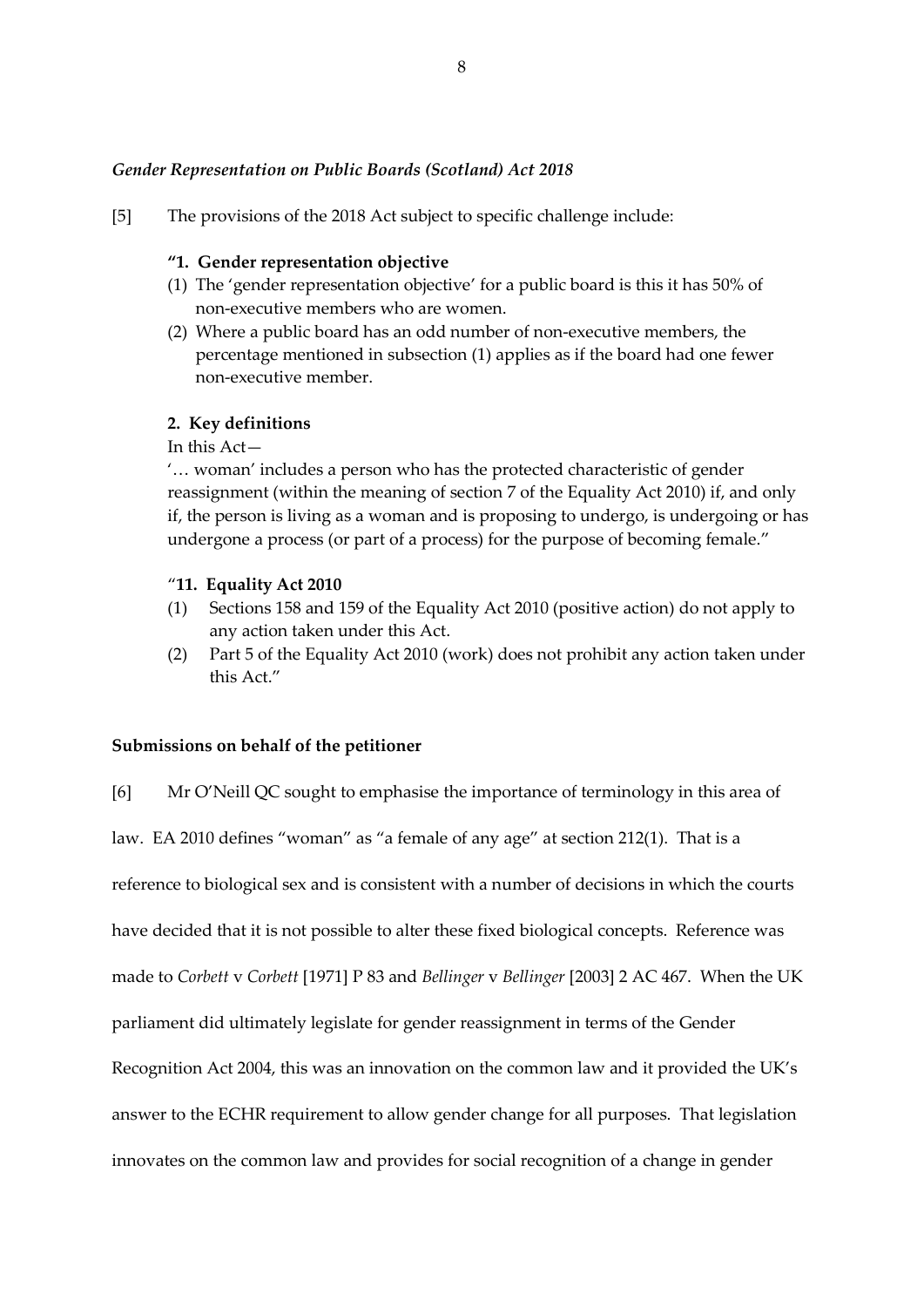based on a process leading to the issue of a Gender Recognition Certificate. It creates a form of legal fiction and does nothing to change the existing rules on there being two biological sexes. The EA 2010 itself is predicated upon there being two biological sexes. Regardless of how that fits with current political debate, that is the legal position. The EA 2010 deals with changes of gender by creating a protected characteristic of gender reassignment. While one can have the protected characteristic of gender reassignment under EA 2010 without having a Gender Recognition Certificate, the legislation makes a clear and necessary distinction between the protected characteristic of sex and the protected characteristic of gender reassignment.

[7] It was noteworthy that even where a full Gender Recognition Certificate had been issued to a person in terms of the 2004 Act the Court of Appeal had recently held that a woman who had changed gender to male and subsequently given birth had to be registered as the child's mother, notwithstanding his desire to be registered as father - *R (McConnell)* v *Registrar General for England and Wales* [2020] EWCA Civ 559. The EA 2010 itself requires the notion of a process or intending to undergo a process before the protected characteristic of gender reassignment will apply. It is not sufficient to self-identify. The legislation does not use the term transsexual at all. Of the seven protected characteristics listed in section 4 of EA 2010, some such as sex and race were innate and others such a disability and gender reassignment were not. Sex and gender reassignment had different relevant characteristics and the Act was replete with provisions that made the distinction clear. For example, section 16 makes specific provision on gender reassignment discrimination in cases of absence from work, section 26(3) defines harassment as including "unwanted conduct of a sexual nature *or* that is related to gender reassignment or sex" and section 104(7) makes specific provision for, in effect, women only shortlists in elections to Parliament. Section 195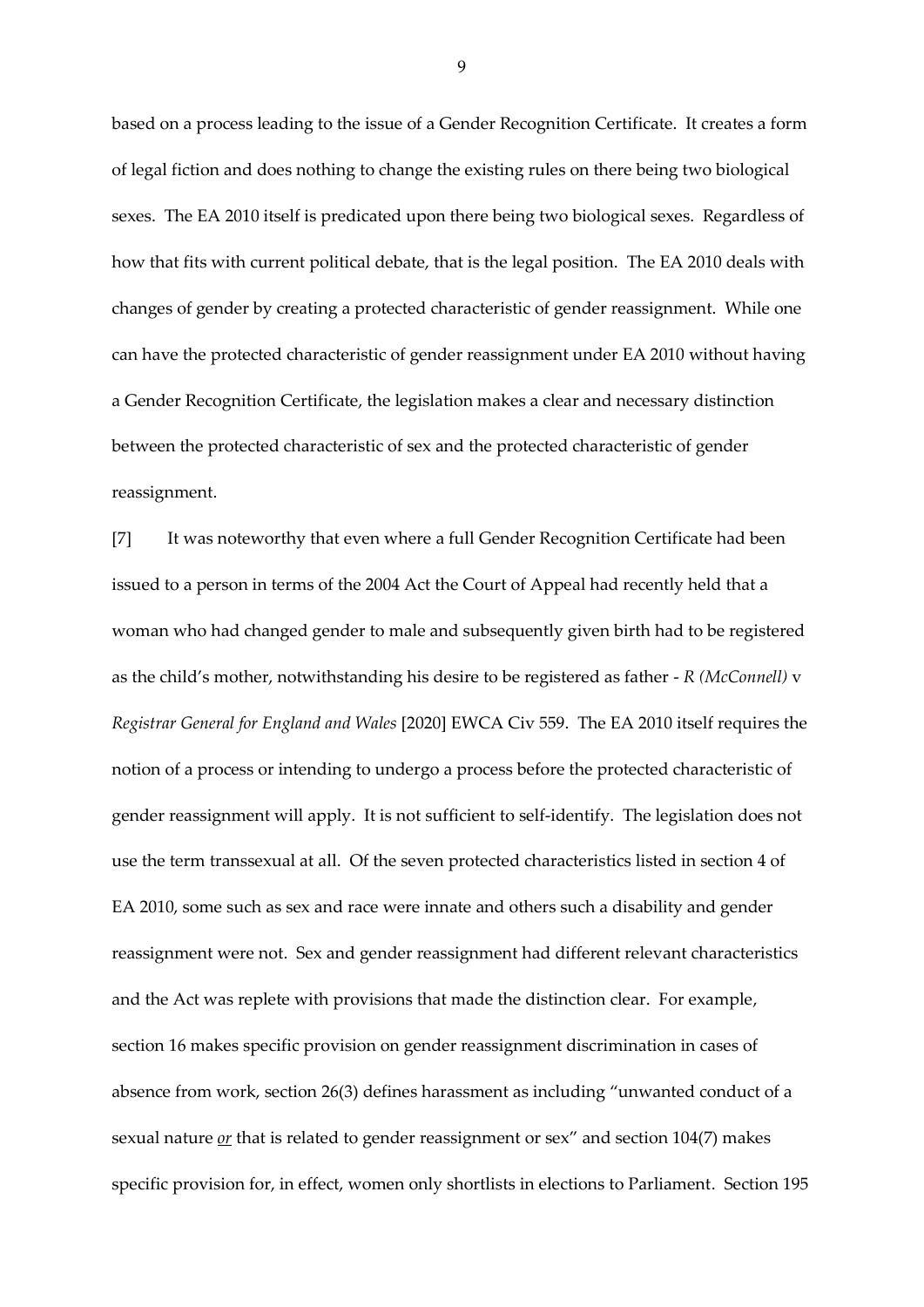allows account to be taken in sports where one sex is generally at a disadvantage in comparison with the other and paragraph 1(4) of schedule 9 allows for justifiable work related requirements to be of a particular sex. One example of that would be a counsellor working with victims of rape. There are also justifiable Armed Forces requirements in paragraph 4(2)(b) and paragraph 3 of schedule 23 provides an exception to the general prohibition of sex and gender assignment discrimination for communal accommodation. There were other examples but the general point was that it is to go against the grain of the EA 2010 to confuse or conflate distinct protected characteristics in particular (biological) sex and gender reassignment. The legislation carefully and in detail distinguishes in many contexts the way in which the various protective characteristics can and cannot be relied upon in any particular situations.

[8] The law concerning equal opportunities, of which EA 2010 is part, normally requires equal treatment to be afforded to individuals regardless of any of their protected characteristics. Mr O'Neill drew attention to the limited positive action measures permitted by the legislation. It was clear from a House of Commons briefing note on EA 2010 and positive action (24 October 2011, SN/BT/6093) that an important distinction between positive discrimination and positive action should be understood. Positive discrimination is recruiting or promoting someone solely because they have a relevant protected characteristic. This might include setting quotas to recruit or promote a particular number or proportion of people with a protected characteristic. Positive discrimination was almost always unlawful. In contrast positive action (or affirmative action) was a law or policy that attempted to promote equal opportunity by taking into account gender, race, disability or other equality strands in order to positively improve outcomes for those groups. Both in EU law and in the EA 2010, the limited situations in which positive action measures can be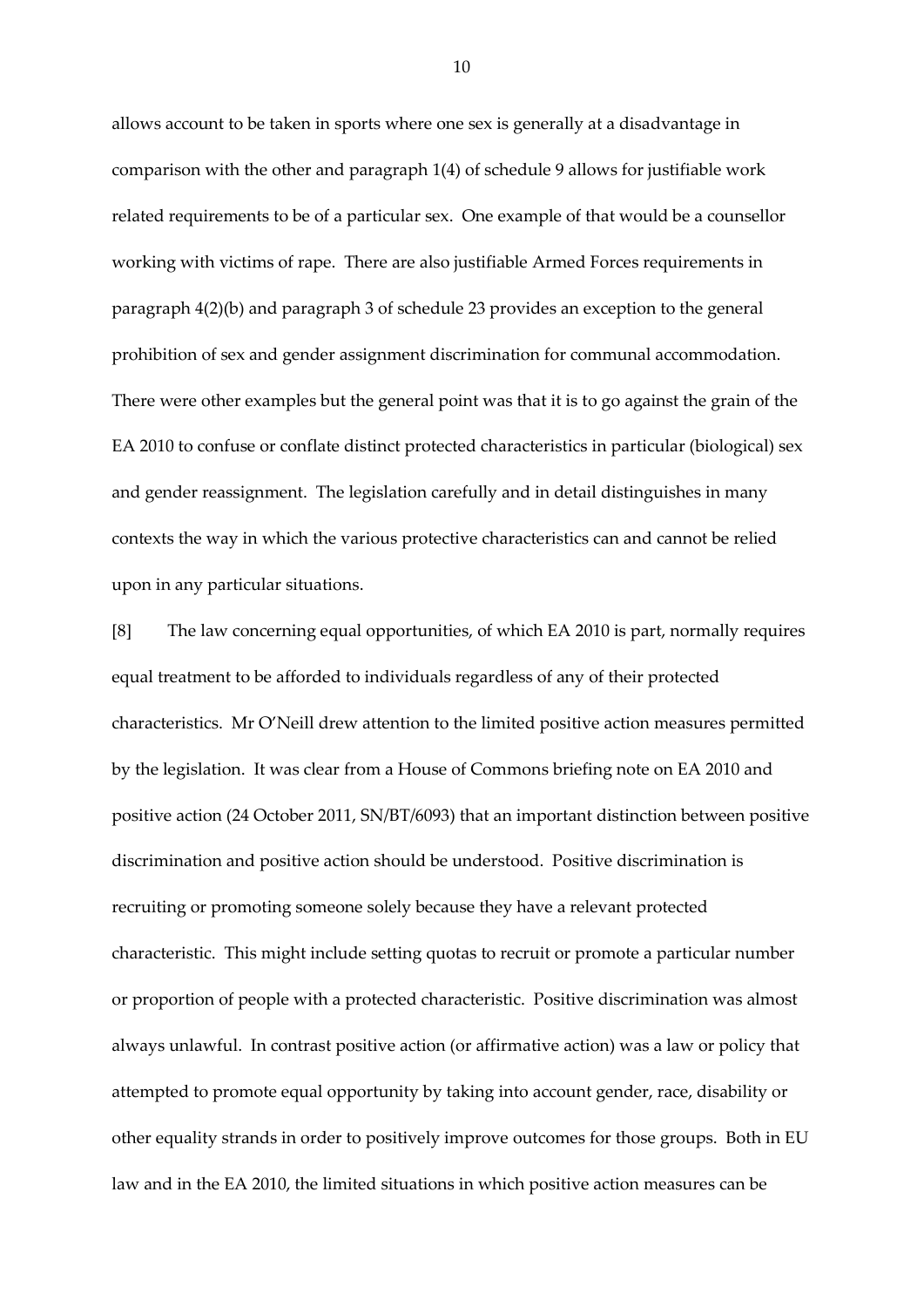implemented have a built-in proportionality test in that they can only be invoked in certain cases and when the disadvantage that the provision seeks to address ceases the measures can no longer be used.

[9] The petitioner's contention was that because positive action measures are on the face of it a breach of the general principle of equal treatment the legislative exception allowing them was strictly hedged and bounded both procedurally and substantively. The relevant provisions are to be found in sections 158 and 159 EA 2010. Unless prohibited by other legislation section 158 allows for the possibility of positive actions measures to be used to alleviate disadvantage experienced by people who share a protected characteristic, reduce their underrepresentation in relation to particular activities and meet their particular needs. Importantly, such measures will be lawful only if shown to be a proportionate way of achieving the relevant aim. The extent to which any such measure might be found to be proportionate is intensely fact specific. There requires to be evidence showing, among other things, the seriousness of the relevant disadvantage among those with the protected characteristic, the extremity of their need or underrepresentation and the availability of other means of countering these identified needs. The explanatory notes to the legislation make clear that this provision must be interpreted in accordance with EU law and that it extends what is possible by way of positive action to the extent permitted by that law. Section 159(3) of the EA 2010 was the relevant *lex specialis* for workplace related positive action measures that applied.

[10] Applying that to the legislation under challenge, it was clear that the 2018 Act was a positive action measure. Accordingly, to be lawful it had to identify a disadvantaged group or insufficiently represented group and comply with the requirements of sections 158 and 159. To apply effectively as a positive action measure and provide a limited lawful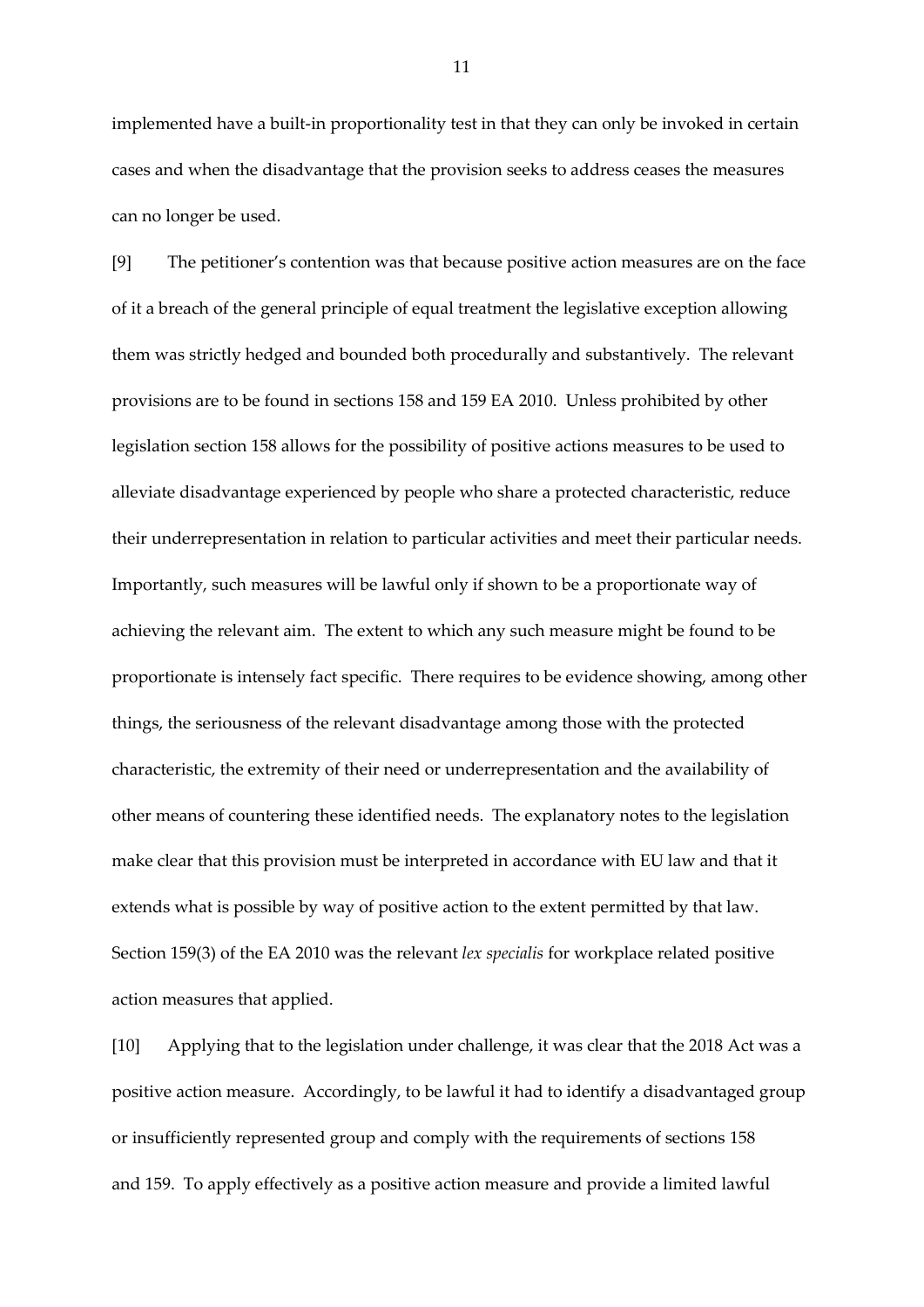exception to the otherwise stringent requirements of equal treatment these closely defined circumstances for such measures had to be complied with. Legislation such as the 2018 Act treads a difficult path between lawful positive action on the one hand and unlawful positive discrimination on the other. The gender objective described in the legislation only applied if the public board in question had less than 50% women members. That is what triggers the positive action policy. Counsel noted that, unlike the Public Sector Equality Duty contained in section 149 EA 2010 there was no exclusion of the Scottish Parliament or its legislative activity from the ambit of and restrictions imposed by section 159. Accordingly it was necessary to consider whether the legislation fell within the parameters permitted for derogation from the principle of equal treatment by that provision.

[11] The positive action measures within the 2018 Act were said to fall outside the parameters for lawful positive action in a number of respects. First the Act creates, and its positive action measures apply to, a group of persons who do not "share" a protected characteristic under the EA 2010. The positive action required under the 2018 Act applies indiscriminately both to (a) women who share the protected characteristic of sex except for those transsexual persons, born female but who now have the protected characteristic of gender reassignment and (b) transsexual persons born male who now have the protected characteristic of gender reassignment under section 7. Secondly by lumping these groups together the Act fails to identify what, if any, relevant "disadvantage" (as required by section 159(1)) for persons who share a protected characteristic might justify the taking of the required positive action measure. It also fails to identify or classify a group of persons under reference to that group's shared protected characteristic, which means that there can be a basis for the necessary finding that there is a disproportionately low participation in a specific identified activity by that group. Further, section 159 allowed for the possibility of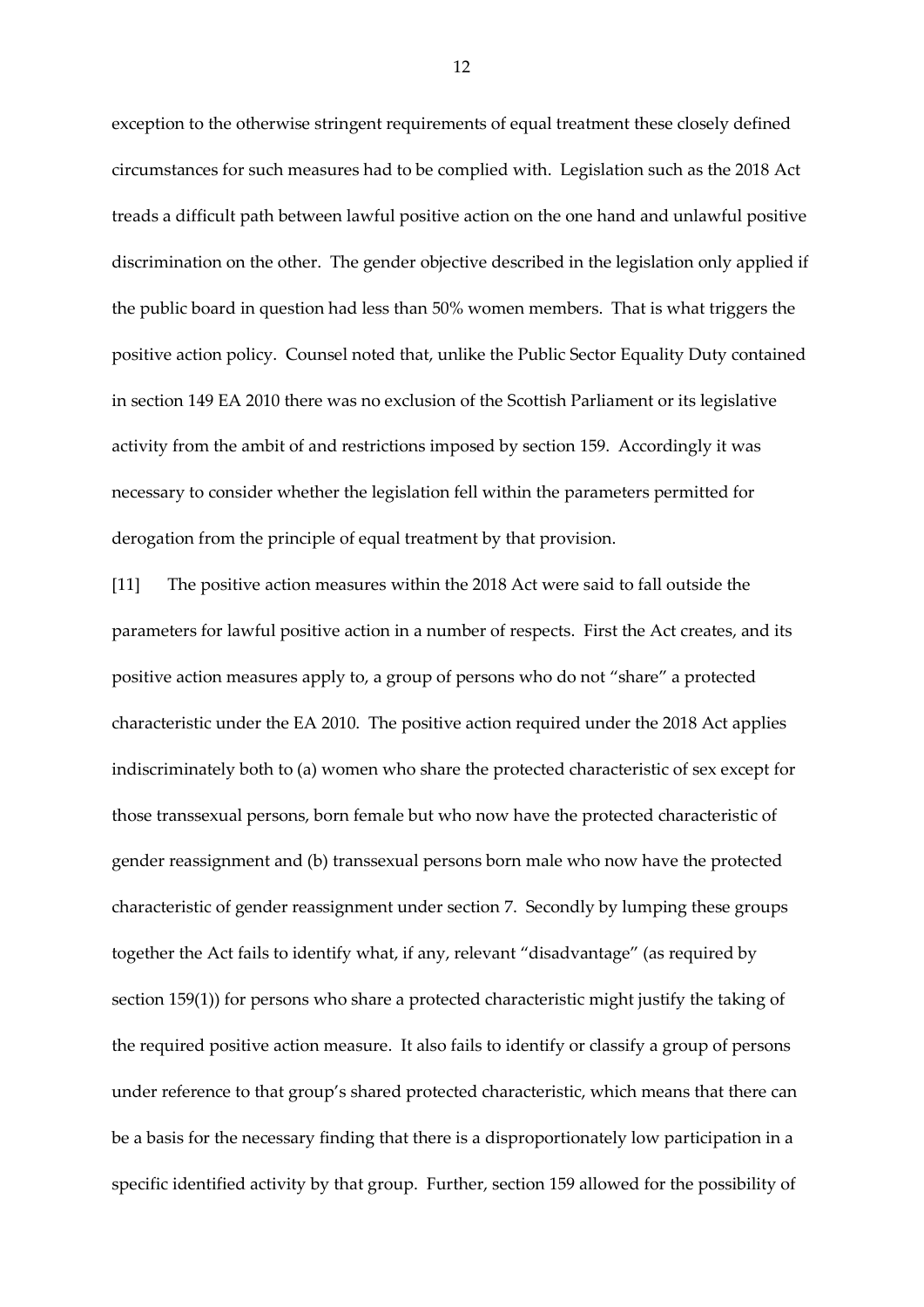positive action measures only where the appointing body does not have a policy of treating persons who share the protected characteristic more favourably in connection with recruitment or promotion than persons who do not share it (159(4)(b)). Treating both women who do not have the protected characteristic of gender reassignment and men who do claim the protected characteristic of gender reassignment more favourably in connection with recruitment or promotion falls foul of this requirement. For these reasons the substantive positive action provisions of the 2018 Act were inconsistent and incompatible with the requirements of the positive action provisions allowed for under the EA 2010.

[12] The failure to follow the distinction between sex and gender reassignment in this respect was described as a remarkably radical change that appeared to have been carried out "en passant" and one which did not coincide with the requirements of either the EA 2010 or the Gender Recognition Act 2004. The assumption underlying section 2 of the Act was that born men who have the characteristic of gender reassignment are the same, or at least at the same disadvantage as, born women. That was not something that was permissible within the Equality Act. The section 2 provision had been inserted late in the drafting of the legislation without the necessary background work having been done. The gathering together of these two groups who do not share protected characteristic had led to this error. To some extent the major inconsistency appeared to have been recognised by the Scottish Parliament which then tried to remedy it by including section 11 of the 2018 Act which states in terms that sections 158 and 159 of the EA 2010 do not apply to any action taken under the Gender Representation on Public Boards Act. Similarly part 5 of the EA 2010 in relation to work is said not to prohibit any action taken under the Act. It was extraordinary to think that the positive action provisions of the EA 2010 could be swept away in this regard including all of the provisions that required preparatory work and an evidence base in order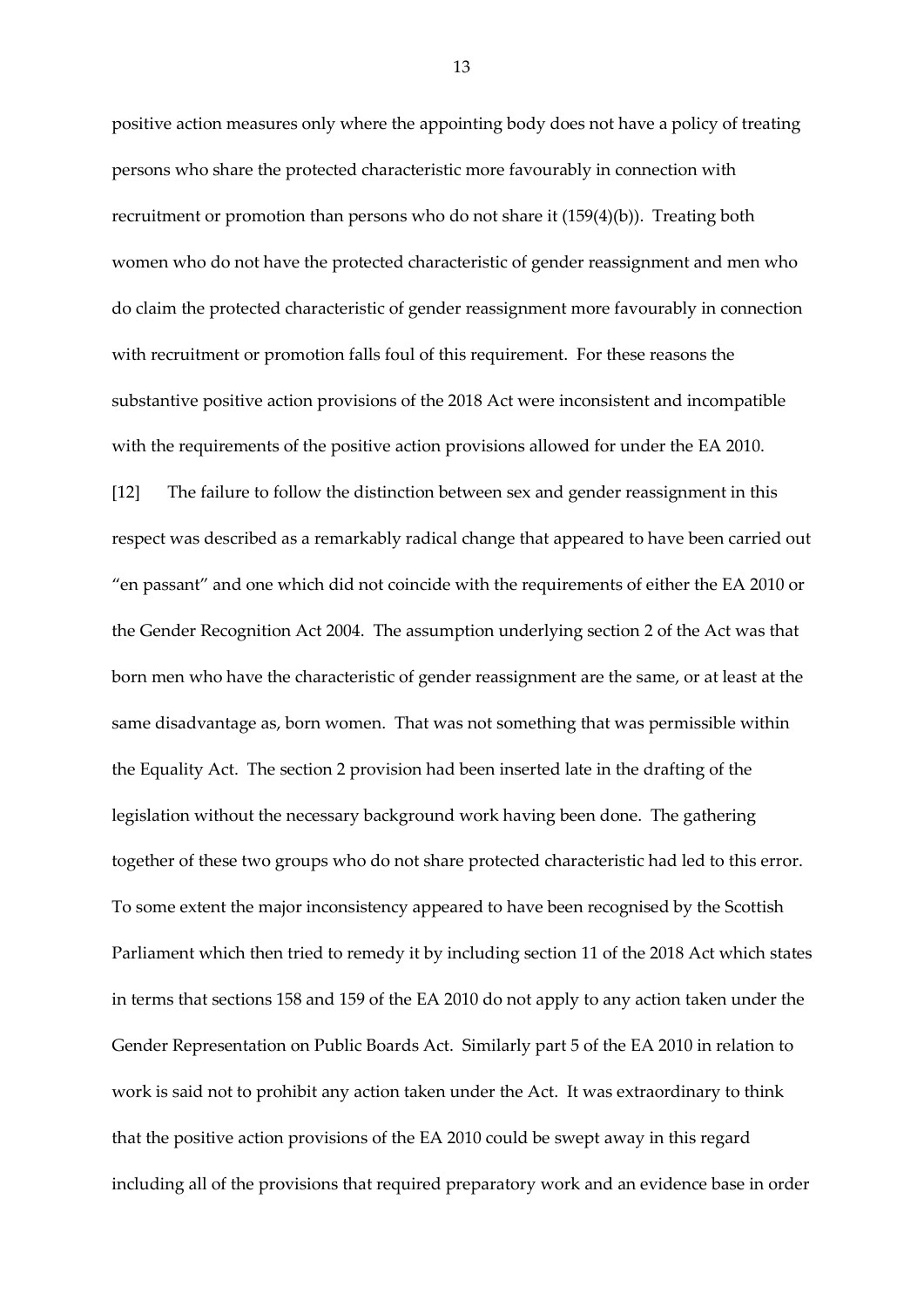to comply with this exception. The question arose as to whether any of this had been authorised by L2 of schedule 5 to the 1998 Act as amended.

[13] It was common ground that the reservation in paragraph L2 of schedule 5 ("the L2 reservation") specified equal opportunities as a matter reserved to the UK Parliament and the UK Executive. It could hardly be disputed that the 2018 Act provisions relate to equal opportunities as defined in L2. It appeared that the respondents' defence of the lawfulness of the provisions were that they fell within the exception carved out from the otherwise general prohibition on the Scottish Parliament legislating in relation to equal opportunities. The background to the legislation was of course that the Smith Commission had recommended that one of the areas in which the Scottish Parliament should be given power was that it would be given a positive action power in a particular area. However Mr O'Neill submitted that this power could only be exercised in accordance with section 159 of the 2010 Act. There was no power to redefine or modify section 159 and it had to be applied. If it was suggested that departing from section 159 was a necessary implication of the legislation that would be wrong as Westminster could not allow the Scottish Parliament to legislate on a sensitive matter where the UK legislation had been drafted to be the maximum allowed by EU law other than by express provision. As section 159 went to the limit of what was permissible under EU law the legislation was beyond the legislative competence of the Scottish Parliament which cannot pass EU incompatible legislation. It was incontrovertible that neither would the Westminster Parliament be able to do so - *R (Miller*) v *Secretary of State* [2017] UKSC 5.

[14] In terms of section 29 of the European Union (Future Relationship) Act 2020 the non-regression of domestic law from EU law in certain areas had been agreed and this included labour and social standards within which fundamental rights at work were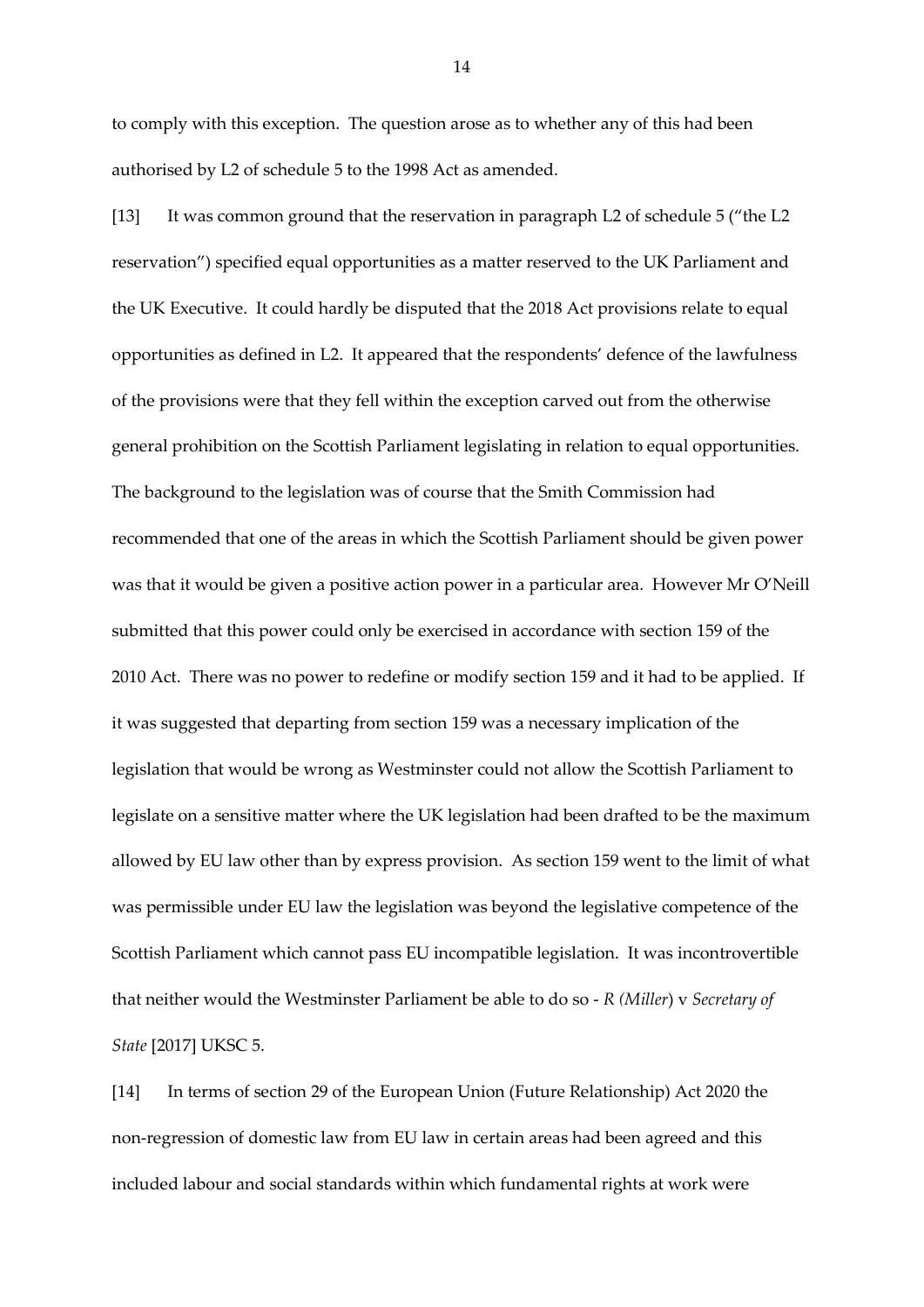included. In Mr O'Neill's submission the interpretation likely to be urged on the court by senior counsel for the respondent would be a regression from section 159 EA 2010. Going beyond the limits of that section would breach EU law and would be unlawful both before and since the end of the transition period.

[15] As a matter of statutory construction, Mr O'Neill submitted that no power to modify the EA 2010 was ever granted to the Scottish Parliament. Looking at the very specific and limited exception the power was clearly intended to be an implementing power allowing the Scottish Parliament not to fundamentally change or alter the basis upon which equal opportunity is maintained across the United Kingdom but simply so that it could make legislative provision for certain positive action obligations insofar as compatible with existing equal opportunity requirements in the field of appointments of non-executive members to public boards in Scotland. It was noteworthy that section 37 of the Scotland Act 2016 which modified the L2 reservation of the 1998 Act confirmed that protected characteristics had the same meaning as in the EA 2010. In contrast with the provision under discussion, the Scottish Parliament had been given an express power to supplement the EA 2010 in relation to other exceptions. The absence of such an expressed power for the non-executive board provision itself confirmed the inability of the Scottish Parliament to do what it had now done because any power to modify or expand EA 2010 would have to have been express. It was untenable to suggest that the EA 2010 could in any respect be modified, repealed or disapplied *sub silentio*. In *AXA General Insurance* v *Lord Advocate* [2011] UKSC 46 Lord Reed had observed (at paragraph 151) under reference to earlier decisions that fundamental rights could not be overridden by general or ambiguous words because of the risk that the full implications of their unqualified meaning may have passed unnoticed in the democratic process. At paragraph 153 Lord Reed confirmed that the nature and purpose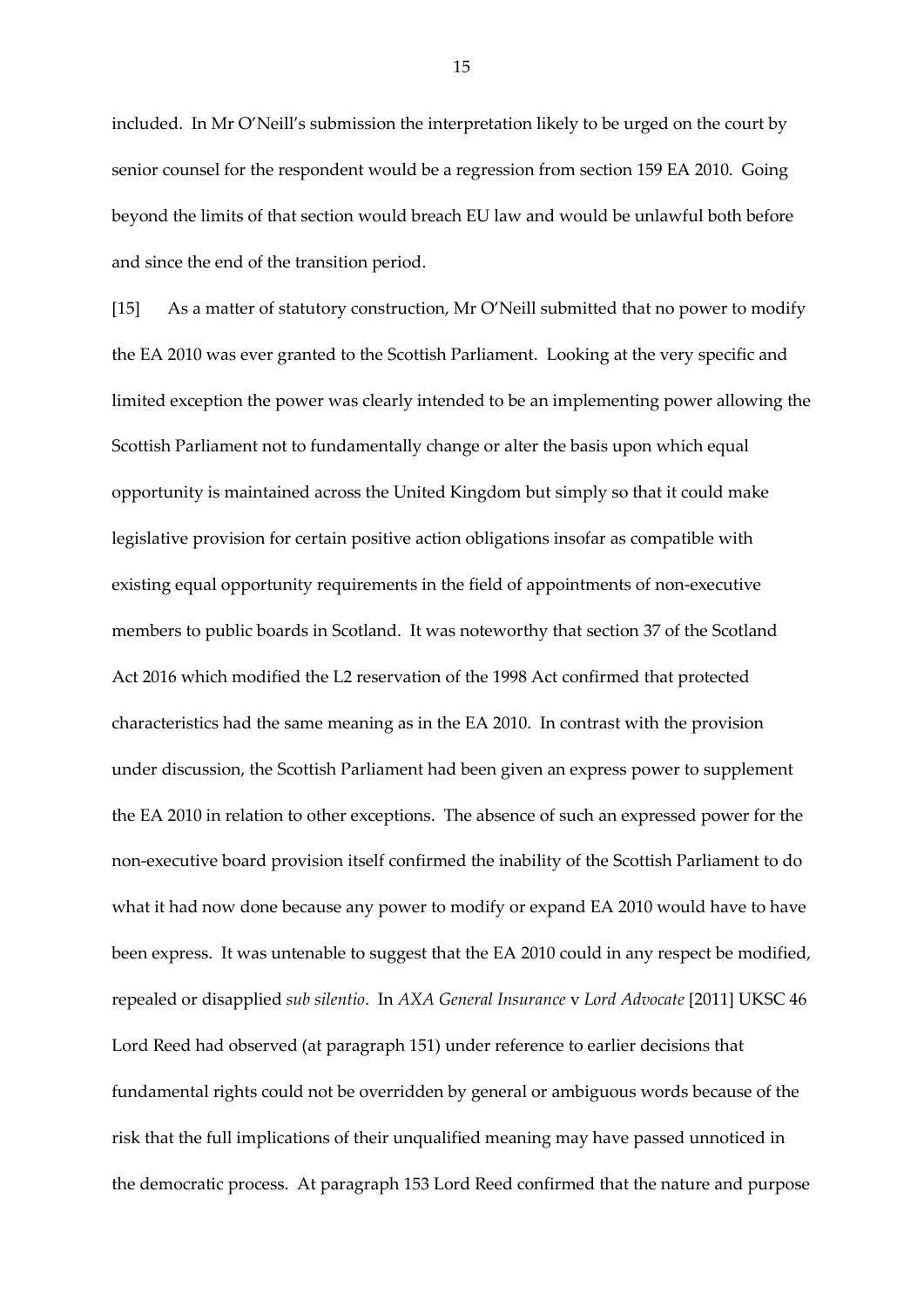of the Scotland Act appeared consistent with the application of the principle that unless there is the clearest provision to the contrary, Parliament must be presumed not to legislate contrary to the rule of law. In the present case, the obligation to go with the grain of the EA 2010 arose because section 159 set the limits of what was permissible.

[16] The whole problem that had arisen in this case would have been avoided had the Scottish Parliament stuck to the traditional definition of women. The definition that included some people with the protected characteristic of gender reassignment as if they were women was inserted into the legislation at the committee stage and "rubber stamped" thereafter. The draft bill had contained no definition of women at all and the amendment to introduce a definition had been introduced at the committee stage after work with the Scottish Trans Alliance. There had been no external consultation so that other views could be obtained. The clear intention was to include trans women in the definition but to exclude trans men (ie those born as biological women but living as men). The respondents had accepted in the pleadings that the intention had been to exclude someone born as a woman but who is not living as a woman. That was confirmed by the guidance accompanying the legislation.

[17] There was some discussion in relation to an "annotated" version of section 37 under reference to a statement made by a minister about this matter on which it was anticipated the respondents would rely. Mr O'Neill objected to any such attempt as no formal application had been made to include a reference equivalent to one from Hansard. In essence, the matter of statutory interpretation that had to be decided was whether in terms of the new L2 exceptions there were two separate exceptions or two parts of one exception. If there were two separate exceptions there could be no modification of the EA 2010 because modification cannot be implicit and it is not referred to in the public boards exception.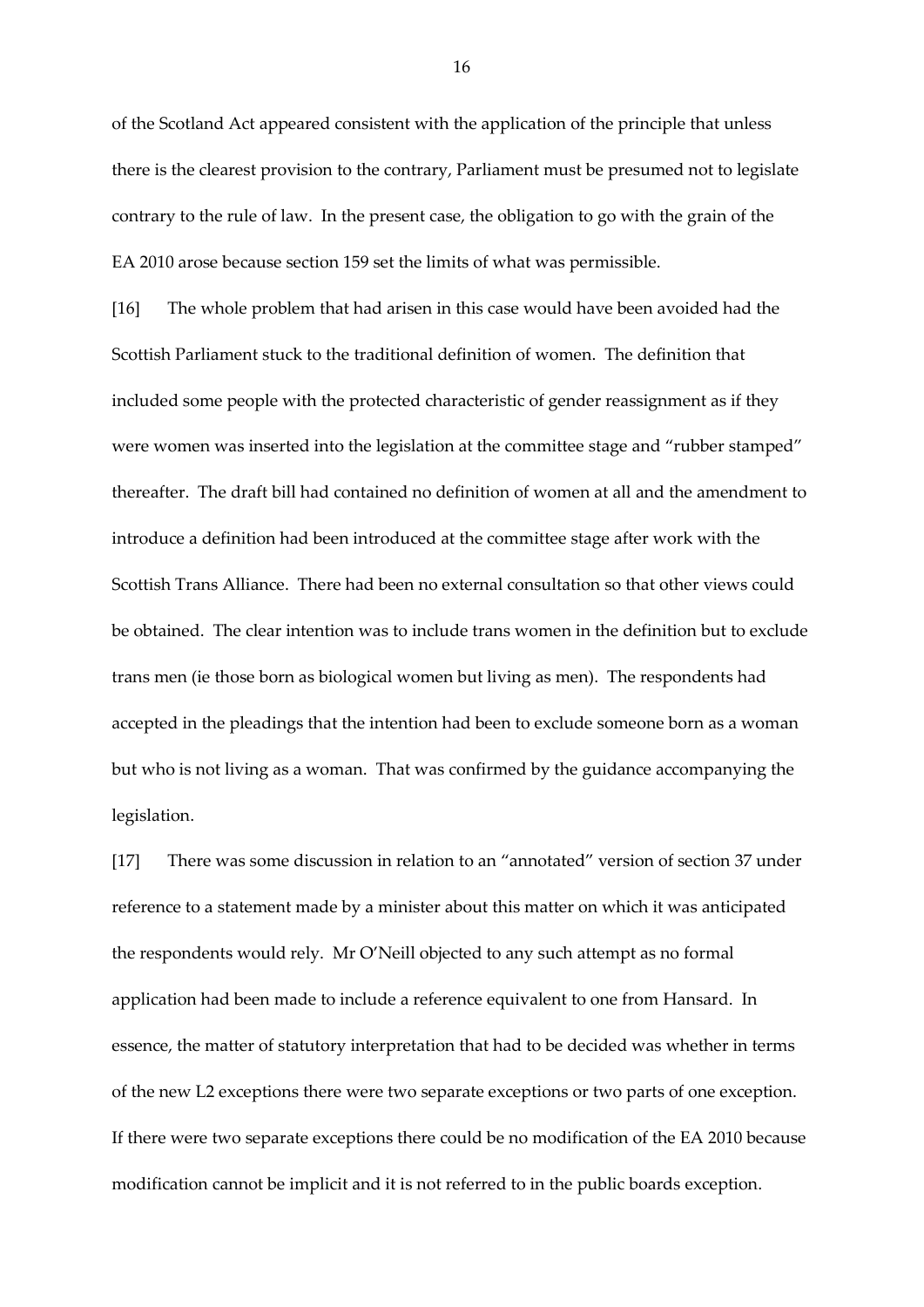Alternatively, if the whole passage in L2 was two parts of one exception there could still be no modification so far as public boards were concerned.

[18] Mr O'Neill presented a separate chapter in relation to the incompatibility of the 2018 Act definition of women with EU law. In *P* v *S and Cornwall County Council* [1996] 2 CMLR 247, the Court of Justice had held that the scope of the Equal Treatment Directive 76/207/EEC ("Equal Treatment Directive") could not be confined to discrimination based on the fact that a person is of one or other sex. It applied also to discrimination arising from the gender reassignment of the person concerned. That case had been decided before the UK had passed the 2004 Gender Recognition Act. However it was concerned with a situation where someone had undergone sex change surgery. There were no EU cases in which self-identification would be sufficient for a person to fall within the Equal Treatment Directive. However this case was about positive action and not equal treatment. More importantly, there could be no doubt that section 159 EA 2010 was deliberately limited to the positive action permitted by the CJEU in the approach it had taken in *Briheche* v *Ministre de l'Intérieur* [2004] ECR I-8807. In particular, paragraphs 27-33 which set out the Advocate General's opinion, illustrated that positive action in the workplace is only permissible under EU law if its object is equality of opportunity for members of a disadvantaged group rather than equality of outcome. A person who shares the protected characteristic of a group which has previously been identified as relevantly disadvantaged in the workplace or particular work sector can only be given priority or preference in circumstances where an objective assessment has been carried out to compare their position with that of a person who does not share the relevant characteristic and the two individuals are found to be otherwise equally qualified. That is the limit of EU law on the matter of positive action measures. Only where there is evidence about the particular disadvantage might the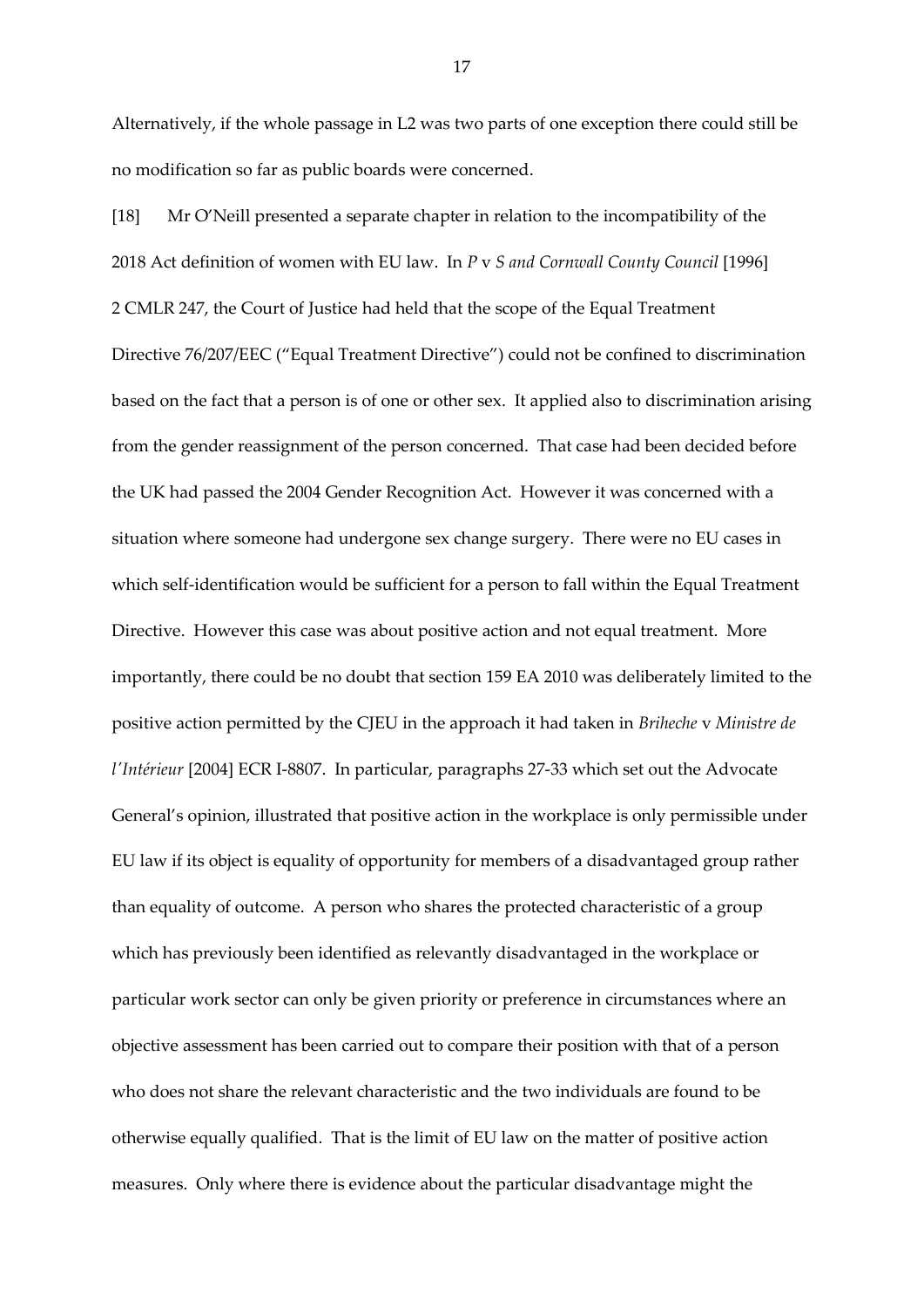relevant protected characteristic be taken into account as a tie-break at the end of an appointment process. Even then any general policy requires a "safety valve" provision to allow priority in exceptional cases for a person who does not share the relevant characteristics.

[19] There was a complete absence of evidence of career disadvantages of born men living as women. Nothing of that sort had been produced by the respondent. This was important in considering the likelihood that a positive action measure would achieve its aim because of the requirement that it be proportionate. The prohibition against automatic preference for a single group is reiterated at paragraph 22 of *Briheche*. It had to be borne in mind that in terms of articles 157 and 141 of the EU Treaty Member States could maintain measures to remedy disadvantage to achieve ultimate equality only if they were proportionate, something that required a close examination of the facts. In the absence of information and evidence from the respondents supporting that the inclusion of trans women in the definition of women in the 2018 Act was a proportionate way of achieving a legitimate aim of increasing their participation, there would be no prospect of the legislation being within legislative competence of the Scottish Parliament. Section 159 EA 2010 and EU law were at one on this issue.

[20] Turning to Convention rights, Articles 8 and 14 ECHR would also allow limited correction of previous discrimination. For example if women as a sex are underrepresented they can to some extent be treated differently to remedy that inequality - *Denisov* v *Ukraine* [2018] ECtHR 76639/11 (29 September 2018) at paragraph 115. Again any such differentiation in treatment in the workplace between different groups would have to be justified under reference to the principle of Convention proportionality. It could not be asserted or assumed that the workplace experience of women who do not have the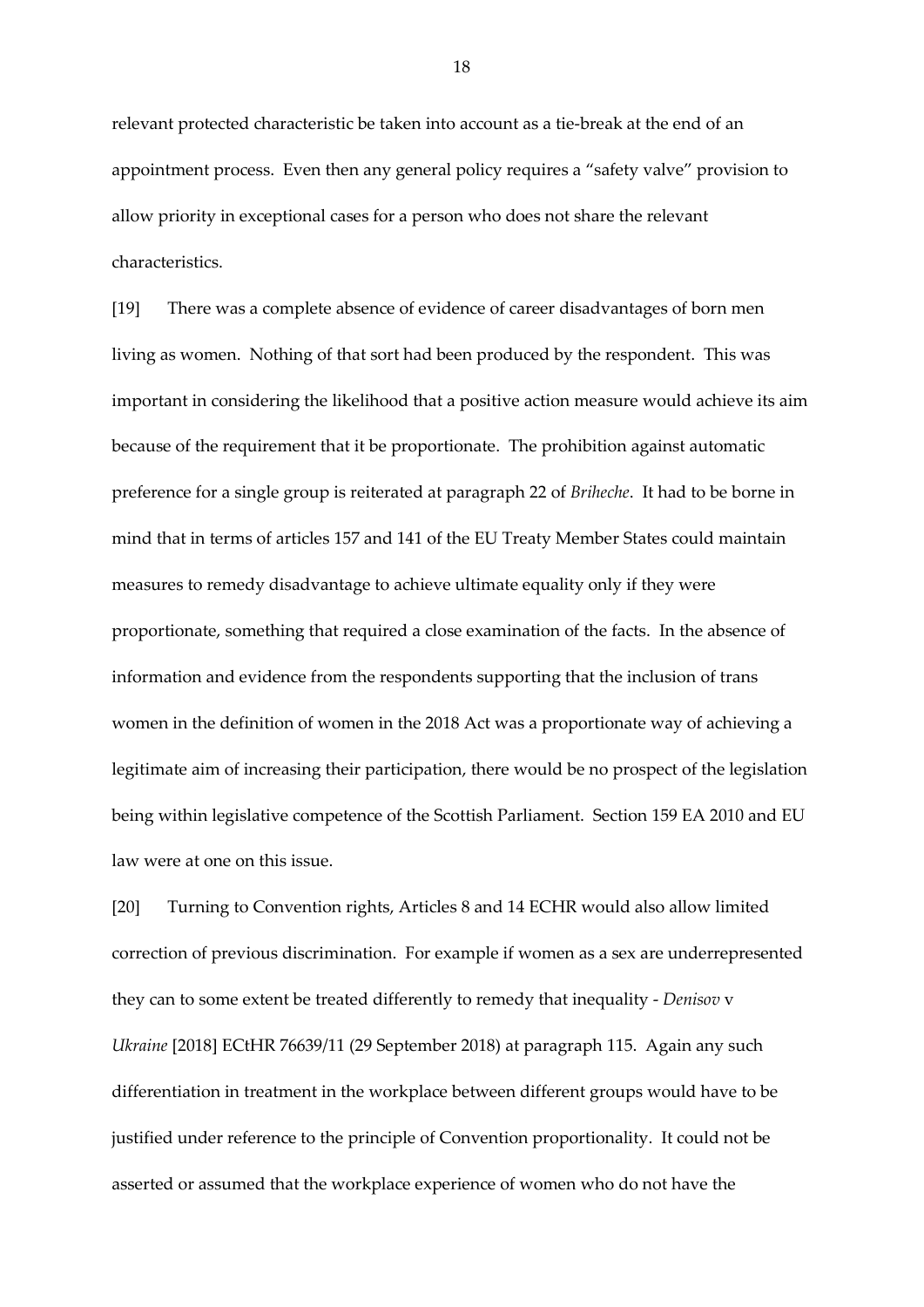characteristic of gender reassignment is to be equated with the workplace experience of transsexual persons, born male, but who have the additional protected characteristic of gender reassignment. On the face of it these were distinct groups of person defined by quite distinct protected characteristics.

[21] On CEDAW Mr O'Neill contended that, while not incorporated, the Convention was relevant, including the recommendations of the Committee established under it, which were deserving of respect (*R (A)* v *Home Secretary* [2020] EWCA Civ 130, at paragraph 23*).*  Articles 3, 4, 5 and 11 of the Convention set out some of the principles and enjoined state parties to take measures to eliminate discrimination against women. Special measures aimed at accelerating equality between the sexes were approved, including those protecting maternity. Such measures were for the protection of biological women. The 2018 Act conflicted with the requirements of CEDAW and the court could grant a bare declarator to that effect. In *Wightman and others* v *Secretary of State for Exiting the European Union* [2018] CSIH 62 the Inner House had ultimately pronounced a declarator reflecting the ruling of the CJEU on a purely international issue. As a bare declarator has no mandatory force, no conflict with the constitutional principle of dualism arose as it would not amount to enforcement of the relevant international law.

[22] Finally, it was submitted that the respondents required to address whether they had breached the Public Sector Equality Duty in section 149(1) EA 2010 and the 2012 Scottish Regulations. Scottish Ministers' actions in bringing the substantive provisions of the 2018 Act into effect and issuing statutory guidance thereanent failed in the duty to assess the impact of applying the new policy or practice mandated under the Act against the needs mentioned in section 149(1) of the 2010 Act. In particular, the Scottish Ministers failed to consider relevant evidence relating to persons who share a relevant protected characteristic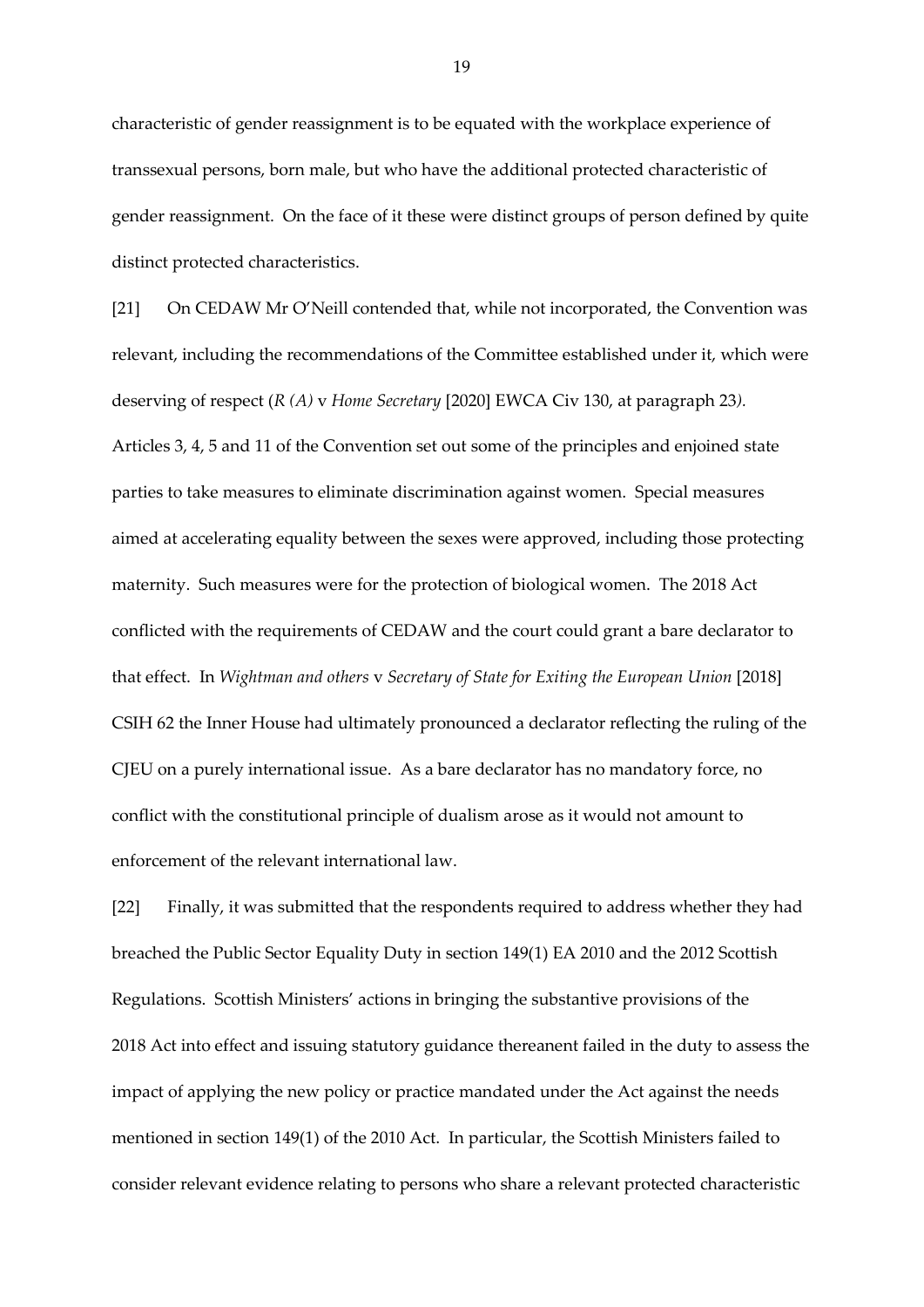(biologically born females) as distinct from section 11 EA 2010 "men" or "women" who do claim the section 7 EA 2010 protected status of "gender reassignment". The Scottish Ministers' consultation and approach has all been based on the assumption that those who would self-identify as female are on that basis simply to be counted as section 11 EA 2010 women. This was exemplified by their Equality Impact Assessment ("EQIA") which stated:

"Another issue raised relating to the inclusiveness of the language used in the Bill was the definitions used for female and male in it, which it was felt should be 'identify as female' or 'identify as male' to avoid issues for transgender people. The Bill now uses the terminology 'are women' and the Scottish Government will consider whether this needs to be expanded."

It was submitted that such a statement illustrated a complete misunderstanding and construction of the relevant statutory framework and had resulted in errors in the manner in which ministers had purported to carry out their public sector equality duties. Their actings in this regard were therefore unlawful. The respondents were wrong to contend that a question of whether Scottish Ministers had breached the duties imposed on them under the 2012 Regulations was non-justiciable. It was based on a misinterpretation of the provisions of the Equality Act 2006 which dealt with the enforcement powers of the Equality and Human Rights Commission. Section 32(11)(b) did not constitute a bar to the exercise of the court's supervisory jurisdiction (*AXA General Insurance Co Ltd* v *Lord Advocate* [2011] UKSC 46 at paragraphs 151-153*).*

#### **Submissions on behalf of the respondents**

[23] Ms Crawford emphasised at the outset that the 2018 Act is limited in scope in that it makes provision only for Gender Representation on Public Boards. The background to its passing was that the report of the Smith Commission in November 2014, included as one of the "Heads of Agreement" that, whilst the Equality Act 2010 would remain reserved, the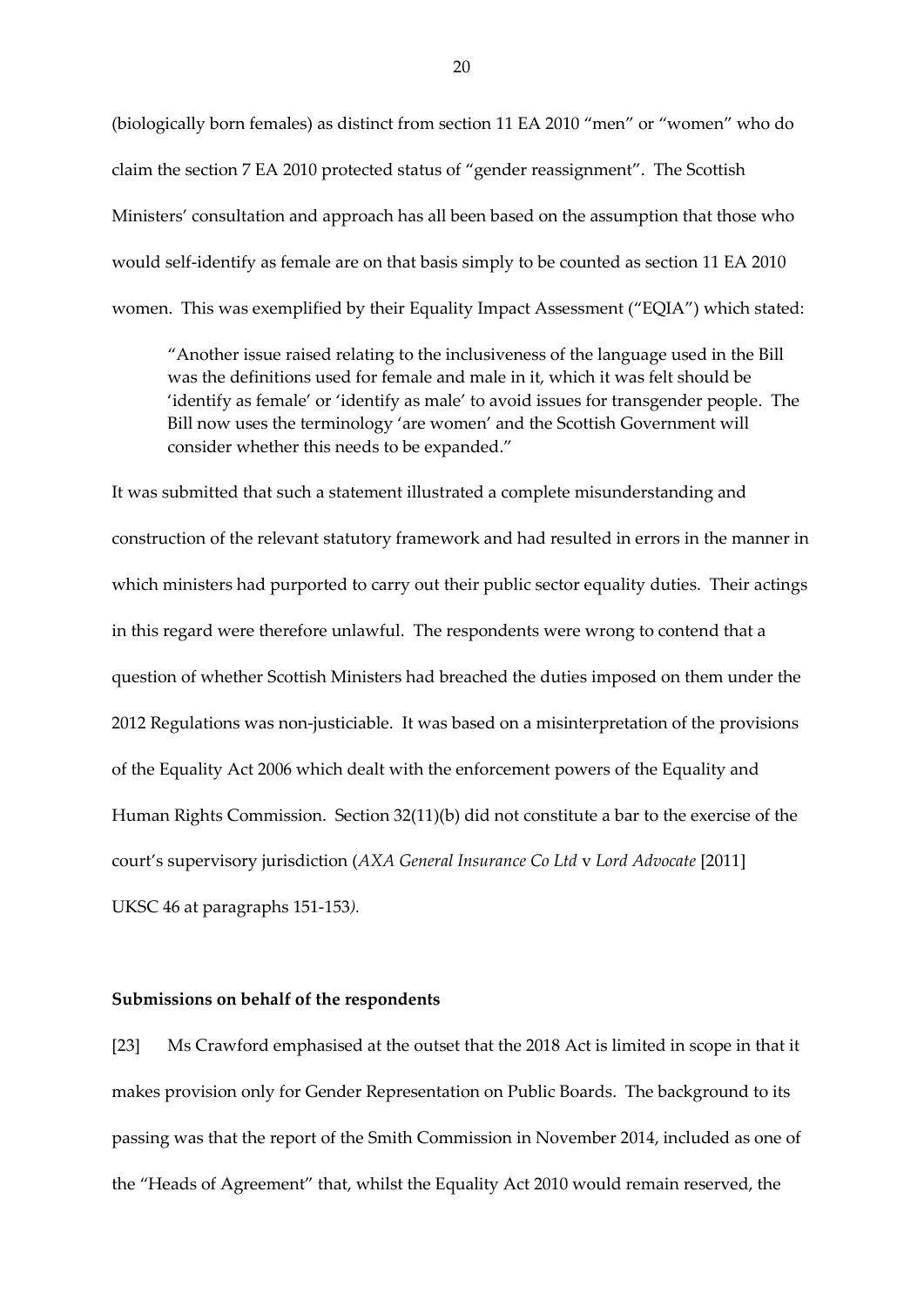powers of the Scottish Parliament would be extended to "include, but not be limited to, the introduction of gender quotas in respect of public bodies in Scotland". The L2 exception to the general reservation of equal opportunities inserted into the 1998 Act by section 37 of the Scotland Act 2016 was the legislative articulation of that agreement. Separately from the exception under discussion, section 37 also provided for a further exception as regards equal opportunities in relation to the Scottish functions of any Scottish public authority other than any function that related to the inclusion of persons in non-executive posts on relevant boards. That second exception permitted any modification of the 2010 Act but only insofar as this supplemented or was otherwise additional to the provision made by the 2010 Act. The respondents' general submission was that the petition could only be concerned with the legislative competence of the first of those exceptions.

[24] Insofar as the statutory guidance was also challenged, that guidance illustrated the purpose of the legislation the provision relating to the definition of women was restricted to how women would be defined for the purposes of Gender Representation on Public Boards and not for any other context. All of the Equality Act provisions relating to different treatment for sexes in respect of changing rooms, counselling, sports, prisons and so on was unaffected by the 2018 Act. Similarly the registration of parents as mother or father referred to in the *R (McConnell)* case referred to by Mr O'Neill was completely unaffected by the passing of the legislation. The final general point was that the exclusion from the reserved matter of equal opportunities contained within L2 related to the **inclusion** of persons with protected characteristics. It was specifically designed to allow the Scottish Parliament to include various persons rather than to be exclusive.

[25] In the circumstances outlined, it was clear that this judicial review could not be about gender recognition or conditions in which one might change gender and any case law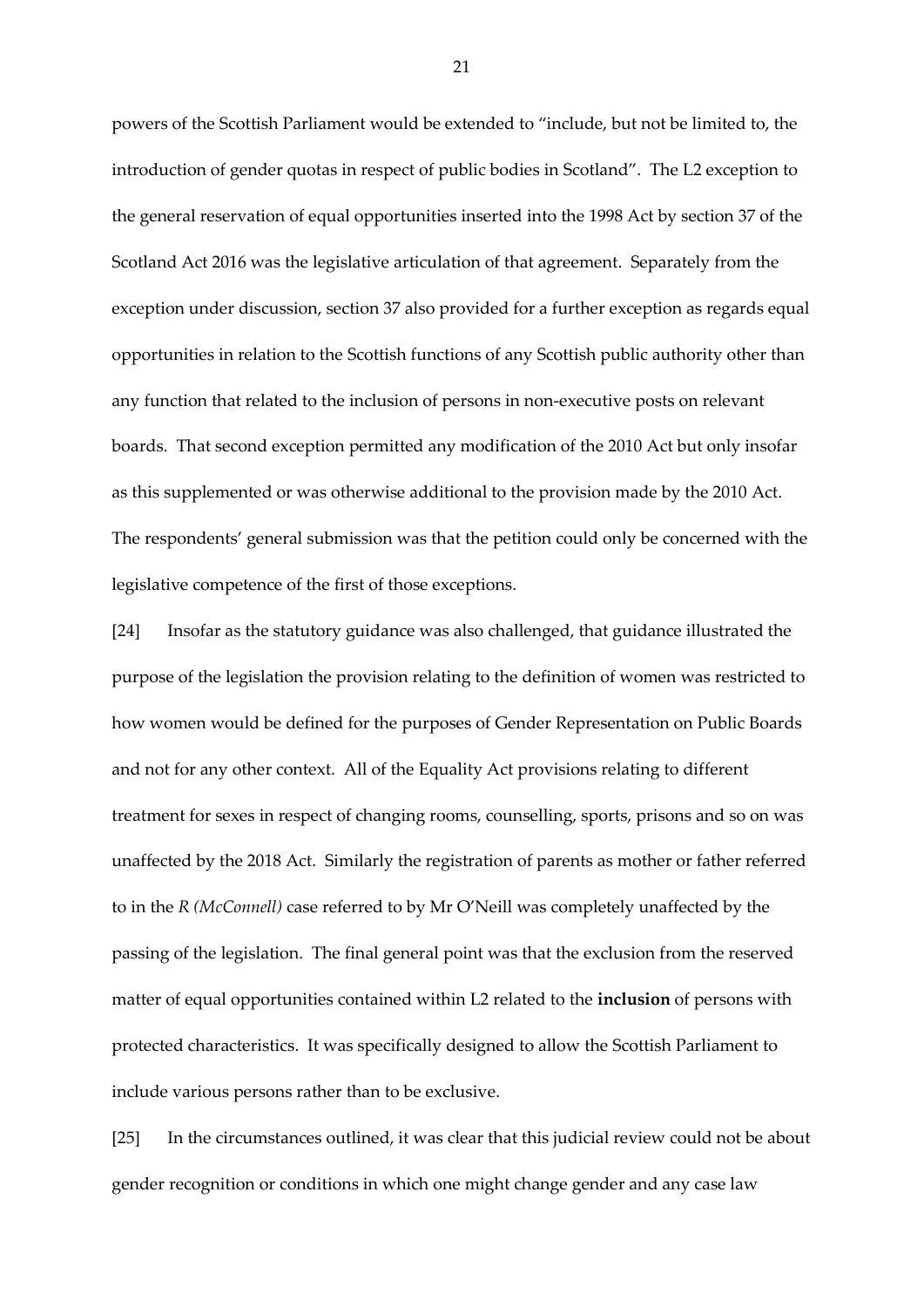relating to that was irrelevant. The respondents' position was that it would be within legislative competence to enact legislation on the conditions in which one can change one's gender although it was acknowledged that that was likely to be an argument for different proceedings at some future point. It had to be acknowledged that the highly sensitive political debate about "transsexual rights" provided context and background to the discussion, notwithstanding what the respondents regarded as the limited focus of the case. Also as background, CEDAW should be given respect insofar as the general recommendations (Nos 28 and 35) of the relative Committee commented on these matters. Ms Crawford then stated in terms that Scottish Government policy was that transgender women are to be treated as non-transgender women unless to do so would be prohibited by law. She stated that such a policy reflected the recommendations of CEDAW and initially went so far as to say that the policy found its way into the 2018 Act in that the inclusion of transgender women was within the legislative competence of the Scottish Parliament. [26] Turning to the reserved matters challenge senior counsel noted that the challenge in the pleadings related to sections 2 and 11. The petitioner's note of argument, however, raised positive action measures as being reserved matters and it was not clear whether the petitioner accepted that the 2018 Act would not relate to reserved matters absent section 11. The oral argument presented focused on the different matter of whether the construction of the public board exception allowed or did not allow modification of the Equality Act. In any event, however it is framed, the petitioner's argument failed to properly address and construe the reserved matter set out in L2 and which the court required to construe. It should be borne in mind that section 29(3) of the 1998 Act as amended provided that the question of whether a provision of an asp relates to a reserved matter is to be determined by reference to the "purpose of the provision, having regard (among other things) to its effect in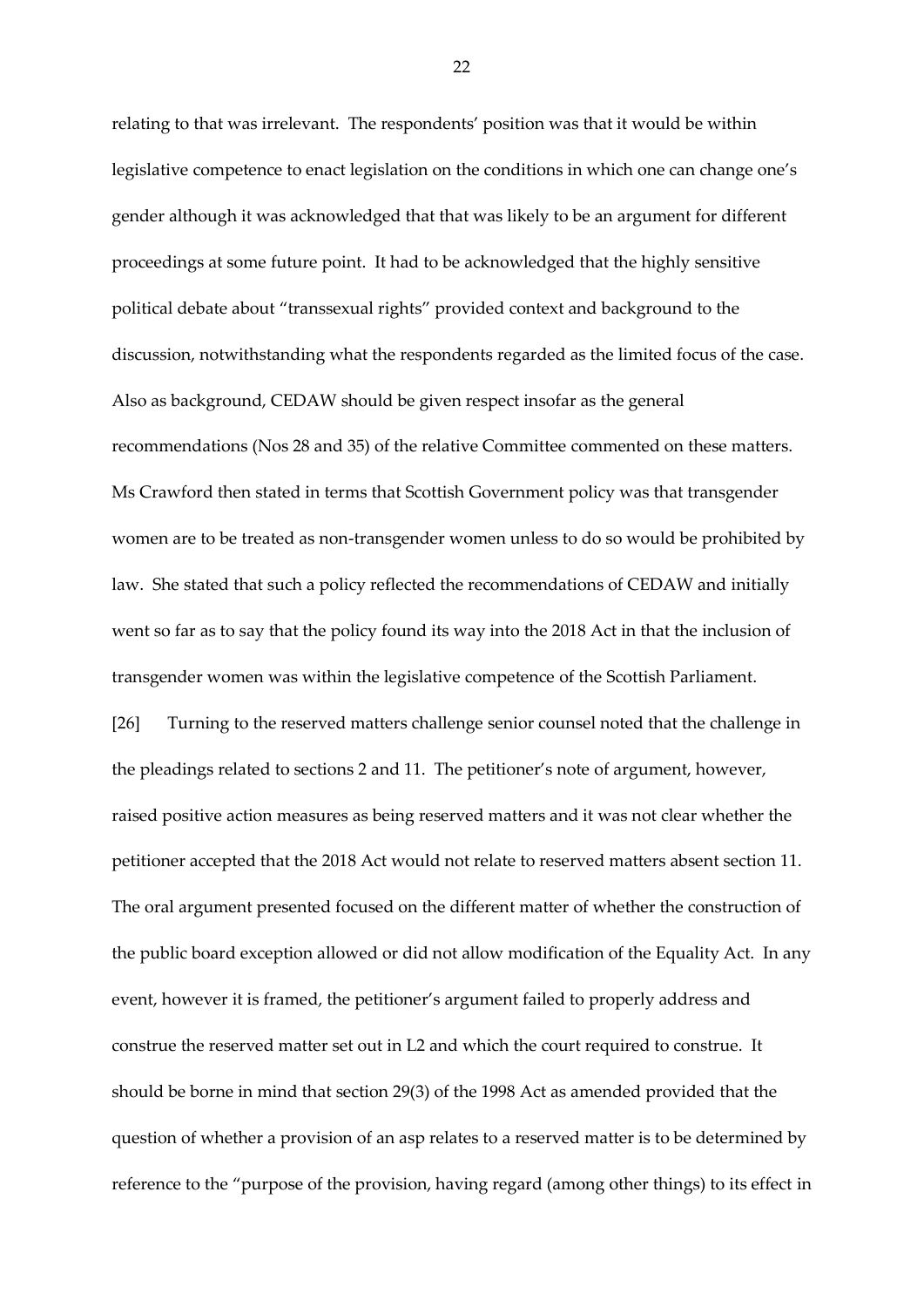all the circumstances". The effect of an exception to a reservation is to make the exception an area excluded from the reservation so it meant nothing to say that equal opportunities were reserved without adding the exception or exceptions to that in the amended legislation. Ms Crawford pointed out that prior to the 2016 amendments the equal opportunities reservation had specifically included the subject matters of the Equal Pay Act 1970, the Sex Discrimination Act 1975, the Race Relations Act 1976 and the Disability Discrimination Act 1995. These legacy statutes had been overtaken by the EA 2010. The current iteration of the equal opportunities reservation makes no reference to any statute. The reserved matter is equal opportunities as defined, which definition includes the prevention, elimination or regulation of discrimination between persons on a number of grounds including sex, sexual orientation and other personal attributes. While some of the grounds listed in that definition were similar to EA 2010 characteristics there was no direct read across between the two.

[27] Equal opportunities are reserved but that reservation is subject to a number of exceptions including (1) the duty to encourage equal opportunities other than by prohibition or regulation, (2) imposing duties on office holders of the Scottish Administration or Scottish public authorities and any cross-border public authority to see to it that functions are carried out with due regard to the need to meet equal opportunity requirements, (3) the inclusion of persons with protected characteristics in non-executive posts on public boards ("the public board exception"), and (4) equal opportunities in relation to the Scottish functions of any Scottish public authority or cross-border public authority that do not fall within the public board exception. Senior counsel submitted that only in relation to (4) which might be termed the "non-public board exception" did any issue arise about the extent to which the Equality Act could be amended. The public board exception says nothing about the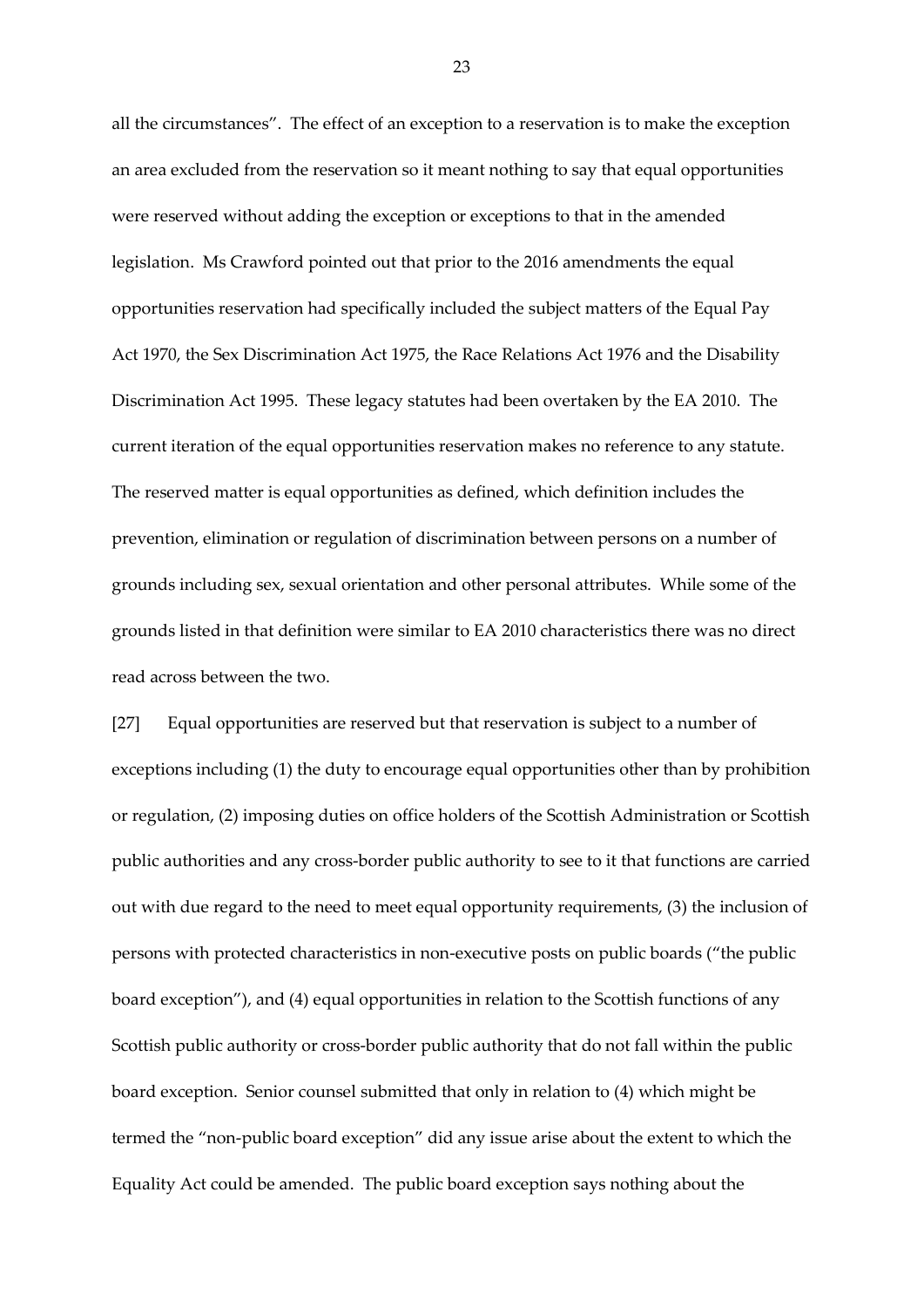Equality Act. If the court did consider there was any ambiguity about this it might be helpful to look at the annotated version, but that was subject to objection by Mr O'Neill.

[28] The real question underlying the petition was the construction of the reservation in L2 and specifically whether the 2018 Act provisions fall within the public boards exception in relation to the inclusion of persons with protected characteristics on such public boards or alternatively whether any provisions of the 2018 Act are reserved matters within the general equal opportunities reservation. In Ms Crawford's submission, if the legislative provisions under challenge fell properly within the public boards exception and so within legislative competence, then it was also within legislative competence to make a relative positive measure and disapply certain provisions of the Equality Act within that exception. The central point was that the public boards exception accepts or qualifies the reserved matter of equal opportunities and thereby enlarged the legislative competence of the Scottish Parliament. The words "so far as relating to" the inclusion of persons with protected characteristics in the exception to the reservation meant that any measure seeking to eliminate discrimination between persons on the grounds listed in the definition of equal opportunities would plainly not be outside the legislative competence of the Scottish Parliament if it was an inclusive provision. The definition of "woman" in section 2 of the 2018 Act makes provision in relation to the **inclusion** of persons with protected characteristics, mainly women with the protected characteristic of sex and, relatedly, transwomen with the protected characteristic of gender reassignment. So far as the latter category are concerned, it was not sufficient for persons to fall within that protected characteristic to be included as women within section 2, they must also comply with the additional requirement of having the other personal attribute of living as a women. In considering the purpose and effect of the provision, it was to ensure that the 2018 Act was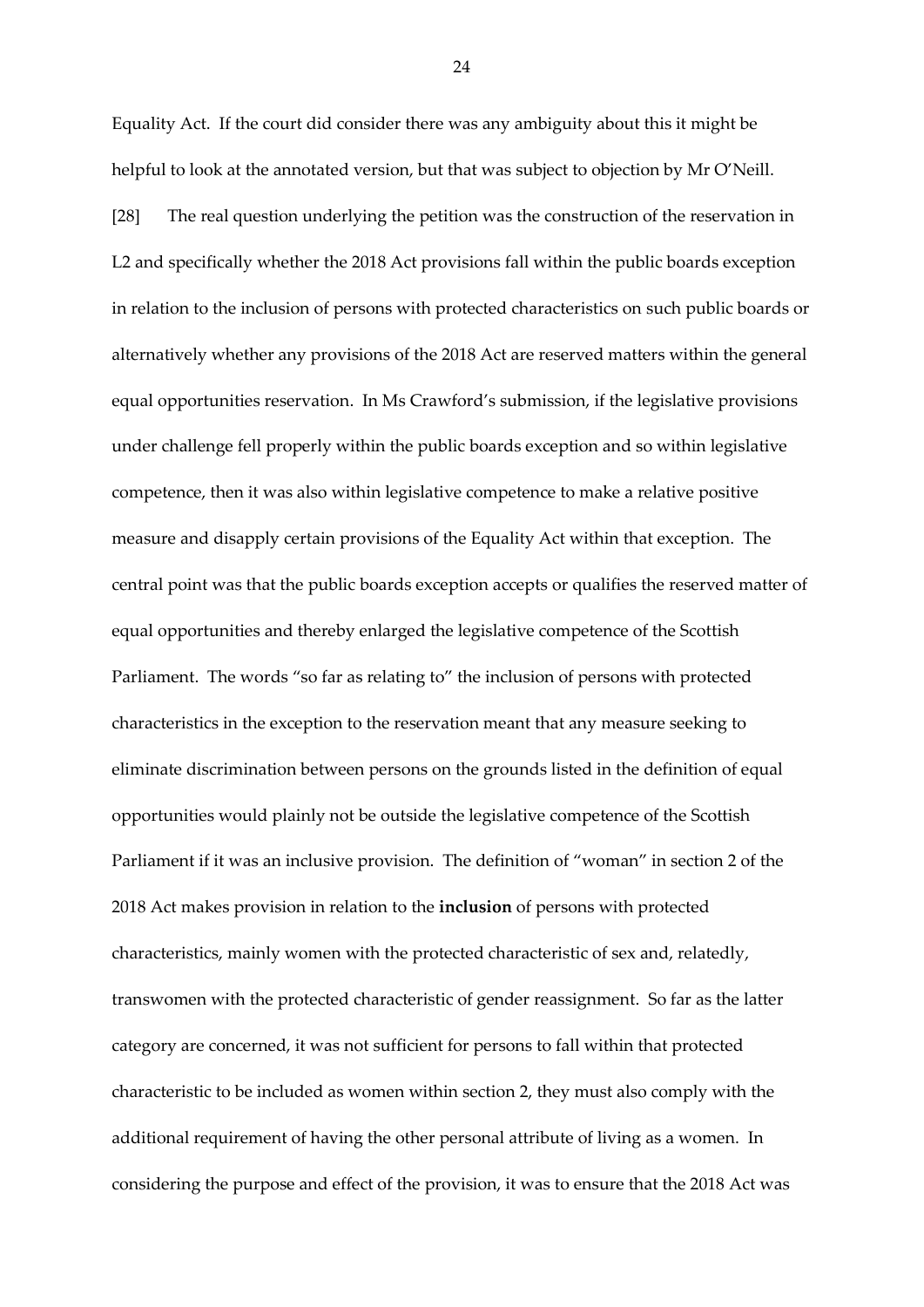inclusive of all women, living as such. Understood this way, it was clear that the definition of women in section 2 did not "relate to" a reserved matter but fell squarely within the scope of the public boards exception and so was not reserved.

[29] So far as the challenge to section 11 of the 2018 Act was concerned the public boards exception did not prohibit modifying the EA 2010 other than supplementing or adding to it. The contrast between the non-public boards exception which expressly prohibited modification and set out the limited extent to which provision relating to the 2010 Act may be made stood in contrast to the public boards exception which did not prohibit modification at all. The UK Parliament had ceded legislative power to the Scottish Parliament on the whole issue of non-executive posts on boards of Scottish public authorities and the inclusion therein of persons with protected characteristics. The exception was rather wider in its scope than Mr O'Neill had contended. Had the Scottish Parliament been given a power that was limited in the way that the non-public board exception is, that would require to have been expressed in the exception to the reservation. For the petitioner to be correct on the issue of modification of the Equality Act, this would have to apply to any attempt by the Scottish Parliament to legislate on public boards at all whether in relation to disabled people, ethnic minorities and so on. The public boards exception would have no force at all if it prohibited the Scottish Parliament from adopting positive measures generally. The whole purpose of the Scottish public boards exception was to allow the Scottish Parliament to take positive action measures. In doing so, it was entitled to disapply section 158 and 159 (by section 11 of the 2018 Act) to avoid arguments about whether the positive action measures were consistent with those provisions or not. The Scottish Parliament was entitled to deviate from the provisions in order to legislate on the matter specifically excepted from the reservation and has done so comprehensively.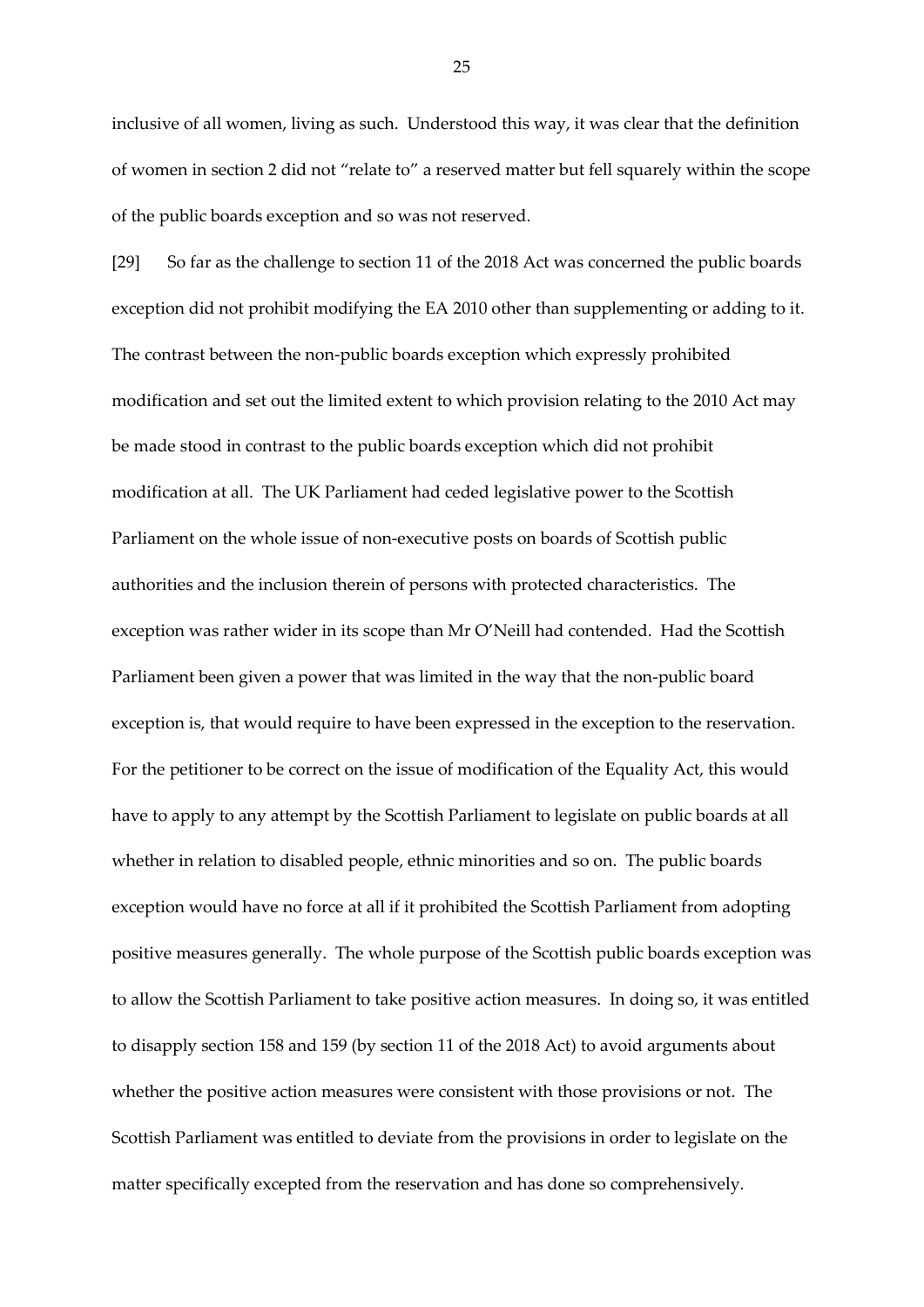[30] On the issue of construction of the provision, counsel referred to *Imperial Tobacco Limited* v *Lord Advocate* [2012] UKSC 61 and in particular paragraph 12 thereof where Lord Hope laid down the principles to be applied when considering challenges to whether provisions are outwith legislative competence. Then at paragraph 18, Lord Hope had set out the correct staged approach in dealing with such challenges. Some analogies could be drawn between that case and the current one in that the court had (at paragraph 27) rejected the sort of broad approach contended by the challenger in both cases. At paragraph 29 the discussion about how to look at the purpose and effect of a provision under challenge is set out. What was an issue in this case was the extent of the "carve out" from the general reservation of equal opportunities. Paragraph 39 of *Imperial Tobacco* was also of interest. It assists in explaining how to look at the effect of a provision. Whether or not the purpose of a provision has been achieved is not the test. So far as the current provision was concerned, its effect was to include all those the Scottish Government wanted to include within the definition of women for a particular purpose. That was enough. Finally, at paragraph 43 of *Imperial Tobacco* the court had clarified that even if one of the purposes of Scottish Parliament legislation relates to a reserved matter that is inconsequential. Translating that to the present case the positive action measure of the enactment was just the means to an end. The purpose was to secure the representation of women (within the inclusive definition of the act) on public boards.

[31] Under reference to *Christian Institute* v *Lord Advocate* [2016] UKSC 51 at paragraphs 63-66 Ms Crawford submitted that even where legislation was specifically stated to be reserved the Scottish Parliament may competently enact on the issue if, for example, that possibility is contemplated by the UK legislation itself. In that case, there were two pieces of legislation that were specifically reserved to Westminster, including the Data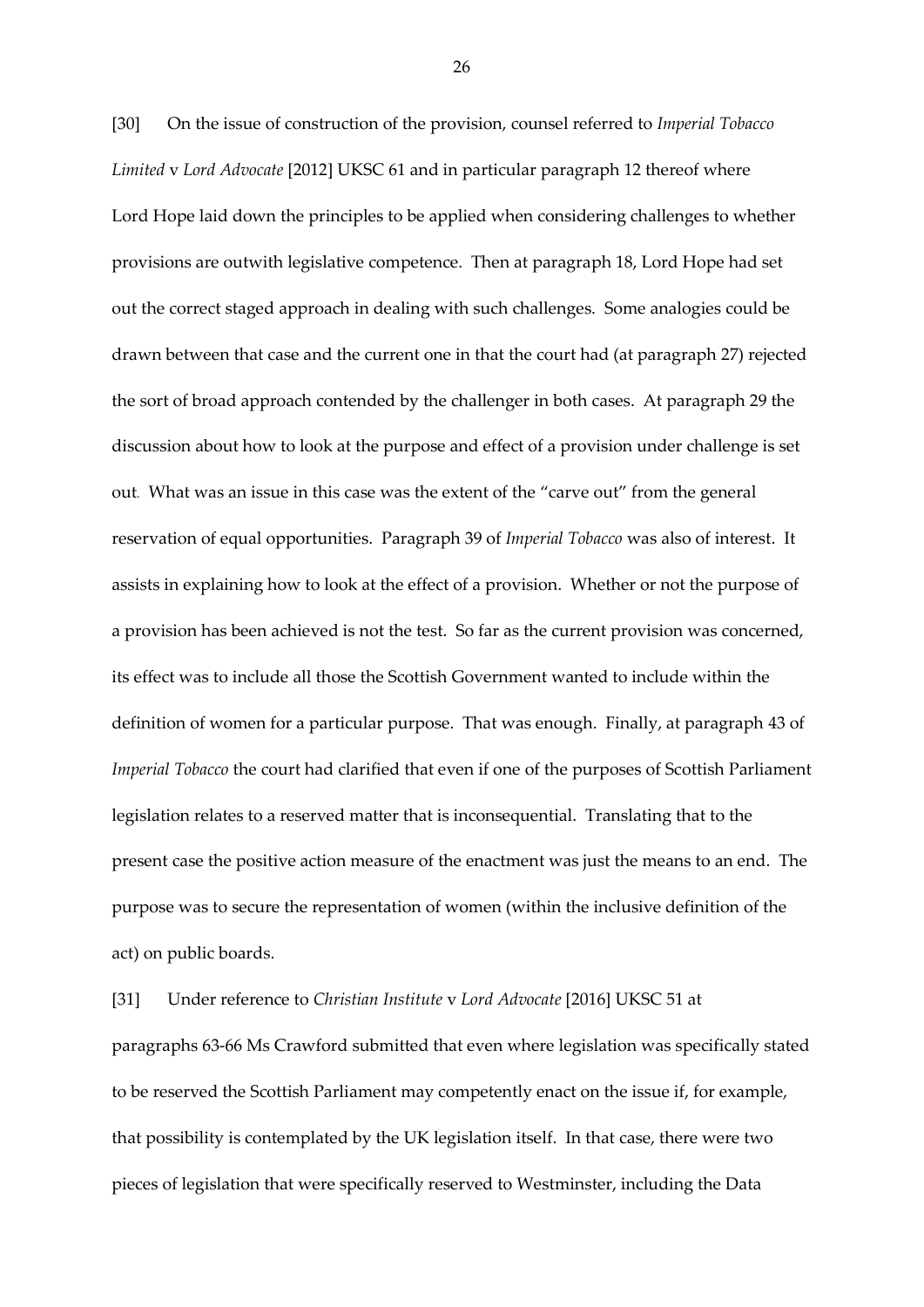Protection Act but the UK Supreme Court was not persuaded that certain provisions of the Scottish enactment related to the subject matter of those. What mattered was the overall purpose of the legislation (in that case the Children and Young People (Scotland) Act 2014) was not data sharing but was to serve and promote the interests of children. Therefore in principle, the Act had been within the legislative competence of the Scottish Parliament, albeit that there were difficulties with some of the information sharing provisions. It was also clear from the case involving the reference on the *UK Withdrawal from the European Union (Legal Continuity) (Scotland) Bill* [2018] UKSC 64 that to relate to a reserved matter a provision must have more than a loose or consequential connection with it. The court had reiterated that point under reference to *Martin* v *Most* [2010] UKSC 10 in *Imperial Tobacco*. In the present case, if the respondents' approach to construction was accepted, it became clear that the 2018 Act does not relate to reserved matters at all. Rather it fell squarely within the scope of the defined public boards exception and so within the legislative competence of the Scottish Parliament. The petitioner's argument to the contrary should be rejected.

[32] Senior counsel contended that the relevant reserved matter in this case related to equal opportunities (as defined) and not to the Equality Act 2010. Accordingly even if the provisions of the 2018 Act "go against the grain" of the Equality Act it would not matter. However, even if that was not accepted, for the reasons she had contended in relation to the construction of the exception to the reservation, there was no difficulty with section 11 of the Act whose purpose was to prevent duplication of a statutory provision regarding positive action in the appointment of persons to public boards where the action in question is taken under the devolved power.

[33] On the EU law challenge, the provisions of the Treaty and Directives on Equal Treatment did not preclude measures regulating discrimination that applied to transwomen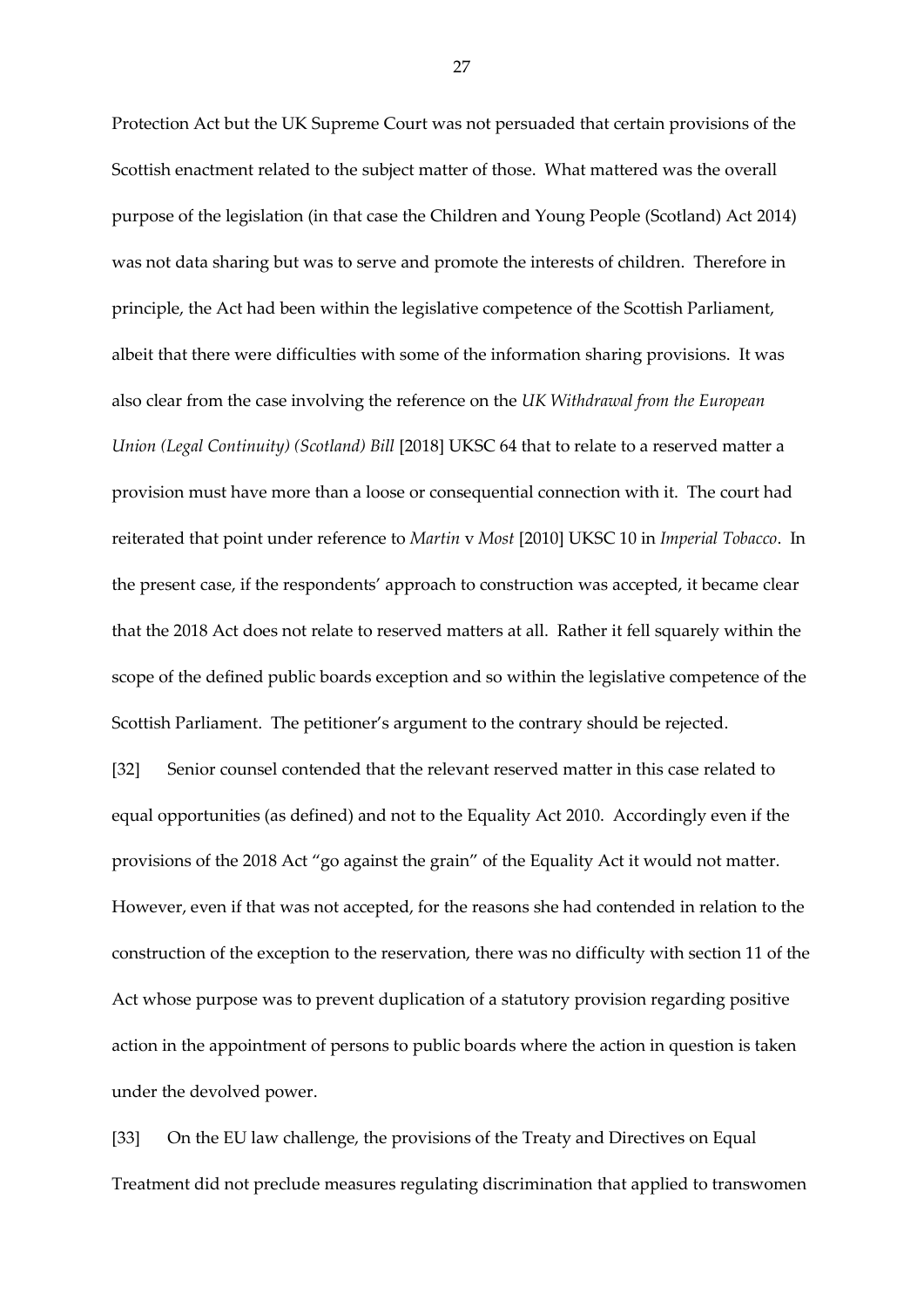who are relevantly similar to women for the purposes of equality of treatment. Support could be found in the case of *P* v *S and another* (Case C-13-94), a decision of the CJEU which had concerned dismissal of an employee who was undergoing gender reassignment. The discrimination against her was discrimination on the basis of the sex she had held before gender reassignment. The question was whether a dismissal due to the gender reassignment fell within the Equal Treatment Directive (76/207/EEC). It was clear from the opinion of the Advocate General, accepted by the court, that where unfavourable treatment of a transsexual is related to their change of sex, the discrimination is by reason of sex. Importantly, the Advocate General had added (at paragraph 20) that in the context of that case sex was important as a convention, a social parameter. To maintain that the unfavourable treatment suffered by the applicant was not on grounds of sex but because it was due to her change of sex, would be a "quibbling formalistic interpretation and a betrayal of the true essence of that fundamental and inalienable value which is equality". The court accepted that view and found that the scope of the Directive applied to discrimination arising from the gender reassignment of the person concerned. The court's conclusion is reflected in the preamble to the successor Directive 2006/54/EC (paragraph 3). [34] Article 3 of the current Directive provides that Member States may maintain or adopt measures within the meaning of Article 141(4) of the Treaty with a view to ensuring full equality and practice between men and women in working life. It was unclear which provisions of the 2018 Act the petitioner's challenge based on the Equal Treatment Directive was directed towards. The "positive action" measures of the 2018 Act are principally contained within sections 3 and 4 and it seemed likely that those were the target of the petitioner's complaint. However the main contention seemed to be the definition of women in section 2 of the Act. None of the sections of the 2018 Act violated the EU law principle of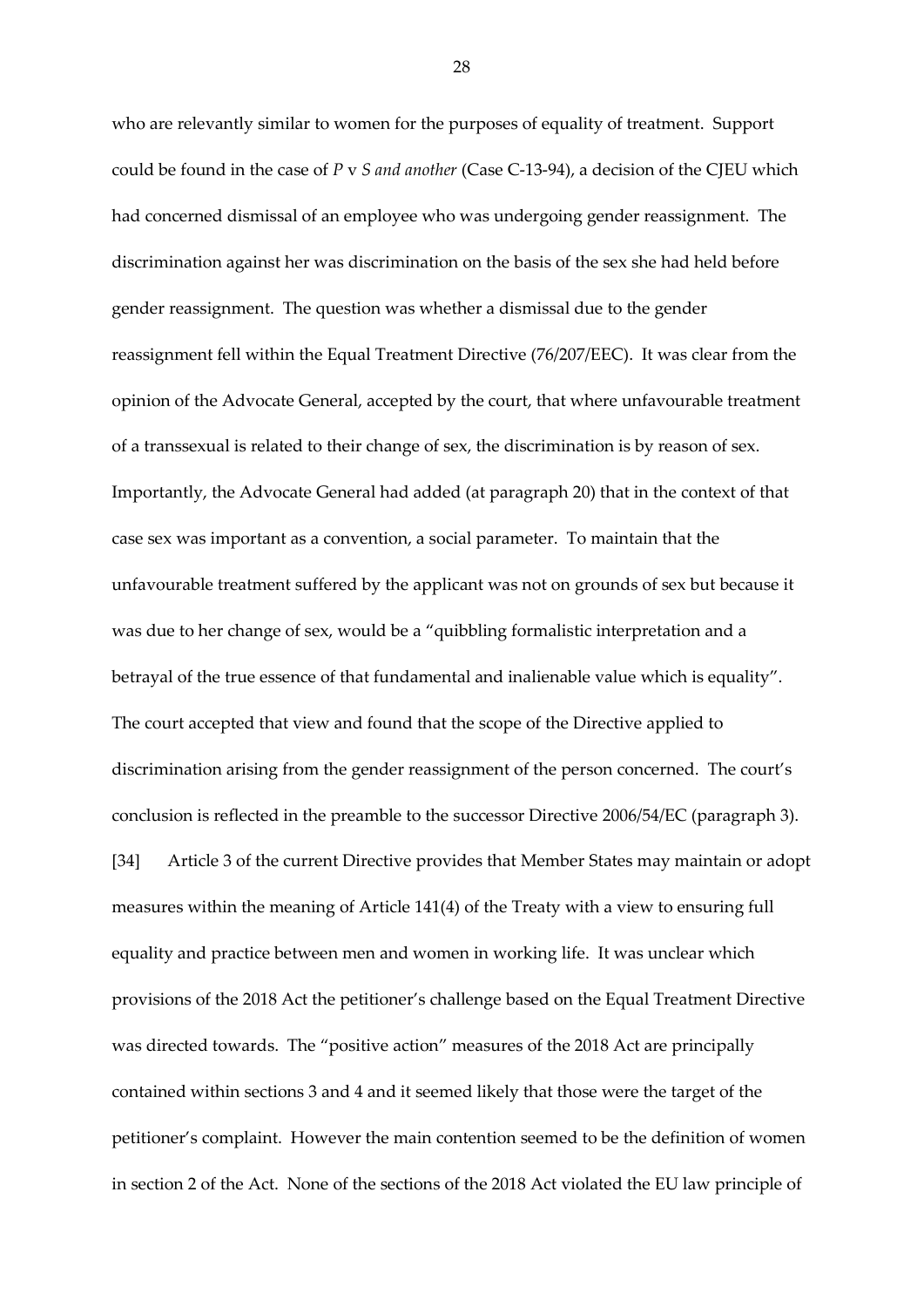equal treatment on grounds of sex because, as the Court of Justice recognised in *P* v *S and another*, the scope of that principle is also apt to apply to discrimination arising from the gender reassignment of the person concerned. In the more recent case of *MB* v *Secretary of State for Work and Pensions* (Case C-451/16) the Court of Justice of the European Union considered whether someone who had changed gender and become a women would not be recognised for the UK State pension as she had no Gender Recognition Certificate. She had so been treated as a man for the purpose of that statement. The UK Supreme Court had referred to the CJEU the question of whether Council Directive 79/7/EEC precluded the imposition in national law of a requirement that, in addition to satisfying the physical, social and psychological criteria for recognising a change of gender, a person who had changed gender must also be unmarried in order to qualify for a State retirement pension. The UK Government had submitted that the situation of a person who changed gender after marrying and the situation of a person who has retained his or her birth gender and is married were not comparable on the ground that the marital statuses of those people would be different. However the court decided (at paragraph 42) that the comparability of situations must be assessed not in a global and abstract manner, but in a specific and concrete manner having regard to all the elements which characterise them and in the light, in particular, of the subject matter and purpose of the national legislation which makes the distinction at issue. This required to be done where appropriate in the light of the principles and objectives pertaining to the field in which the national legislation related. The two situations in that case were accordingly comparable, so the national legislation that provided less favourable treatment, directly based on sex, to a person who changed gender after marrying than that accorded to a person who had kept his or her birth gender and married was prohibited by the Directive.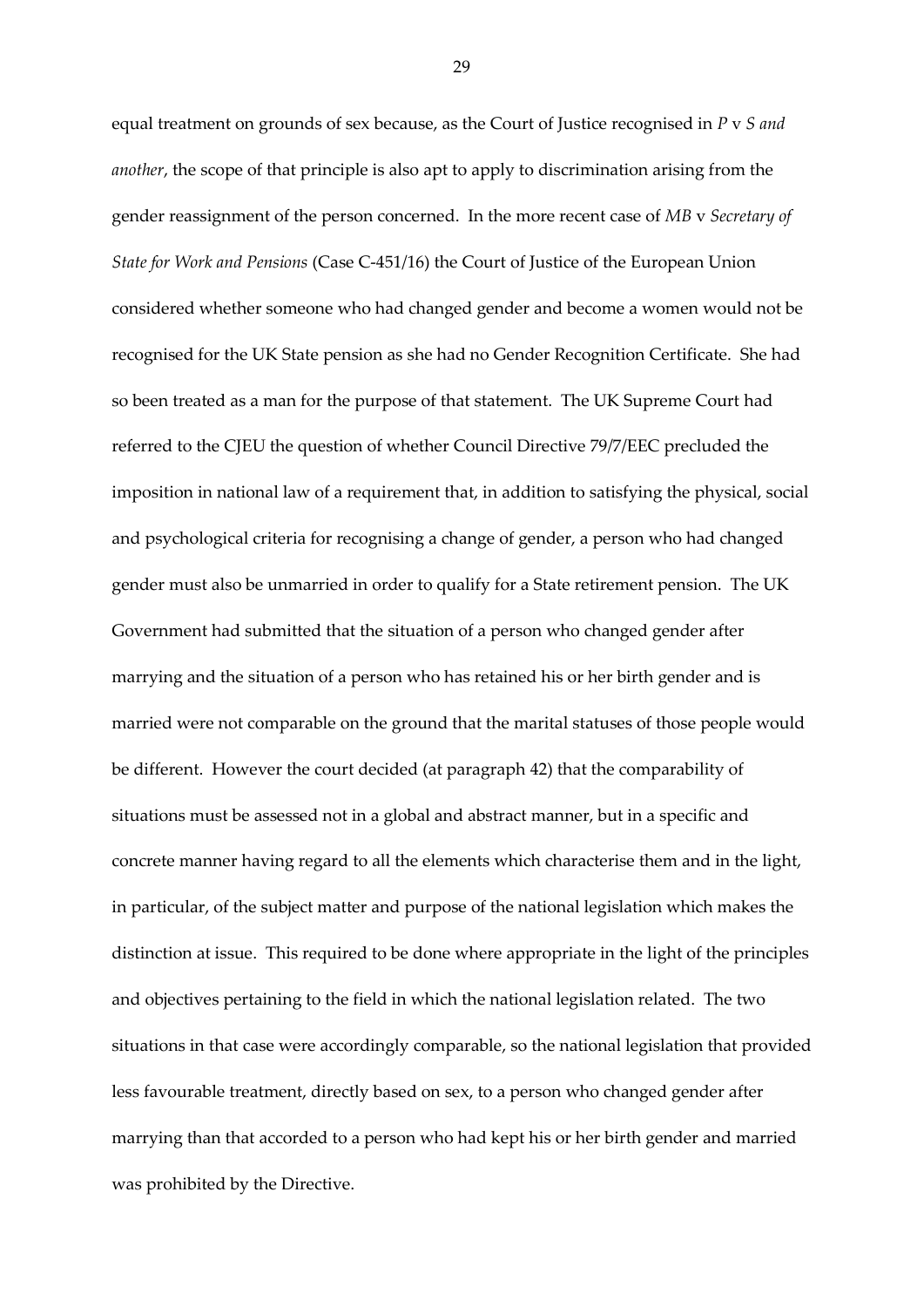[35] Applying that to the arguments in this case, the comparability was as between women who were born women and transwomen living as women. The Member States of the EU were able to legislate to prohibit discrimination against either of those groups of women and to legislate against discrimination arising from gender reassignment. There was simply no violation of the principle of equal treatment or the permitted derogations from it. The positive action measures of the 2018 Act could not said to be beyond legislative competence on any EU law grounds.

[36] Counsel for the petitioner's argument that it was not open to the Scottish Parliament to effectively collapse the distinction between sex and gender reassignment was misconceived. The legislation was not about gender recognition at all but rather about the inclusion of those with protected characteristics as women for application to public boards. To include a trans women within the definition of women for that purpose is not discriminatory at all in terms of the Equal Treatment Directive. In addition to the cases already cited Lady Hale had reinforced the point in the case of *Chief Constable of the West Yorkshire Police* v *A and another* (No 2) [2004] UKHL 21. In that case a transsexual's application to be a police constable had been refused and the applicant then claimed discrimination on the basis of sex. At paragraph 55, Lady Hale had specifically addressed the Equal Treatment Directive and the case of *P* v *S* (cited above). Having discussed the provisions of the Directive and their interpretation, Lady Hale concluded that there was a right to an identity as a man or as a woman rather than of some "third sex" and so a transsexual person was to be regarded as having the sex to which he or she has reassigned. While the case of *A* had been decided before the passing of the Gender Recognition Act 2004, Ms Crawford submitted that the legislation setting out the circumstances in which Gender Recognition Certificates can be obtained did not alter the issue of principle at all.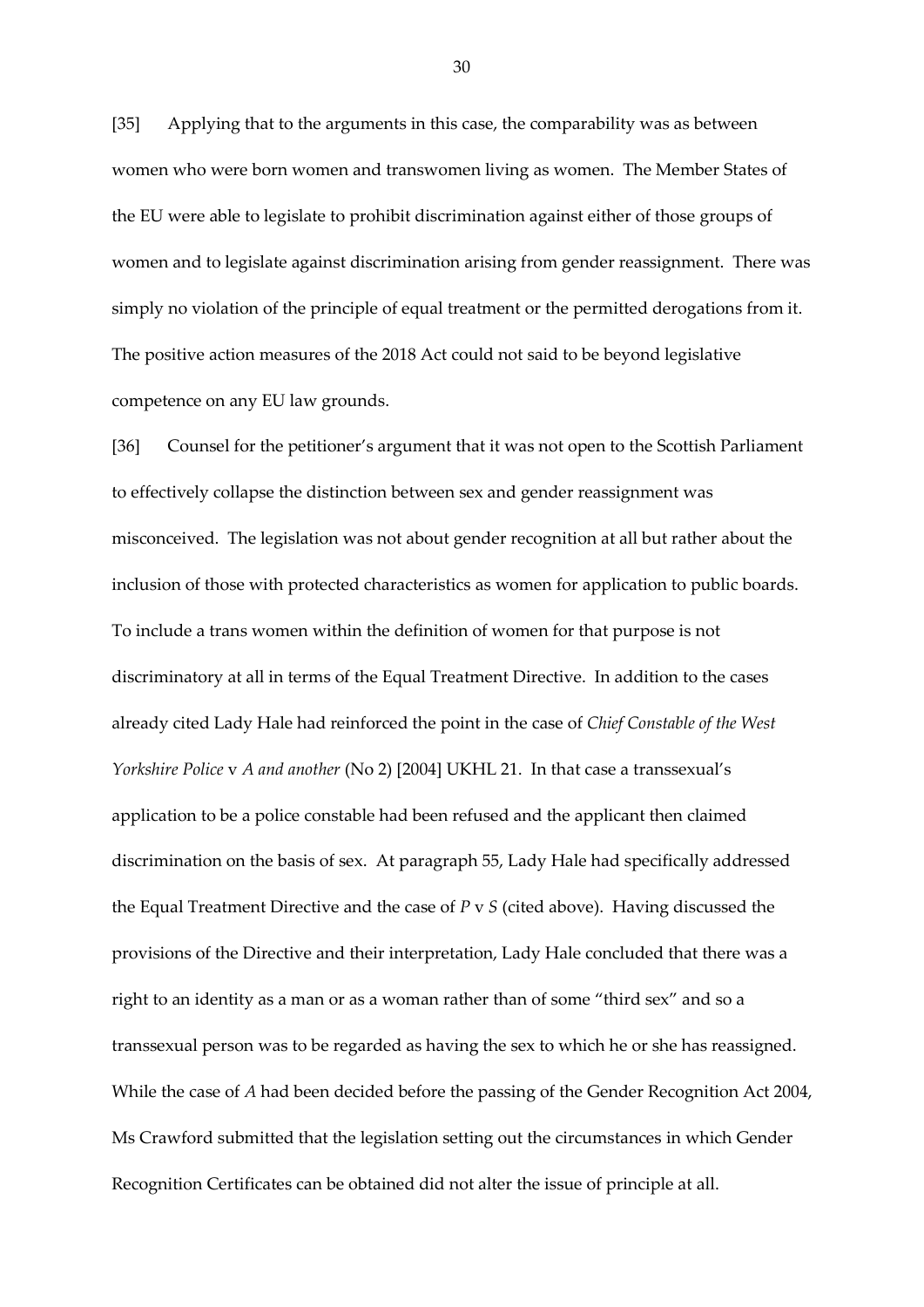[37] Turning to the ECHR challenge, senior counsel pointed out that this was brought on an *ab ante* basis and so it was necessary for the petitioner to establish that the relevant Convention rights would be violated in every or almost every case. Authority for that proposition could be found in *Christian Institute* v *Lord Advocate* (cited above) and *R (Bibi)* v *Secretary of State for the Home Department* [2015] 1 WLR 5055 at paragraph 60. If a provision is capable of being operated compatibly with ECHR it will not give rise to an unjustified interference. The first respondent did not accept the petitioner's submission that Article 8 ECHR will be engaged in its private life aspect in most cases falling within the scope of the 2018 Act. Although employment related disputes are not *per se* excluded from the scope of private life for the purposes of Article 8 the threshold for engagement is fact sensitive and high. As the petition did not contend that Article 8 would be engaged in all or nearly every case or even about the nature of the alleged violation, there was no scope to allow justification to be assessed and so the Article 8 challenge was fundamentally irrelevant. In *Denisov* v *Ukraine* [2018] ECtHR 76639/11 various challenges had been made by the past president of an administrative court including an Article 8 challenge. He had been dismissed from his position on the basis of applicable law that was too vague and did not provide for procedural safeguards to prevent its arbitrary application. At paragraph 110-115 the court analysed the claim on a consequence based approach. The court made clear (at paragraph 115) that there were some typical aspects of private life that might be affected in employment type disputes. For example an applicant's inner circle, his/her opportunity to establish and develop relationships with others and social and professional reputation are such aspects. However the difference between the impact on private life because of the underlying reasons for the impugned measure (where the court would employ a reasons based approach) or because of the consequences for private life (in which case the court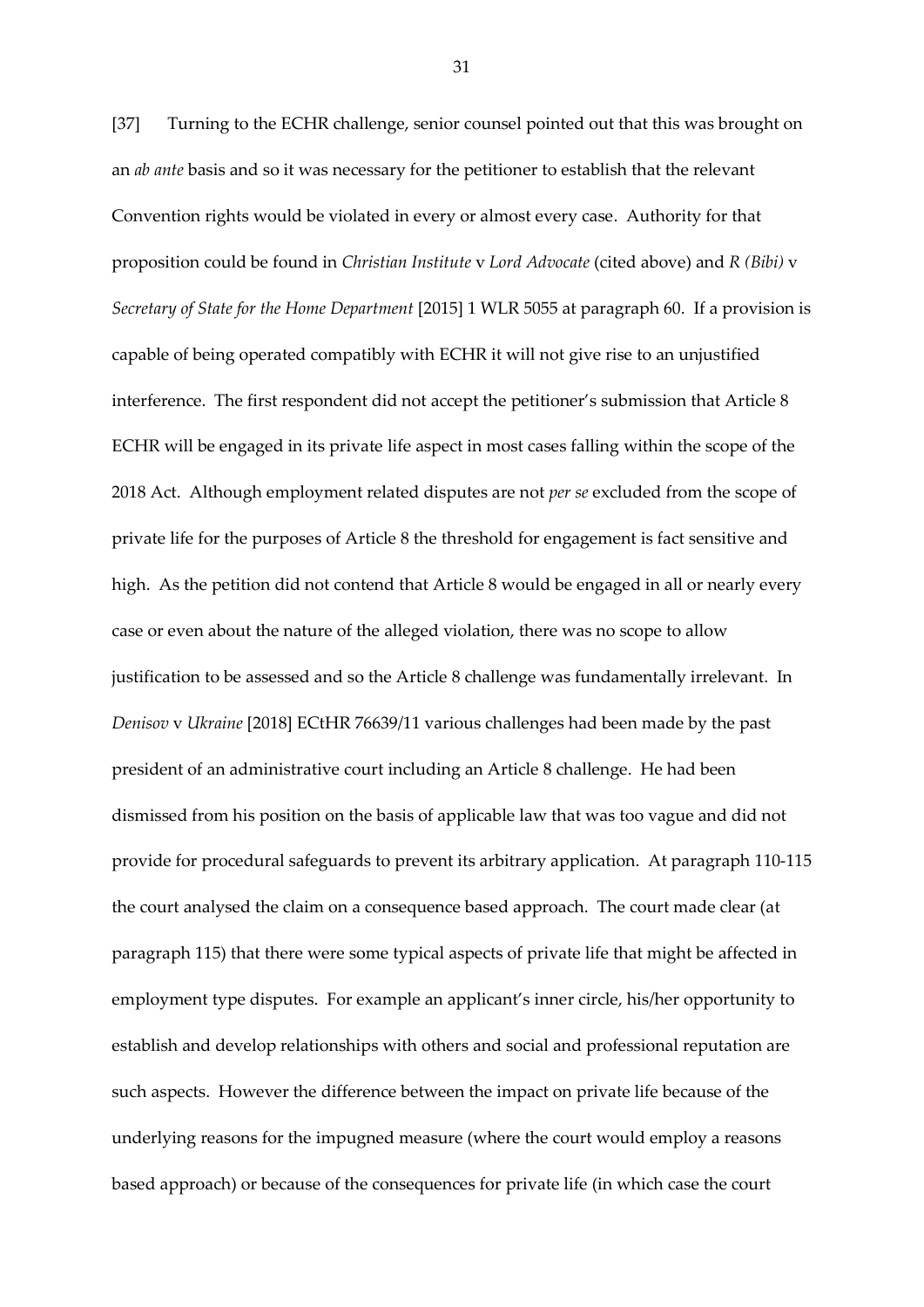would employ the consequence based approach) was important. Ms Crawford submitted that it was noteworthy in the present case that the petitioner gave no clue as to whether a consequence based or reasons based approach should be adopted.

[38] It was simply impossible to deal with any Article 8 challenge without knowing what exactly the basis for this was. So far as Article 14 was concerned, the petitioner had failed to identify the category of persons discriminated against. Mr O'Neill had appeared to draw a comparison between those who were born as women and women who had the protected characteristic of gender reassignment. While it was accepted that like cases should be treated alike and *vice versa*, the petitioner could not invoke a generalised "principle of non-discrimination" not found in Article 14 and so not a constraint on the Scottish Parliament's legislative competence. It could be seen from the case of *Napotnik* v *Romania* [2020] ECtHR 33139/13, at paragraph 71, that comparator groups did not need to be identical. What mattered was that only differences in treatment based on an identifiable characteristic were capable of amounting to discrimination. The Scottish Government's position was that "transwomen are women" and there was no reason why that position or policy should not apply so that it is inclusive of transwomen.

[39] In relation to CEDAW, in respect of which the petitioner was seeking a declarator, Ms Crawford emphasised that this is an unincorporated international treaty and so does not give rise to enforceable obligations in domestic law - *R (SG and others)* v *Secretary of State for Work and Pensions (Child Poverty Action Group and another intervening)* [2015] 1 WLR 1449 at 1474. As CEDAW was not currently enforceable as a matter of domestic law, it could not be a constraint on the legislative competence of the Scottish Parliament as it did not fall within the provisions of section 29 of the 1998 Act. Mr O'Neill had relied on the case of *Wightman* v *Secretary of State for Exiting the European Union* [2018] CSIH 62 to support his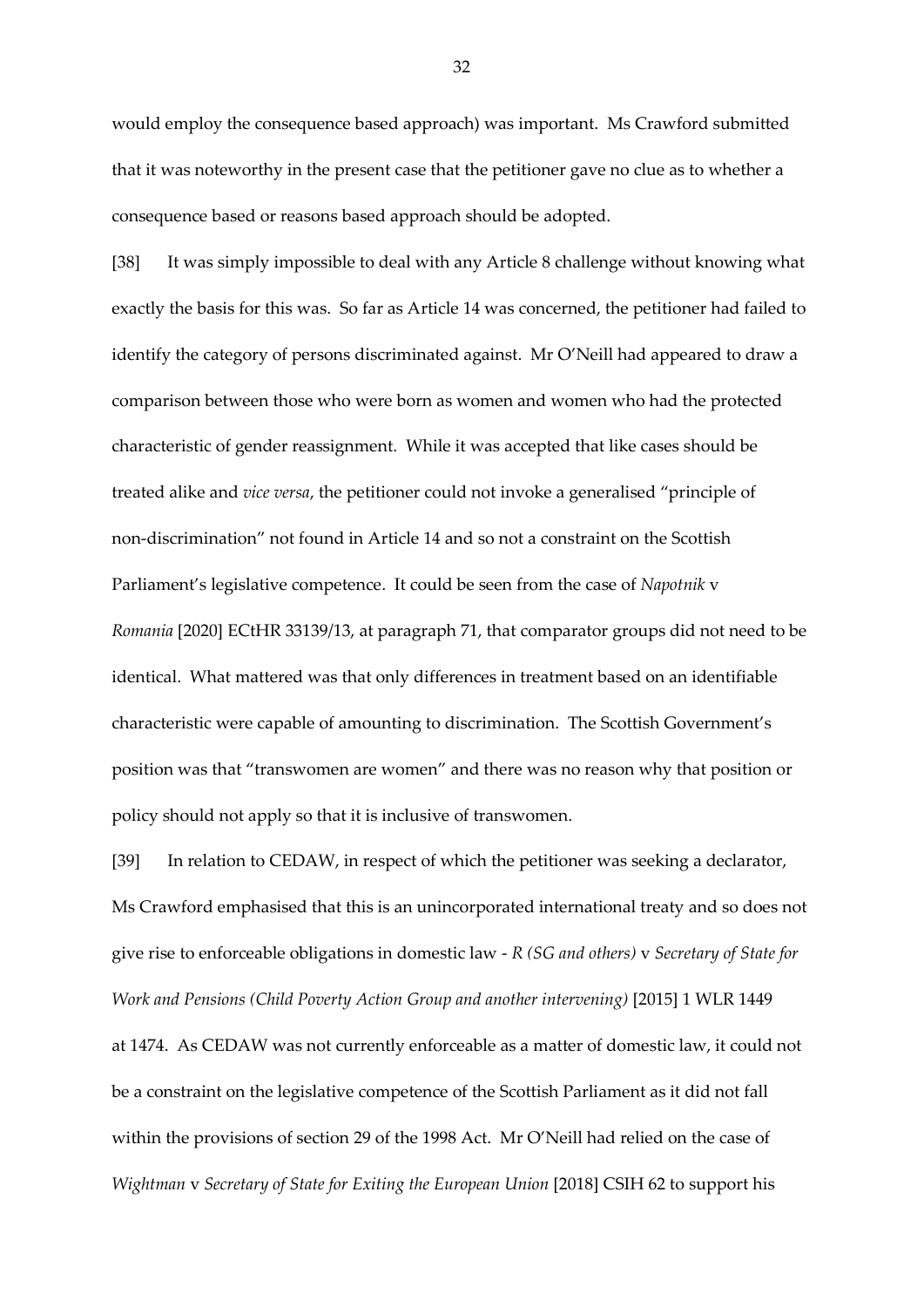argument, but that decision did not assist. Following the referral to the CJEU the Inner House has made a declarator in circumstances where the matter of the Article 50 Notice giving notice of EU departure was not academic and had clear domestic consequences. In contrast, CEDAW currently has no such consequences. In any event, while CEDAW could be used as an aid to construction, having regard to the General Recommendations of the relative UN Committee on the Elimination of Discrimination against Women, those supported the respondents' stance. In particular, General Recommendation No 28 made clear that gender included socially constructed identities and went beyond biological sex. Further, it made clear that discrimination of women based on sex and gender is inextricably linked with other factors affecting women, including gender identity. The declarator sought on the basis of purported incompatibility of the 2018 Act with CEDAW should be refused as incompetent.

[40] Turning to the challenge based on the Public Sector Equality Duty (PSED) and the 2012 Regulations, the respondents accepted without question the propositions relied on by the petitioner in the written argument in relation to the interpretation of the section 149 EA 2010 duty summarised in *Annand* v *Kensington and Chelsea RLBC* [2019] EWHC 2964*.* It was clear, however, that this statutory duty does not compel a particular outcome. The purpose of the duty is to ensure that public authorities, such as the second respondents, consider the likely impact of any given policy on different groups (defined by reference to the protected characteristics) before any decision relating to that policy is taken. While the section 149 duty is justiciable by way of judicial review, the court's only focus is limited to whether the duty to have "due regard" to the factors listed in the act has been discharged - *R (Hurley & Moore)* v *Secretary of State for Business, Innovation and Skills* [2012] EWHC 201 at 77-78.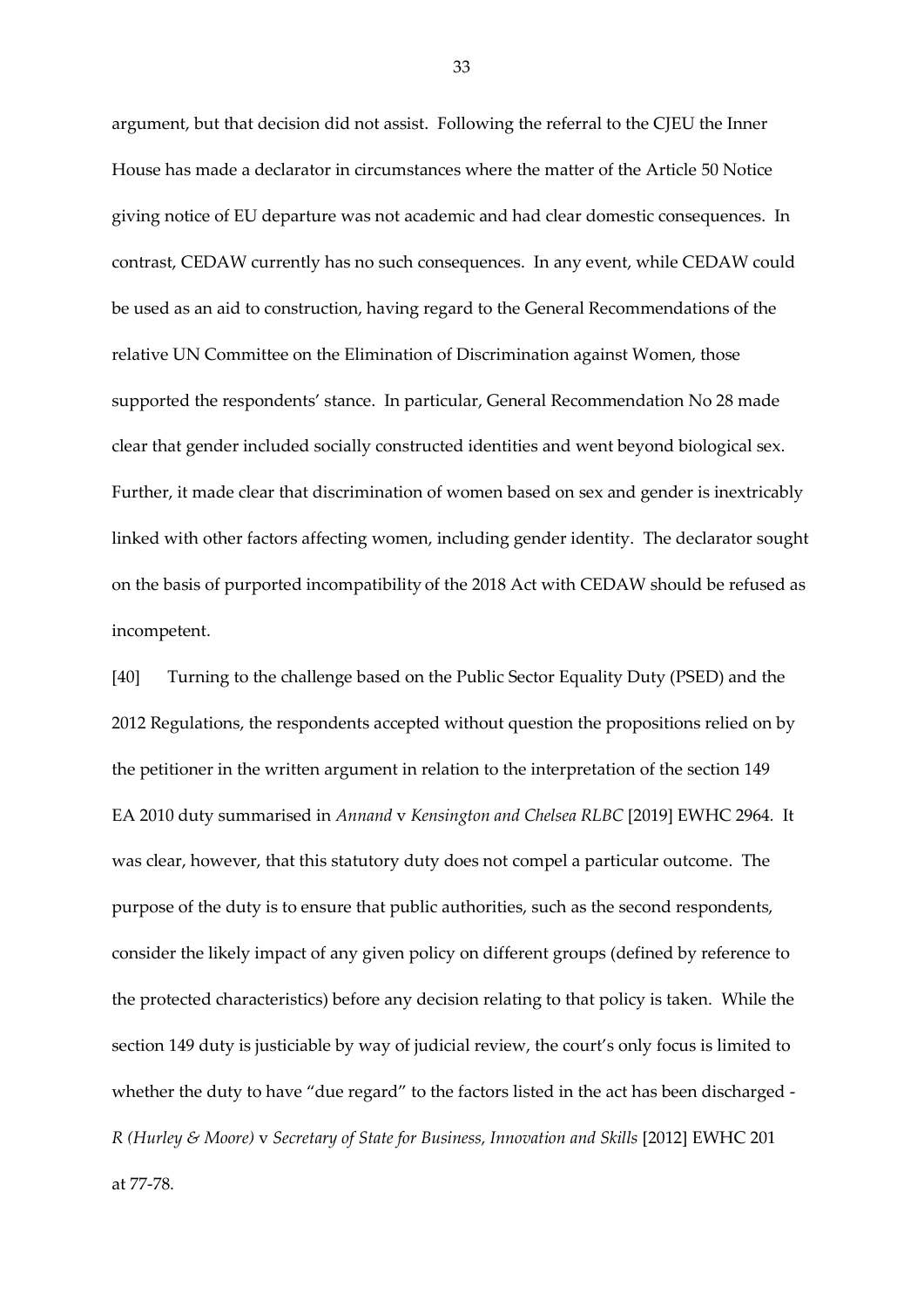[41] The specific duties imposed by regulation 5 of the 2012 Regulations were complementary to the PSED but in terms of section 32(11) Equality Act 2006 were enforceable only by notice issued by the Equality and Human Rights Commission and so not by proceedings for judicial review. In *Hunter* v *Student Awards Agency for Scotland* [2016] CSOH 71 Lady Scott had accepted that enforcement of the 2012 Regulations was only through compliance notice issued by the Commission. In any event, it was apparent from the factual background to the 2018 Act being passed that the second respondents had discharged their duties to have regard to the need to eliminate discrimination, advance equality of opportunity and foster good relations between persons who share protected characteristics. The second respondents had prepared an EQIA in relation to the draft Bill. They had publicly consulted on draft regulations and the draft statutory guidance had been issued in 2019. Amongst other matters the consultation had included questions on the scope of the guidance to be issued and on the proposed definition of "woman" for the purpose of the legislation. A report in relation to the consultation response was published. The exercise had illustrated that the definition of women for the purposes of the legislation was wrong and required amendment. The detail of the due level of regard that had been given to the needs promoted by the section 149 duty was set out in the Affidavit (No 21 of process) of the Scottish Government's Equality Policy Manager. The petitioner's claims of breach of duty and of the 2012 Regulations should be refused on the merits, with the 2012 Regulations challenge also being incompetent.

## **Equality network intervention**

[42] A detailed and helpful written submission was lodged on behalf of the intervener that addressed some of the equal opportunities arguments from the perspective of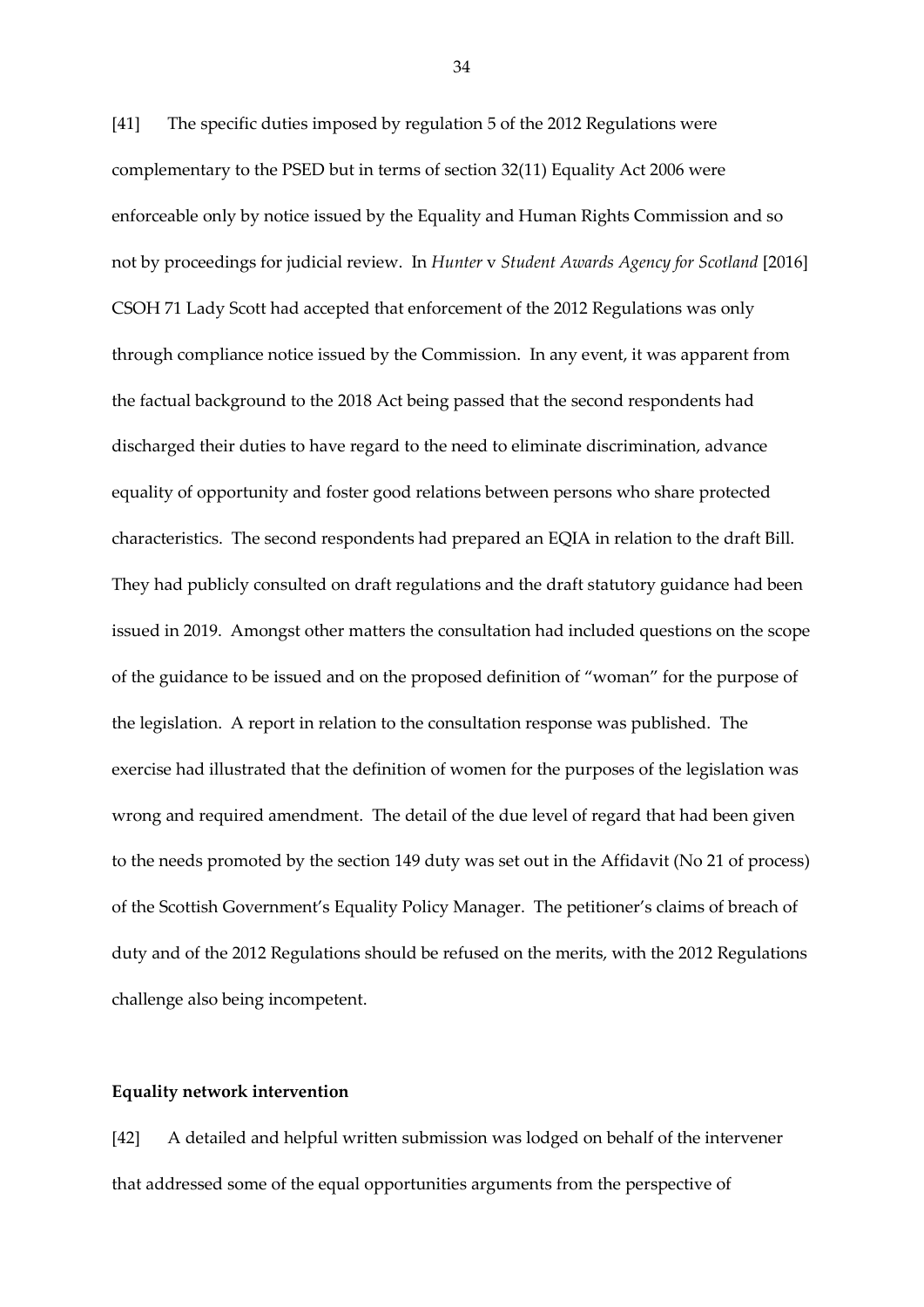transgender people. It included a contention there is no single legal definition of the term "woman" that applied throughout the UK. The petitioner's argument was wrong insofar as it suggested that only those with a Gender Recognition Certificate could benefit from equal opportunities measures designed to promote equality of opportunity for women. The concepts of "sex" and "gender" and the instances of discrimination relating to them were so interrelated that they could not be kept entirely separate. In the Employment Law context, many provisions and relative claims focused on the persistent socially constructed gender role of female responsibility for childcare, a matter not directly linked to biological sex. There was nothing in the EA 2010 that would prevent a transgender woman without a Gender Recognition Certificate bringing a sex discrimination claim as a woman. The 2018 Act did not promote equality of opportunity of two protected characteristics at once, it simply included as women those with another intersecting protected characteristic. It was clear from the case of *Goodwin* v *UK* (2002) 35 EHRR 447 that a purely physiological/ biological definition of sex had been out of step with the European approach for some time. [43] The intervener had participated in the pre-legislative consultation process that preceded the 2018 Act and was aware of the detailed equality impact assessment that had taken place. There was no basis for the petitioner's apparent belief that express inclusion of transgender women would negatively impact women who are not transgender. The arguments about the exclusion of transgender men from the 2018 Act measure ignored the fact that biological women reassigning their gender are visually indistinguishable from biological men and would not want or expect to be counted as women.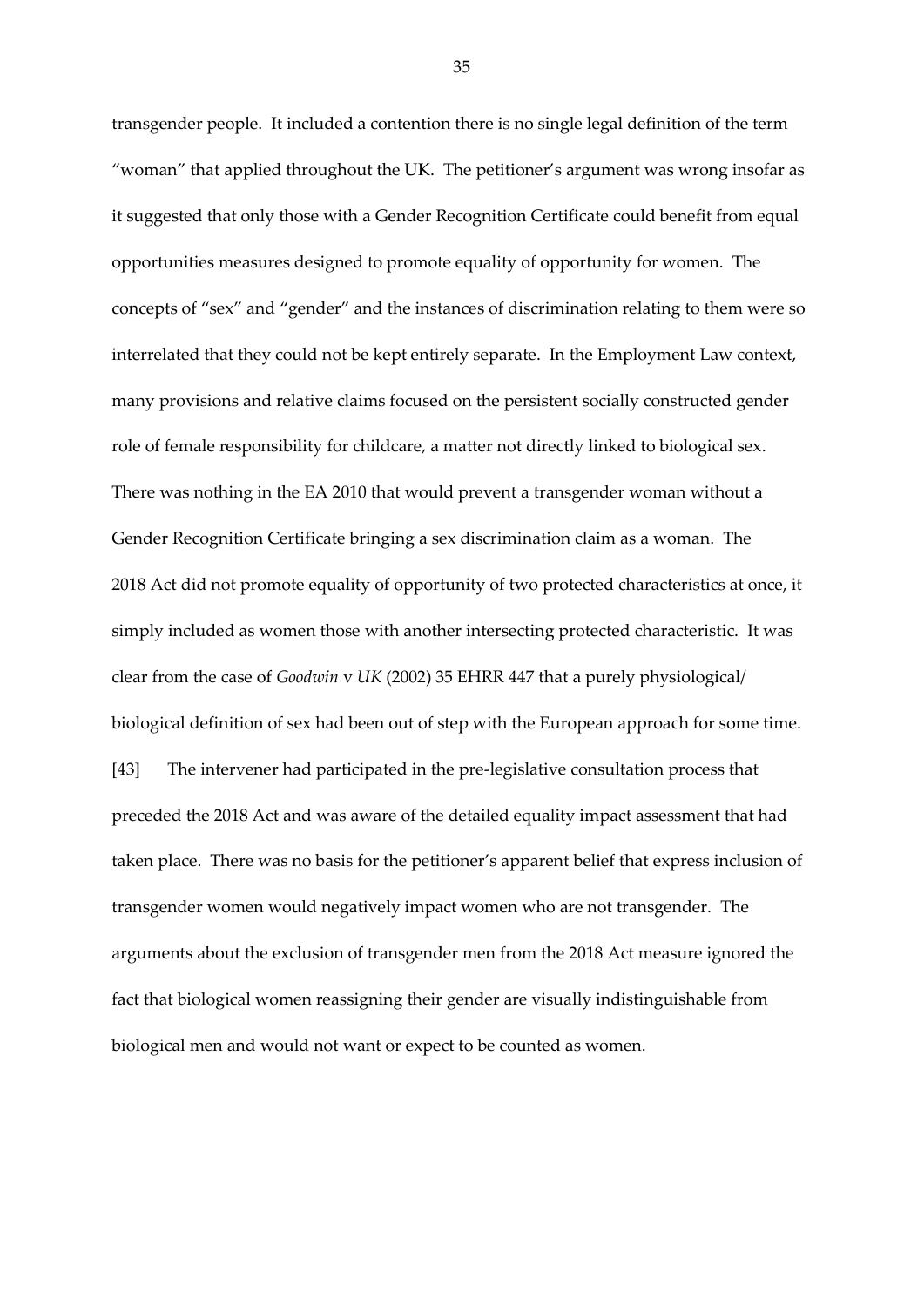### **Discussion**

[44] I had the benefit of written Notes of Argument from both main parties in this case, together with a detailed speaking note tendered by Mr O'Neill. These cited a large number of authorities and raised a number of tangential points and authorities. While I have considered them all carefully, this discussion will focus on the salient issues identified in oral argument. I will address the challenges to the legislation in the order in which they were presented, namely (i) "reserved matters" (ii) EU Law (iii) ECHR (iv) CEDAW and (v) PSED and the 2012 Regulations.

#### *Reserved matters challenge*

[45] The central issue was agreed to be the first challenge, namely that of whether any of the provisions of the 2018 Act relate to reserved matters and so were outside the legislative competence of the Scottish Parliament. The proper approach to arguments of this type is authoritatively summarised by Lord Hope in the case of *Imperial Tobacco Limited* v *Lord Advocate* [2012] UKSC 61. Insofar as they have a direct bearing on the present case, the principles to be followed when undertaking this exercise are there enunciated as follows:

"[13] First, the issue of competence must be determined in each case according to the particular rules that have been set out in sec 29 of, and schs 4 and 5 to, the 1998 Act. It is not for the courts to say whether legislation on any particular issue is better made by the Scottish Parliament or by the Parliament of the United Kingdom at Westminster (*Martin* v *Most*, para 5)…

[14] Second, those rules must be interpreted in the same way as any other rules that are found in a UK statute. The system that those rules laid down must, of course, be taken to have been intended to create a system for the exercise of legislative power by the Scottish Parliament that was coherent, stable and workable. This is a factor that it is proper to have in mind. But it is not a principle of construction that is peculiar to the 1998 Act. It is a factor that is common to any other statute that has been enacted by the legislature, whether at Westminster or at Holyrood. The best way of ensuring that a coherent, stable and workable outcome is achieved is to adopt an approach to the meaning of a statute that is constant and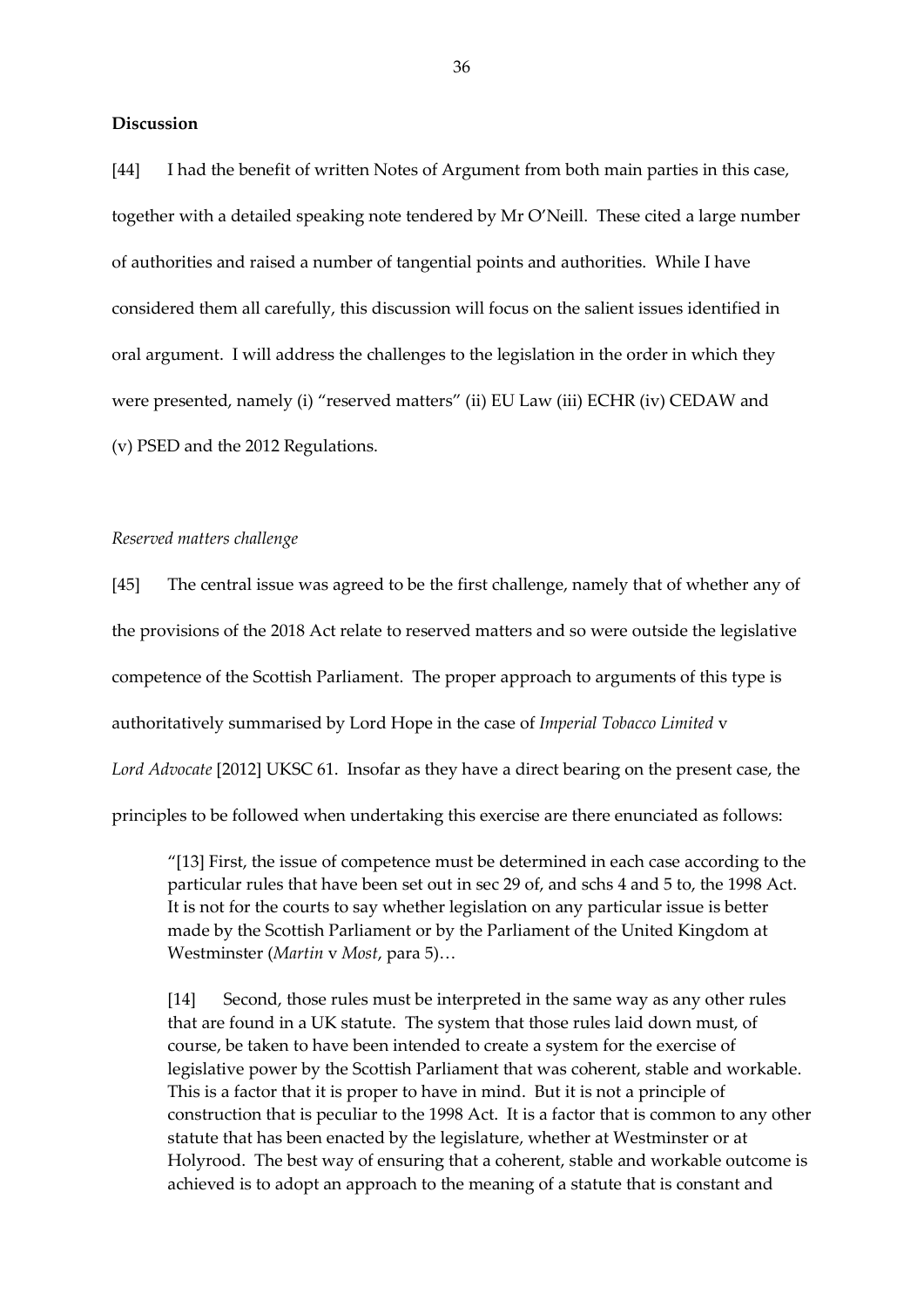predictable. This will be achieved if the legislation is construed according to the ordinary meaning of the words used.

[15] Third, the description of the Act as a constitutional statute cannot be taken, in itself, to be a guide to its interpretation. The statute must be interpreted like any other statute. But the purpose of the Act has informed the statutory language. Its concern must be taken to have been that the Scottish Parliament should be able to legislate effectively about matters that were intended to be devolved to it, while ensuring that there were adequate safeguards for those matters that were intended to be reserved. That purpose provides the context for any discussion about legislative competence. So it is proper to have regard to the purpose if help is needed as to what the words actually mean….

[16] It will, of course, be necessary to identify the purpose of the provision if the challenge is brought under sec 29(2)(b) on the ground that it relates to a reserved matter, bearing in mind that the phrase 'relates to' indicates something more than a loose or consequential connection (see *Martin* v *Most*), Lord Walker, para 49…

[18] The first step in the analysis that must now be carried out is to examine the provisions whose legislative competence has been brought into question and identify the purpose of the provisions according to the test that sec 29(3) lays down. Then the rules that the 1998 Act sets out, so far as relevant, must be examined in more detail in order to identify the tests that have to be applied in order to determine whether the provisions are outside competence. This, the second stage, is of critical importance and it requires to be handled with great care. The final stage will be to draw these two exercises together to reach a conclusion as to whether or not the grounds of challenge are well-founded."

[46] The 2018 Act introduces what is termed, in section 1, a "gender representation

objective". That objective is for a Scottish public board to have 50% of non-executive

members who are women. In that context, the first provision under challenge is section 2,

insofar as it defines "woman" for the purposes of the act. Section 2 of the 2018 Act provides

that:

"… 'woman' includes a person who has the protected characteristic of gender reassignment (within the meaning of section 7 of the Equality Act 2010) if, and only if, the person is living as a woman and is proposing to undergo, is undergoing or has undergone a process (or part of a process) for the purpose of becoming female."

Section 3 imposes a duty on those appointing people to fill vacancies on public boards to do so in accordance with section 4, with a view to achieving the gender representation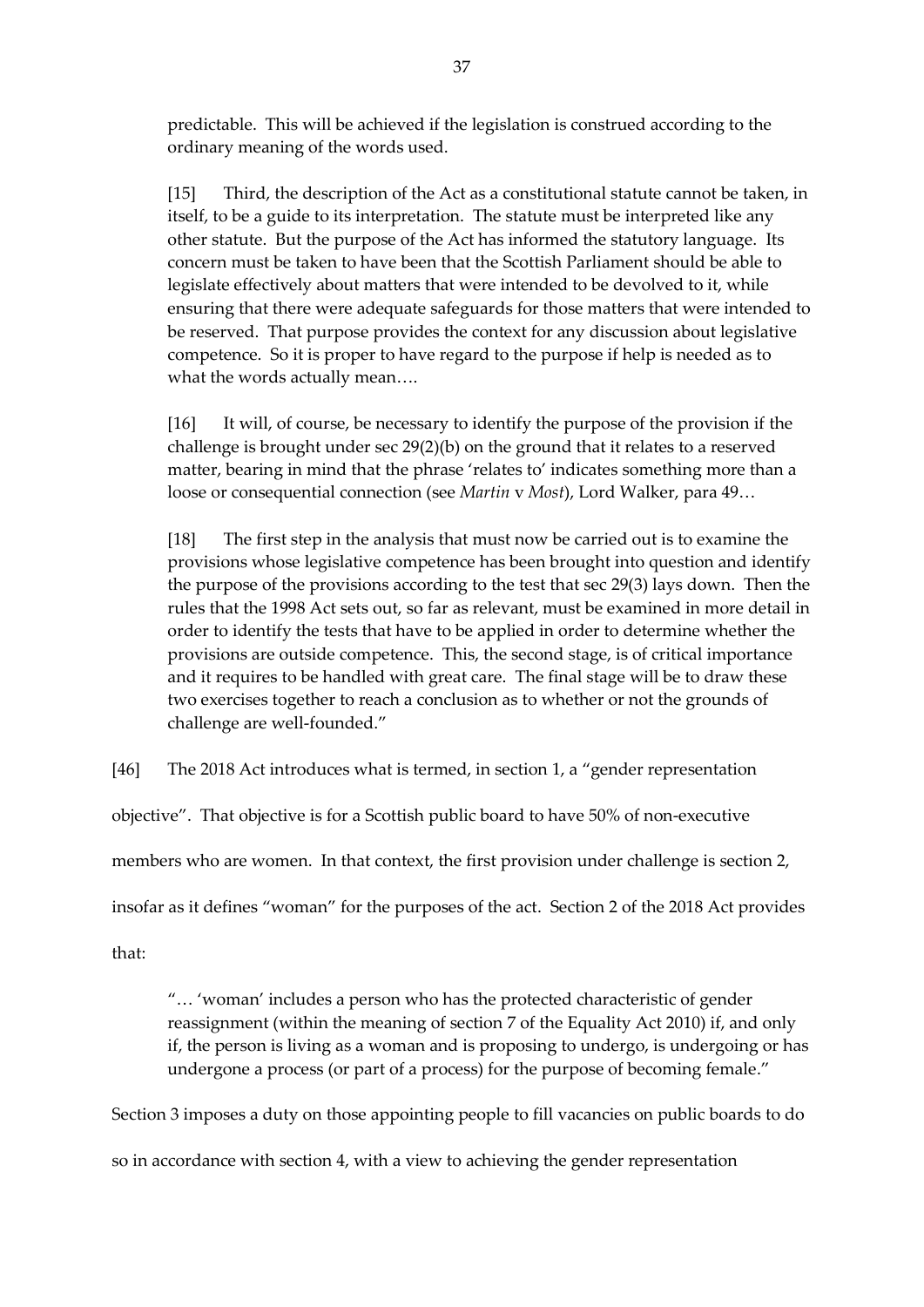objective. The positive action measure itself is contained in section 4, which is invoked only where there are candidates who are equally qualified for the position. If there are such candidates, preference must be given, as between them, to a candidate "who is a woman" if that would achieve or make progress towards achieving the gender representation objective. So those who might benefit from this positive action measure are women as defined in section 2. Importantly, the positive action measure is not a quota as such, in that it does not allow candidates to be chosen because they are members of a particular group or have a particular protected characteristic. Only in the closely defined circumstances described in section 4 could someone falling within the description of woman be preferred over a candidate not described as a woman for the purposes of the legislation. There are then provisions on achieving the stated objective of the legislation followed by a specific duty in section 7 to publish guidance on the operation of the Act. Section 11 provides that:

"(1) Sections 158 and 159 of the Equality Act 2010 (positive action) do not apply to any action taken under this Act.

(2) Part 5 of the Equality Act 2010 (work) does not prohibit any action taken under this Act."

The arguments about how to construe those provisions differ and I will deal with them separately.

[47] The background to the 2018 Act was agreed to be as outlined by counsel in their submissions. It followed a negotiated exception to the general reservation of equal opportunities, and was one of the matters emanating from the Smith Commission Report in November 2014. The exception was crafted to address a matter of interest to the Scottish Government, namely the introduction of measures designed to improve the representation of women on public bodies in Scotland. In short, that is the purpose of the legislation now challenged. It is to increase, with a view to achieving representation at the level of 50%,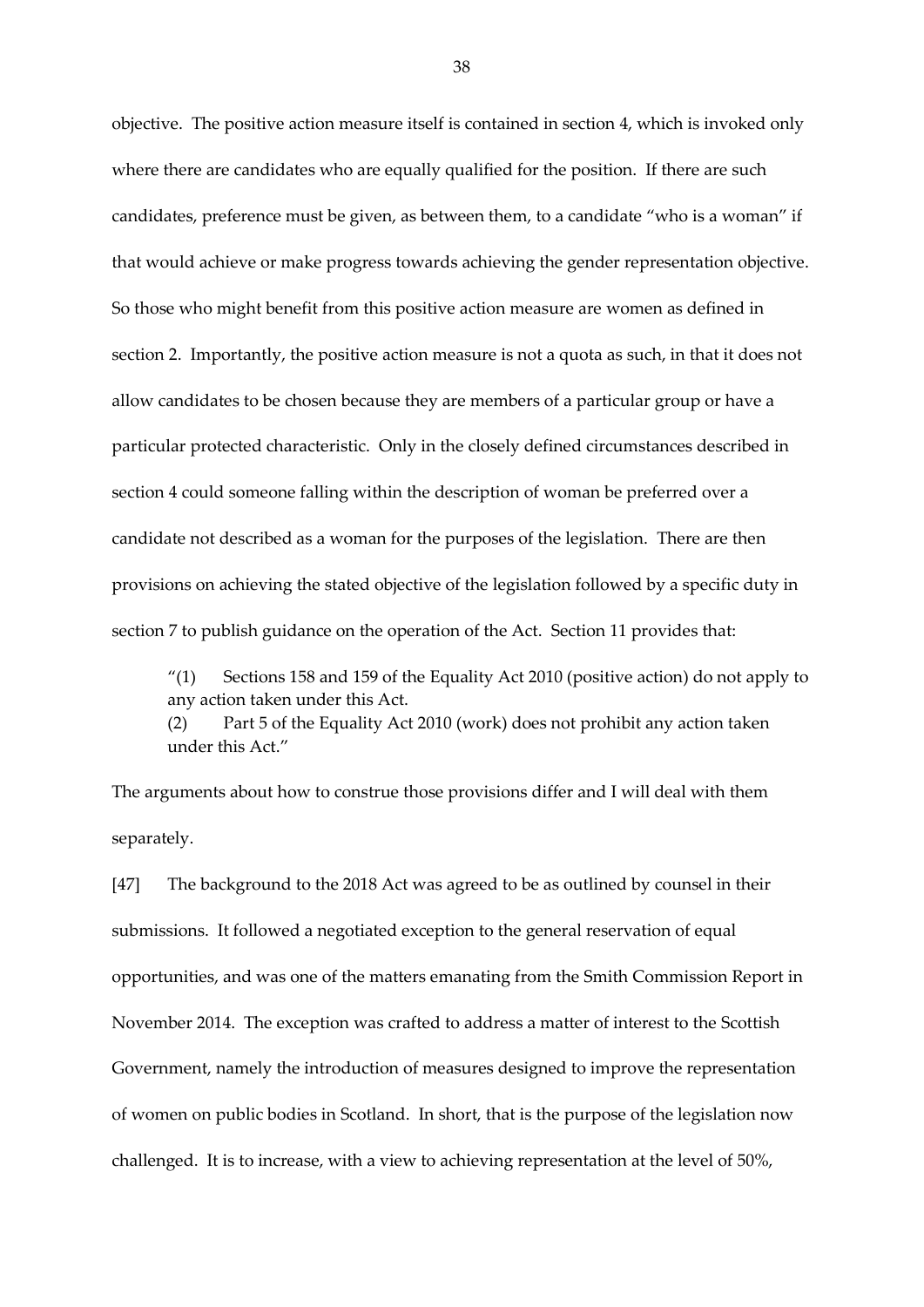women on Scottish public boards. Self-evidently there is a visual element to such representation. The effect of the provision is likely to be that Scottish public boards will be visibly more gender balanced.

[48] The issue of whether or not the 2018 Act "relates to reserved matters" in terms of section 29(2)(b) of the 1998 Act can only be determined by reference to the specific parameters of the exception contained within the now amended Act of 1998. The specific exception carved out from the general reservation of equal opportunities that requires construction is in brief terms. It provides:

"Equal opportunities so far as relating to the inclusion of persons with protected characteristics in non-executive posts on boards of Scottish public authorities with mixed functions or no reserved functions."

While there follows thereafter a further exception, set out in full at paragraph 2 above, the legislation under challenge is dealing only with this particular exception which can be termed the "Scottish public boards exception". For reasons that will become apparent, the separation of the exception from the further exception that follows it, is significant.

[49] There was some discussion in argument about whether the challenged provisions of the 2018 Act were concerned with "equal opportunities" as that phrase is defined in section L2 of part 2 of schedule 5 of the 1998 Act. Senior counsel for the respondents sought to draw a distinction between the equal opportunities reservation prior to the 2016 amendments, which had specifically included the subject matters of four named pieces of legislation and the current reservation which was simply "equal opportunities" as defined. It seems to me, however, that the provisions of the 2018 Act indisputably relate to equal opportunities. The definition of equal opportunities in the L2 reservation is extremely wide and includes the "prevention, elimination or regulation of discrimination" on a number of grounds that include not just sex and sexual orientation but also other personal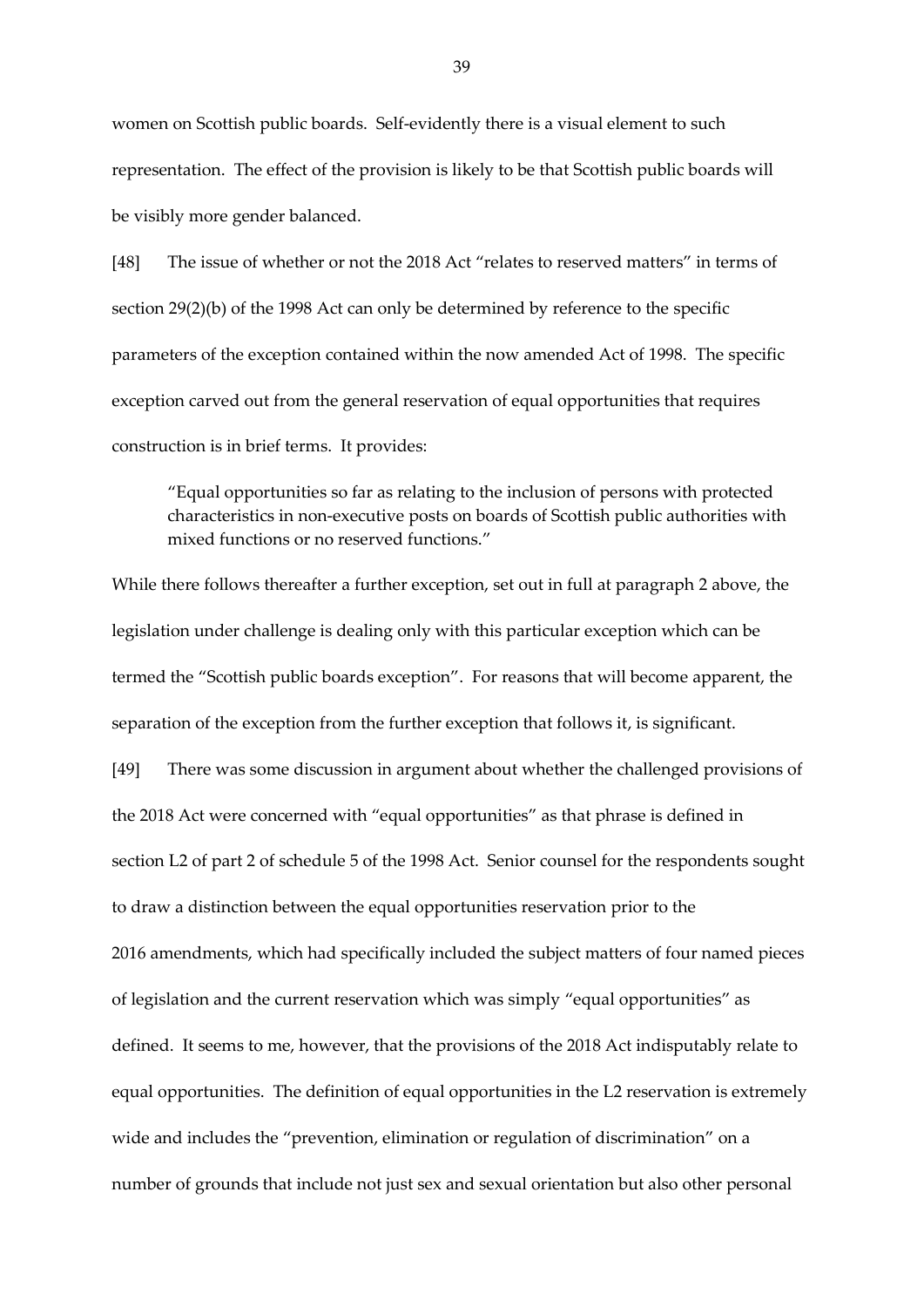attributes. The Equality Act 2010 is an overarching statute making provision for equality law across the United Kingdom. It now contains many of the provisions on equal opportunities that were previously dealt with by individual statutes. The regulation of discrimination between groups is a matter in which the UK as a whole has an interest and so the Equality Act, which is part of that subject matter is reserved, other than for any topic or area specifically carved out as devolved. If the Scottish Parliament is able to modify or otherwise deviate from the provisions of UK wide legislation it can only do so if the enactment falls within a clearly defined exception. The 2018 Act itself refers to the EA 2010 as part of the definition of those included as women for the purposes of the legislation. That is as one would expect because alteration of the definition of protected characteristics listed in section 7 of the EA 2010 does not fall within the exception to the reservation; they are to have the same meaning as given in the EA 2010 (Scotland Act 2016, section 37(4)).

[50] What then is the scope of the Scottish public boards exception?It seems to me that, giving the words used in the exception to the equal opportunities reservation their ordinary meaning, the Scottish Parliament now has devolved power to legislate for equal opportunities if, and for present purposes only if, the subject matter of the relevant provisions is the inclusion of anyone with any protected characteristic on Scottish public boards. It is no longer appropriate to talk of equal opportunities being a reserved matter without reference to this exception, amongst others, because to the extent that a provision falls within the four corners of an exception it is devolved and so within legislative competence. Both women with the protected characteristic of sex and those who have the protected characteristic of gender reassignment would clearly fall within the definition. To put it another way, the exception covers any aspect of equal opportunities that falls within the scope of "relating to the inclusion of persons with protected characteristics" on Scottish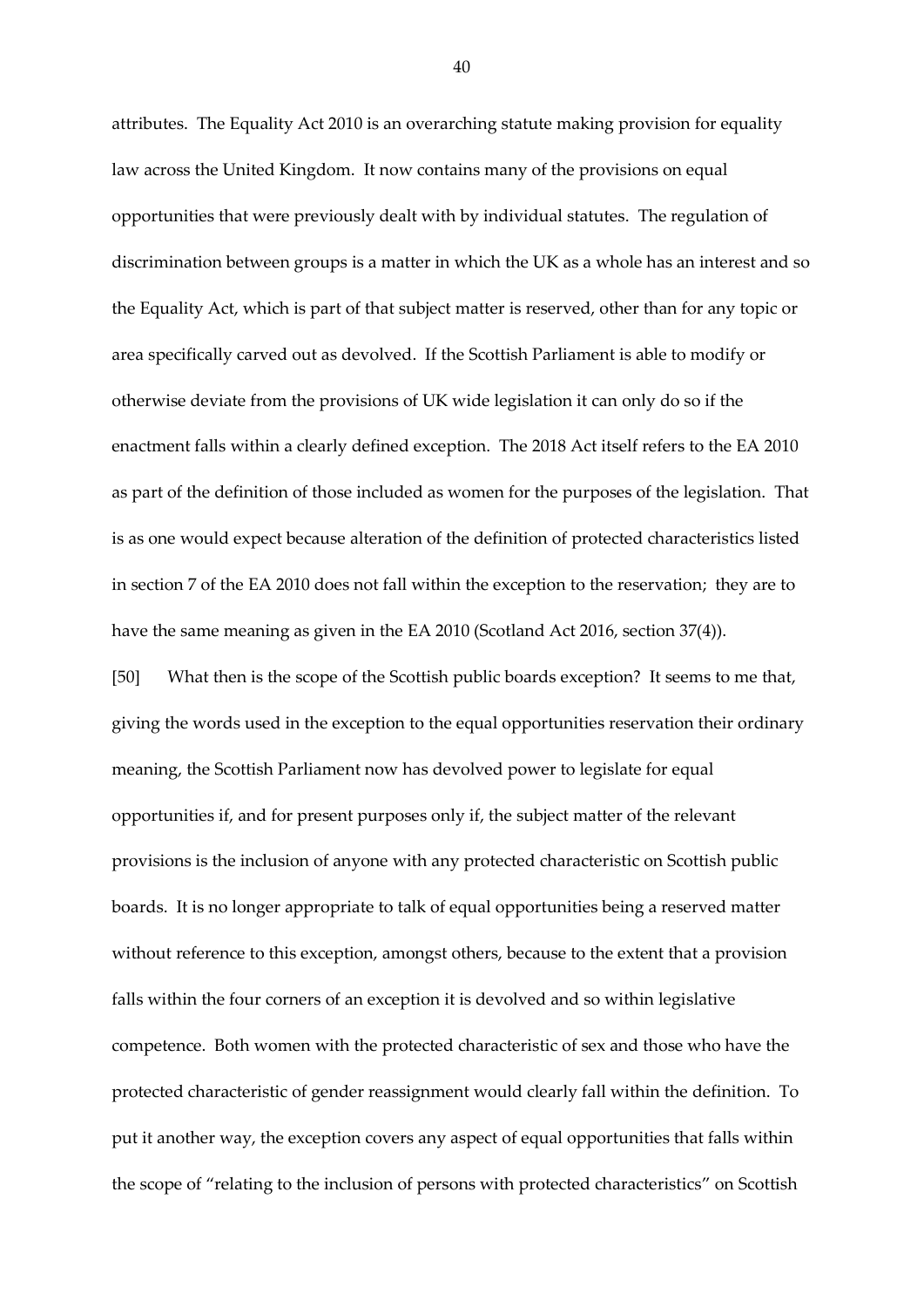public boards. So there is no restriction on the nature of the steps that can be taken to eliminate or regulate discrimination if the measures in question are inclusive of those with EA 2010 protected characteristics. The wording of the exception requires to be read as a whole in order to understand its scope.

[51] The extent to which the Scottish Parliament can legislate where some consequential aspects of the relevant provisions relate to a reserved matter was examined in *Christian Institute* v *Lord Advocate* [2016] UKSC 51*.* In that case, the purpose of a piece of legislation (Children and Young Persons (Scotland) Act 2014) was to promote the wellbeing of children and young people. One part of the statute made provisions about data protection, a reserved matter subject to two pieces of UK wide legislation. The UK Supreme Court was not ultimately persuaded that the parts of the 2014 Act that affected the way in which the UK wide data protection legislation applied to the measures being introduced "related to" the subject matter of the Data Protection Act and relative EU Directive. The Scottish legislation did not detract from the regime established by the UK legislation and the different application of the data protection regime for the purpose of the Scottish Act was consequential upon, or incidental to, its primary purpose. In the present case, although the EA 2010 falls within the generally reserved matter of equal opportunities, not all Scottish legislation in the area of equal opportunities will relate to that reserved matter. Scottish legislation on one carefully defined devolved aspect of equal opportunities will not detract from the otherwise UK wide approach to the area. The purpose of the 2018 Act is to improve gender representation on Scottish public boards. While the visible representation the legislation aims to increase is that of women, the inclusion of those with the protected characterises of gender reassignment and living as women for that purpose does not fall within the reserved matter of equal opportunities because of the terms of the public boards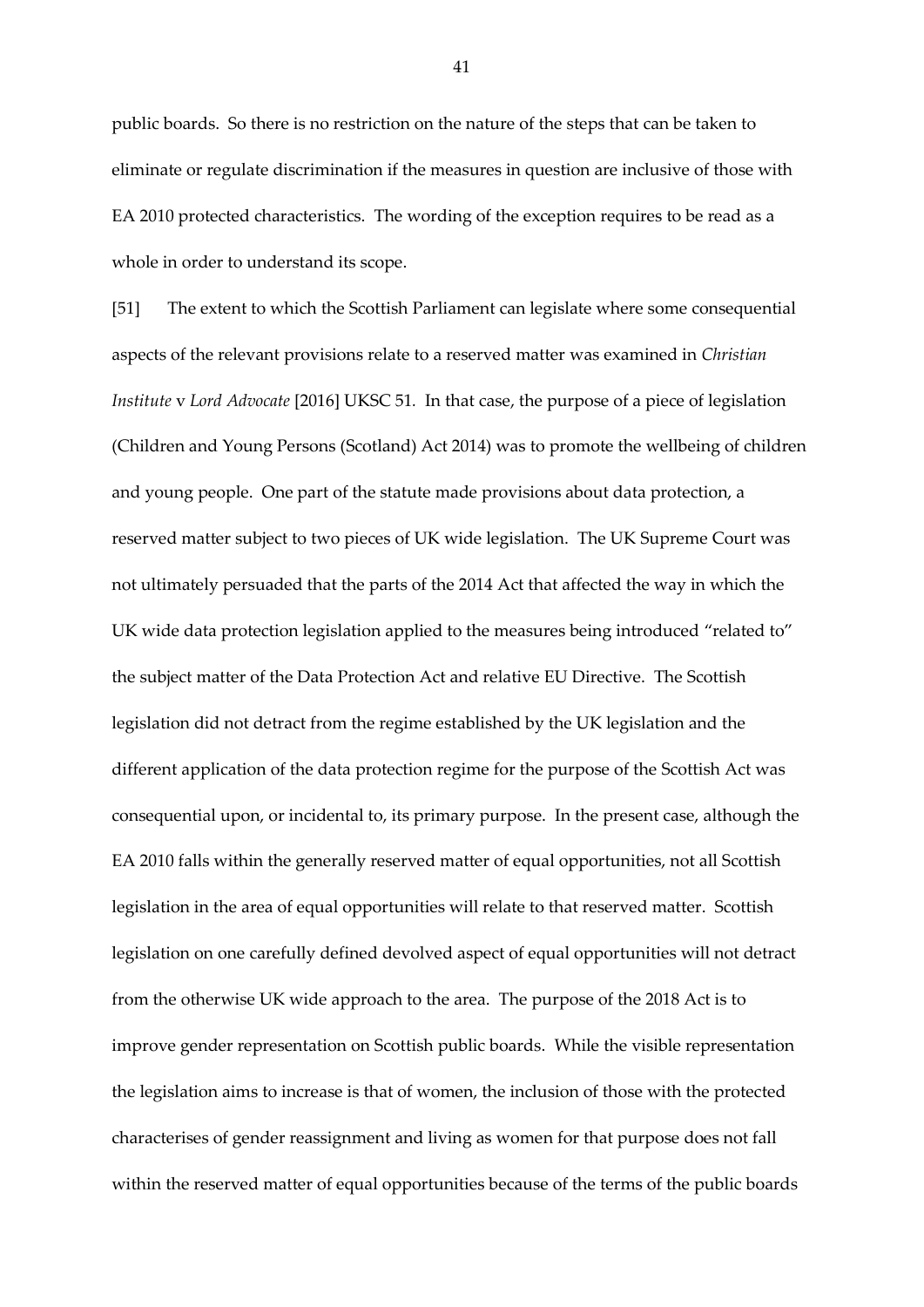exception. Had the exception been restricted to "the inclusion of woman as defined in the Equality Act 2010" on Scottish public boards the conclusion on this point might be different. The broader power to make provision for the inclusion of anyone with protected characteristics permits the Scottish Parliament to decide who all should be included in a measure of this sort, so long as it relates to posts on Scottish public boards.

[52] The essence of the petitioner's argument is that the term "woman" means biological woman for the purposes of equalities legislation and that the Scottish Parliament had no power to alter that reserved matter. In my view this argument is misconceived. Section 2 of the 2018 Act acknowledges that those whose biological sex is female will be included in those who may benefit from the positive action measure. The provision does not redefine woman for any purpose other than to include transgender women as another category of people who can benefit from that measure. As indicated the Scottish Parliament's ability to do so emanates from the wording of the exception allowing for the inclusion of people with different protected characteristics to be the subject of Scottish legislation. Senior counsel for the petitioner contended that section 14 of the EA 2010, which relates to combined discrimination, would preclude provisions such as those under the 2018 Act which apply indiscriminately both to biological women and to transgender people who had been born male but who now have the protected characteristic of gender reassignment. In my view section 14 of the 2010 Act has no bearing on the issue I have to decide. It relates to discrimination on the basis of a combination of two relevant protected characteristics where there is less favourable treatment of someone with that combination as compared with someone who does not share either of the characteristics. I have concluded that the very specific and clearly defined devolved power in play in this case allows the inclusion of persons with more than one protected characteristic as the plural form is used in the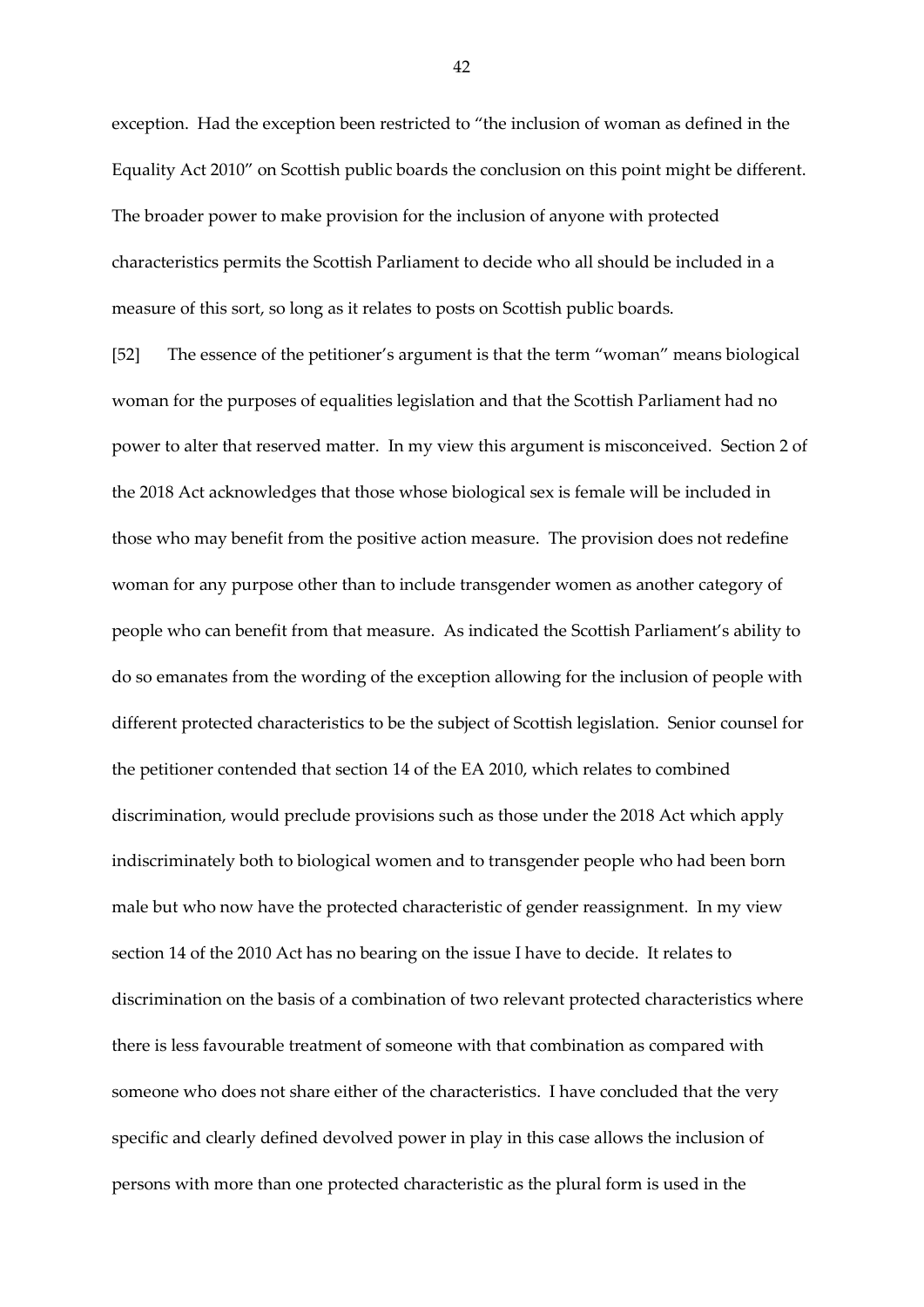exception to the reservation. As the Equality Network pointed out in its helpful written submission, protected characteristics often "intersect", with many individuals having more than one protected characteristic. For example, transgender people may or may not be also from an ethnic minority background and/or disabled. Most transgender women will have two protected characteristics, one of sex and the other of gender reassignment. A provision of inclusion such as section 2 of the 2018 Act does not seem to me to offend against a requirement not to discriminate against someone because of a combination of two relevant protected characteristics. Much was made in argument of the effect of the 2018 Act being to exclude or discriminate against biological women who are changing gender and living as men, who could not benefit from its positive action measures. That ignores the obvious point that such people are visually and socially male and so not operating as women for the purposes of the gender representation objective.

[53] It is noteworthy that the reference to all those who will be included within the term "woman" for the purposes of the 2018 Act is part of the interpretation section for the purposes of the legislation. It seeks to include a number of persons with protected characteristics as women for the purpose of the positive action measure that the Act introduces. Two types of people with protected characteristics fall within the definition of woman in section 2. First a woman whose biological sex is female and always has been would clearly fall within the definition. Secondly, those who have the protected characteristic of gender reassignment as defined in section 7 of the EA 2010 are included but only if in addition to proposing to undergo, undergoing or having undergone a process for the purpose of becoming female that person is already living as a woman. It is clear, then, that the 2018 Act does not purport to redefine woman in the sense of excluding those who have that biological sex, nor does it seek to redefine the protected characteristic of gender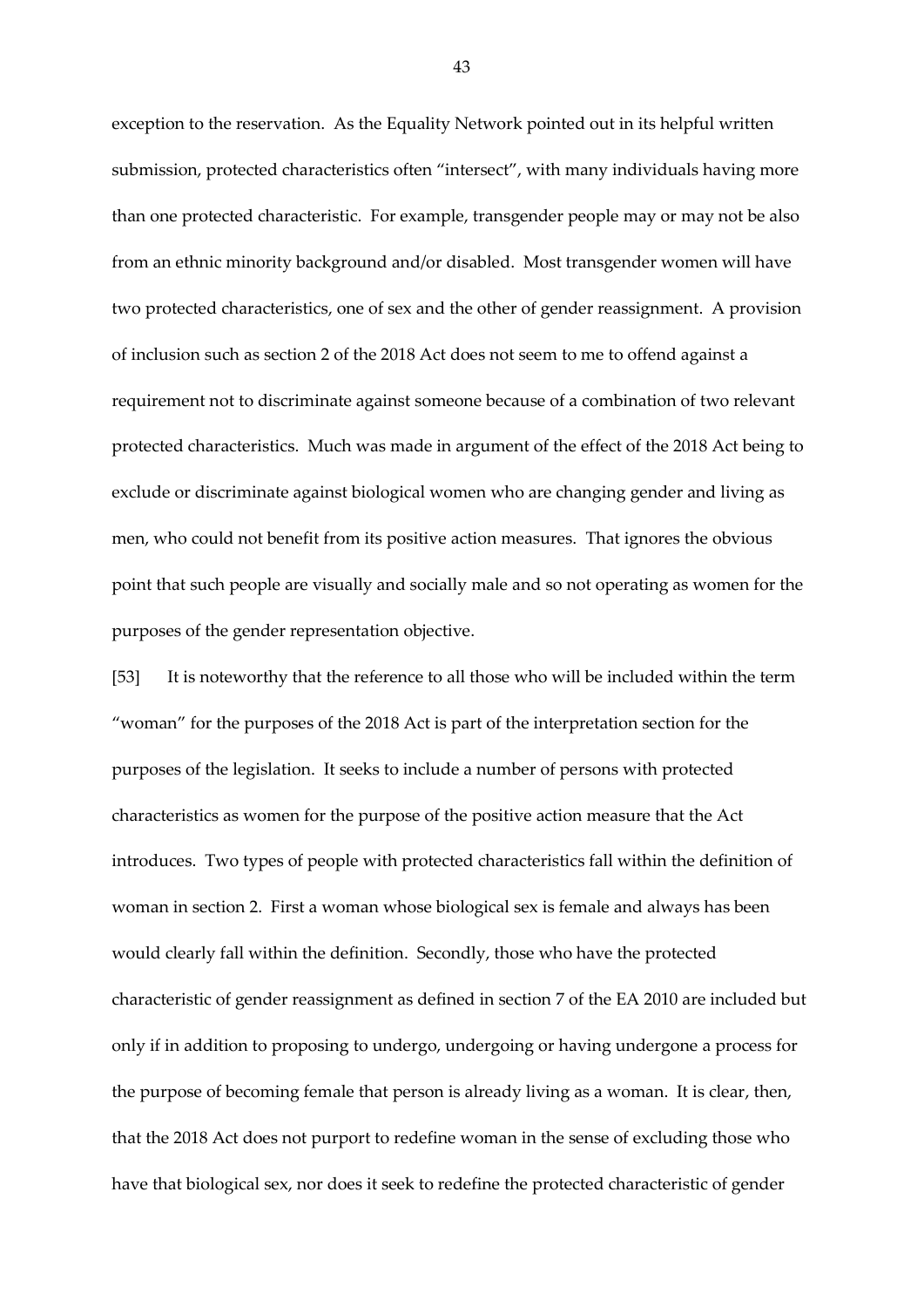reassignment which definition is governed by UK wide legislation and not part of the exception. The key definition has the effect only of including as women, for the purpose of a piece of legislation designed to improve gender representation on public boards, those who can meet the aforementioned stringent criteria. If they do, they are deemed to be representative of the female gender in this limited context; they are included as women for that single purpose.

[54] There was some discussion in argument about the provisions of the Gender Recognition Act 2004. In my view none of the provisions of that legislation or its consequences have any bearing on the statutory provisions under discussion in this case. The definition of gender reassignment in the EA 2010 makes clear that to have the protected characteristic of gender reassignment it is not necessary to have changed or be planning to change the physiological aspects of one's biological sex. The reference to "… other attributes of sex" in section 7(1) EA 2010 illustrates that the protection attaches not just to those who are changing physiological aspects but also those who wish to change other attributes of sex. While the 2010 Act uses biological sex to define the protected characteristic of sex in section 11, that has no real bearing on the discussion about the inclusion of transgender women in the 2018 Act. Mr O'Neill relied on the case of *R (McConnell)* v *Registrar General for England and Wales* [2020] EWCA Civ 559 as support for the contention that a woman who had changed gender to male and subsequently given birth could not be registered as the father rather than the mother of the child not withstanding that a full Gender Recognition Certificate had been issued. In my view that decision has no bearing on an argument about whether or not section 2 of the 2018 Act goes beyond the Equality Act definition of women and/or those with the protected characteristic of gender reassignment. It related to a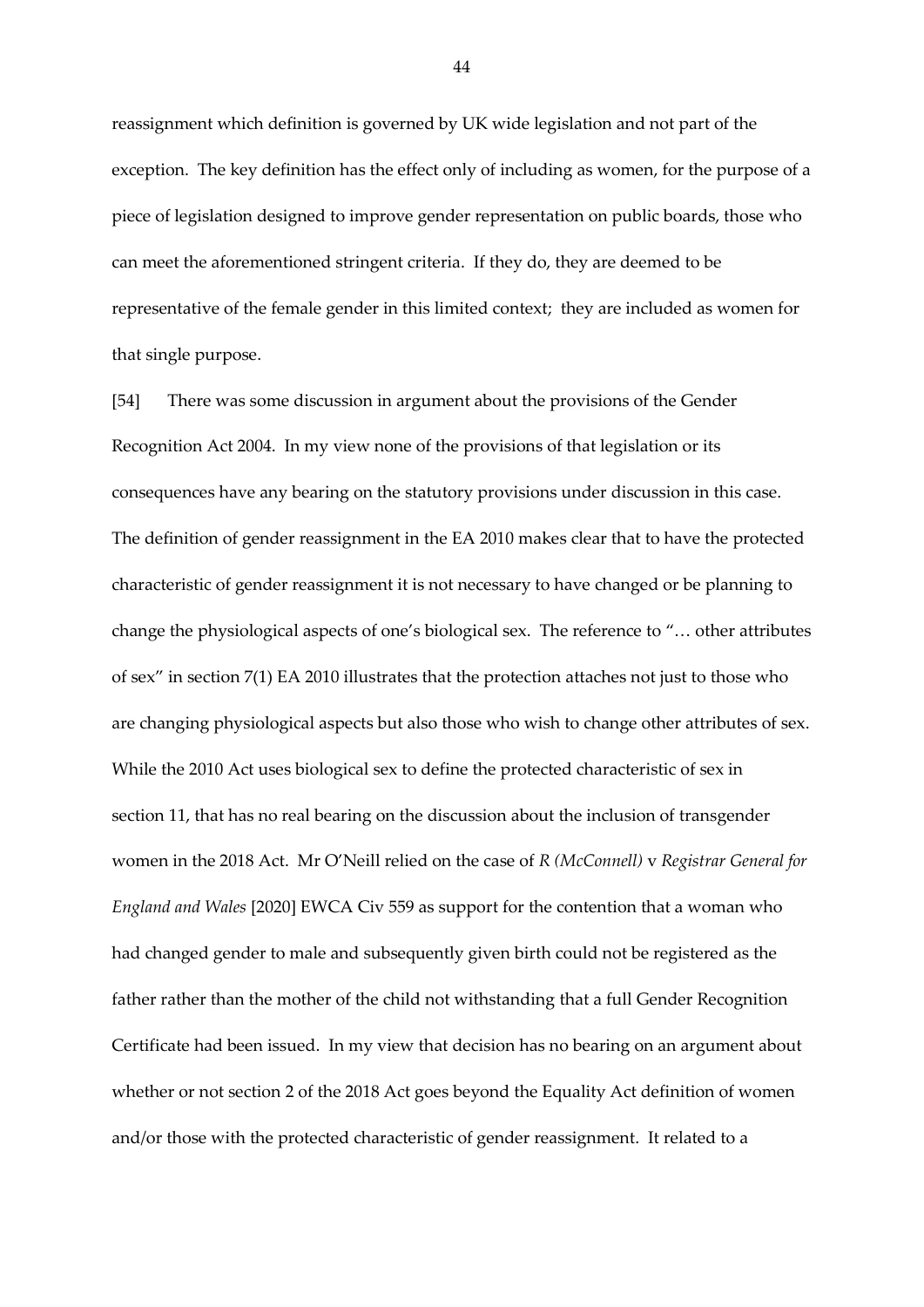completely different matter, namely the consequences for birth registration of the issuing of a Gender Recognition Certificate.

[55] The second argument under the "reserved matters" aspect of the case relates to whether the 2018 Act was intended to introduce and authorise measures falling within the definition of "positive action" set out in section 159(3) of the EA 2010. Section 159(2) EA 2010 departs from the general prohibition against occupation related discrimination on the protected grounds of which would otherwise be imposed under part 5 (work) EA 2010. Part 5 prohibits the treating of a person more favourably in connection with recruitment or promotion because that person has a protected characteristic. Section 159(2) permits such positive action if it is done

"with the aim of enabling or encouraging persons who share the protected characteristic to overcome or minimise the relevant disadvantage or participate in the relevant activity."

There are limited grounds on which positive action which would otherwise be in breach of the general prohibition is permitted. These include that the person to be treated more favourably is as qualified as the other person to be recruited or promoted, that the person making the decision does not have a policy of treating persons who share the protected characteristic more favourably in connection with recruitment or promotion than persons who do not share it and that taking the action in question is a proportionate means of achieving the identified legitimate aim for favouring persons who share the protected characteristic with those who do not. The issue raised by the petitioner is that the positive action measures which the 2018 Act introduces seem to require of the persons appointing candidates to non-executive posts in public boards in Scotland that they depart from the strict requirements laid down by section 159 EA 2010. The particular challenge pursued in argument was that because the positive action measures of the 2018 Act apply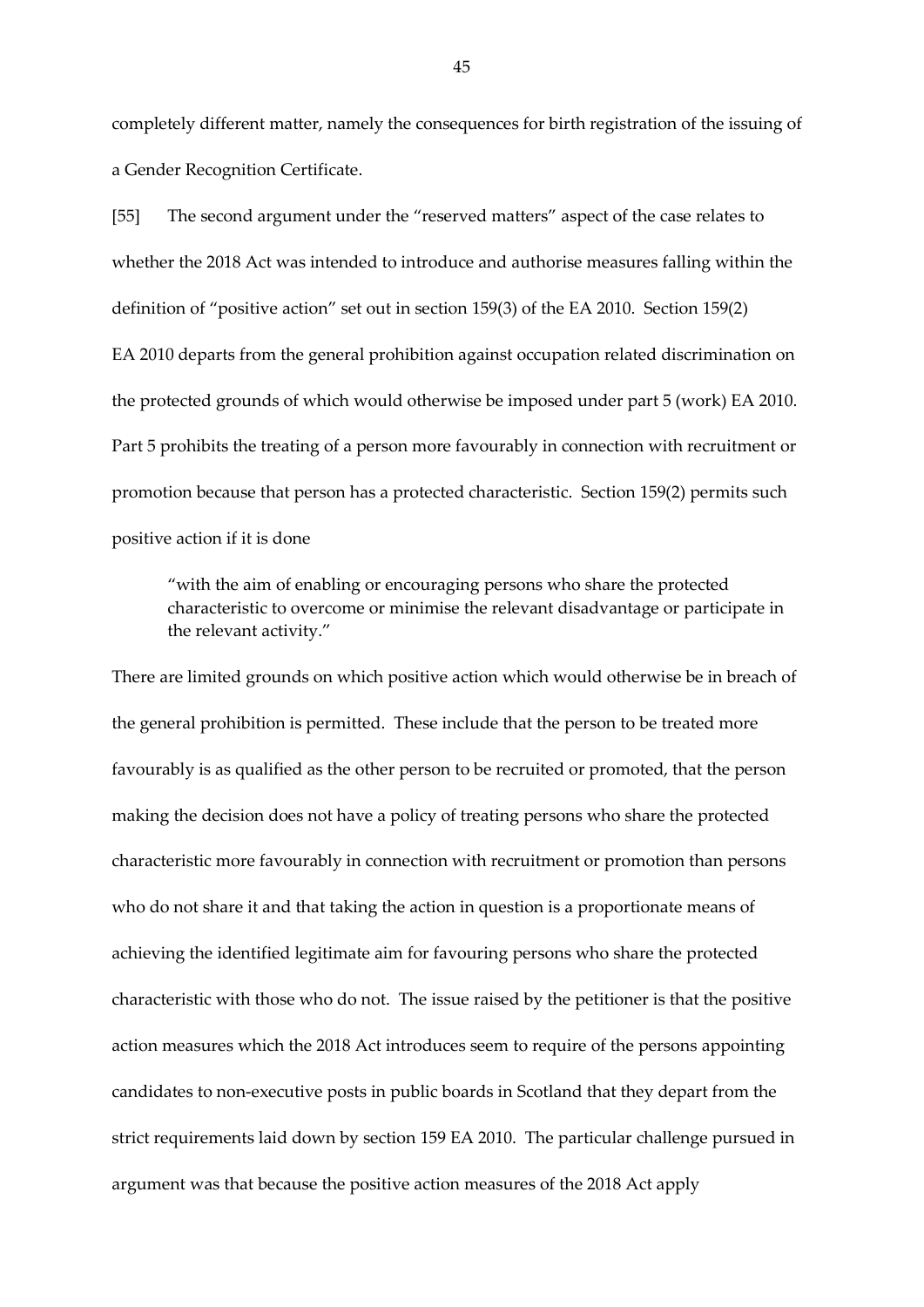indiscriminately to both biological women and those who fall within the gender reassignment protected characteristic, the legislation fails to identify what, if any, is the relevant disadvantage for persons who share those protected characteristics which might justify the taking of the measure. There is said also to be a failure to identify or classify a group of persons under reference to their shared protected characteristic. Notably, section 159(4)(b) EA 2010 permits positive actions measures only where the appointing body does not have a policy of treating persons who share the protected characteristic more favourably in connection with recruitment or promotion than persons who do not share it. Counsel for the petitioner contended that it would run wholly against the grain of the EA 2010 provisions which allow for very limited circumstances in which positive action may be implemented to permit those provisions simply to be disapplied. There had been no proportionality exercise and the legislation as a whole imposed requirements on appointing bodies to public boards to take action that the EA 2010 clearly prohibited unless the conditions in the legislation were fulfilled.

[56] It is indisputable that the principle of equality of treatment lies at the centre of the list of fundamental rights protected at common law and within current domestic legislation. As Lord Reed observed (at paragraph 151) in *AXA General Insurance* v *Lord Advocate* [2011] UKSC 46 under reference to established authorities the principle of legality includes the rule that fundamental rights cannot be overridden by general or ambiguous words. However, it does not seem to me that the 2018 Act interferes with the principle of equal treatment once it is understood that measures designed to accelerate or achieve equality can be taken consistently with that principle. The 2018 Act is clearly designed to accelerate broad equality of representation on Scottish public boards. I reject the contention that section 11 of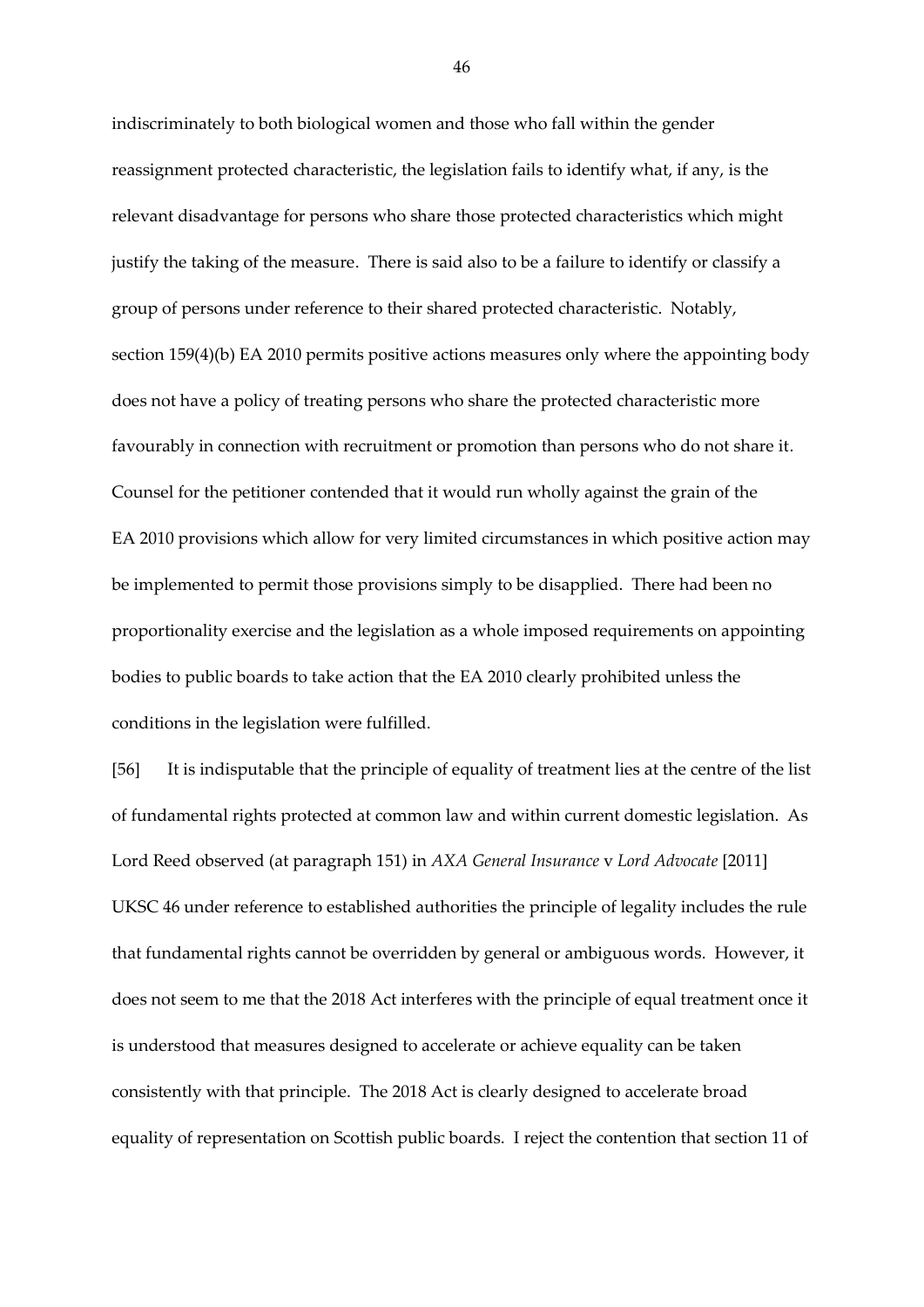the 2018 Act, in disapplying the positive action provisions of the 2010 Act, offends against the fundamental principle of equal treatment.

[57] On the statutory construction point, much depends on the relationship between the Scottish public boards exception and the exception in relation to other Scottish functions of any Scottish public authority. As can be seen from the exceptions to the equal opportunities reservation listed in paragraph (2) above, the Scottish public boards exception is listed quite separately from the non-public boards exception that follows it. While the non-public boards exception makes clear provision that the Equality Act 2010 may not be modified but that devolved legislation may supplement or add to it or impose a requirement that the act does not prohibit and so on, the public boards exception includes no such restriction. Mr O'Neill sought to argue that, in accordance with the maxim *expressio unius est exclusio alterius*, that the express prohibition against modification meant that the alternative, that modification or disapplication could be allowed by implication, would be an impermissible interpretation of the L2 reservation. In my view, scrutiny of the exception provisions serves to contradict rather than reinforce that argument. For non-public board functions there is an express prohibition on modification of the EA 2010, otherwise excepting equal opportunities so that it becomes a devolved matter would have permitted the Scottish Parliament to depart from any aspect of equal opportunities in fulfilment of any purpose related to Scottish or cross-border public authorities. As the EA 2010 is part of the greater general subject matter of equal opportunities, it can be departed from only to the extent that the legislative act is devolved, ie relates to the carefully defined excepted matter, here the inclusion of persons with protected characteristics on Scottish public boards. It cannot be modified or disapplied for provisions relating to any other public authority functions, albeit that enactments on public authority non-public boards functions may supplement, go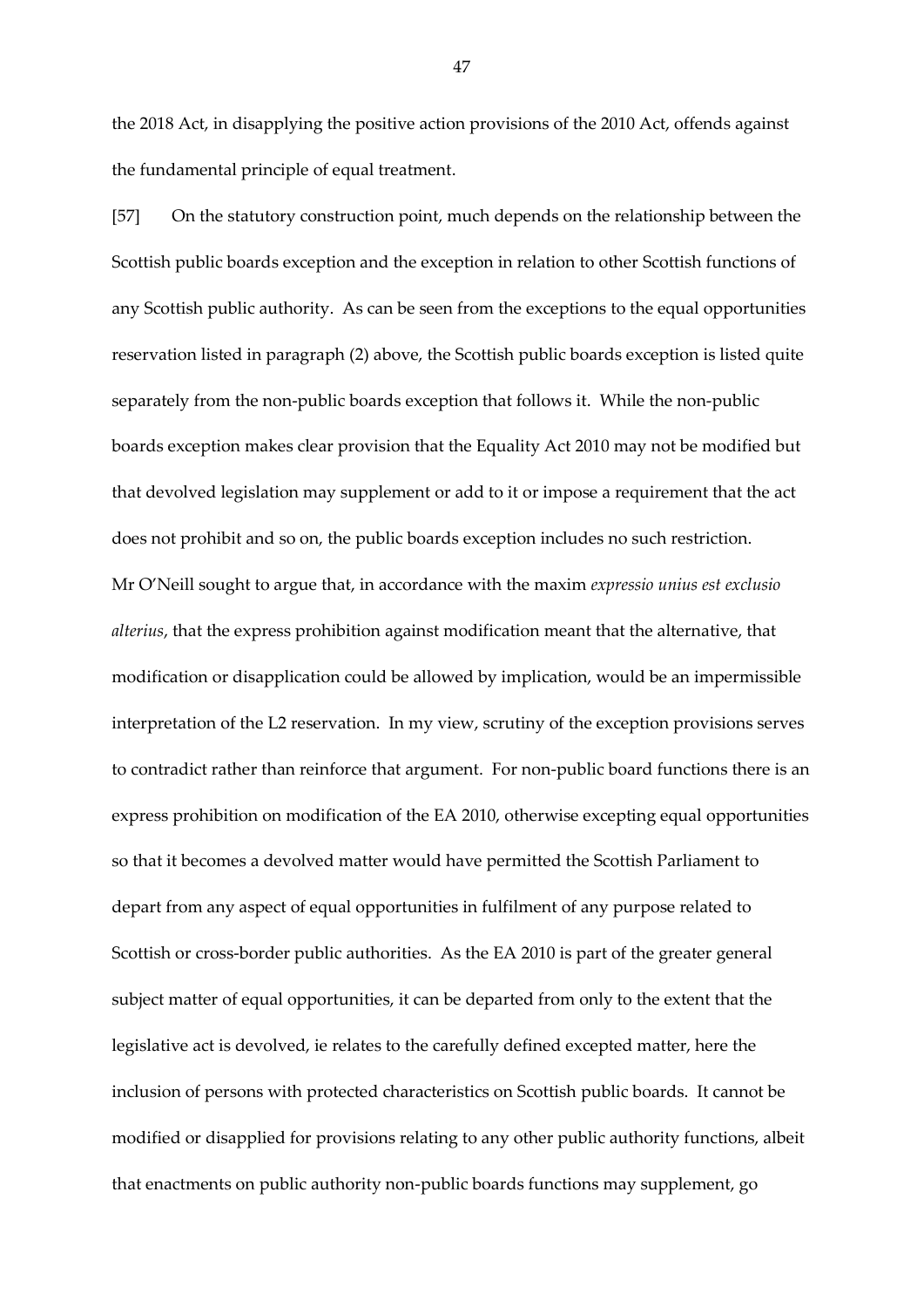legitimately beyond or reproduce its provisions. There was no need for the Scottish public boards exception to refer to the EA 2010 (other than indirectly for the definition of protected characteristics) because that legislation is part of the general subject of equal opportunities and equal opportunities are not reserved to the extent of that closely defined and limited exception. Accordingly, a deviation from or modification of the EA 2010 insofar as necessary to fulfil the purpose of including persons with protected characteristics on Scottish public boards is an acceptable, ancillary consequence of legislating within the exception. [58] Properly understood, section 11 of the 2018 Act disapplies the positive action provisions of the Equality Act 2010 only to signal that this legislative scheme is designed to impose bespoke measures for a single area of equal opportunities that has been devolved to the Scottish Parliament. Only in relation to that limited exception can there be any interference with the provisions of the Equality Act 2010. So the 2018 Act replaces the positive action measures of the Equality Act 2010 but only for that one specified matter in relation to Scottish public boards. For these reasons I accept the submissions of senior counsel for the respondent that the Scottish public boards exception is not subject to all Equality Act restrictions in the way contended for on behalf of the petitioner.

[59] Drawing together, then, the provisions of the 2018 Act and their purpose (and intended effect) read with the express terms of the exception to the reservation, I have concluded that there is no conflict between the two. The 2018 Act does not seek to interfere with the protections created by the EA 2010 in relation to certain single sex services such as communal accommodation or facilities such as single sex changing rooms. It does not and could not alter the protected characteristics defined in the EA 2010 as the exception itself refers to protected characteristics as the benchmark for inclusion on Scottish public boards about which the Scottish Parliament can legislate. It is otherwise clear from the express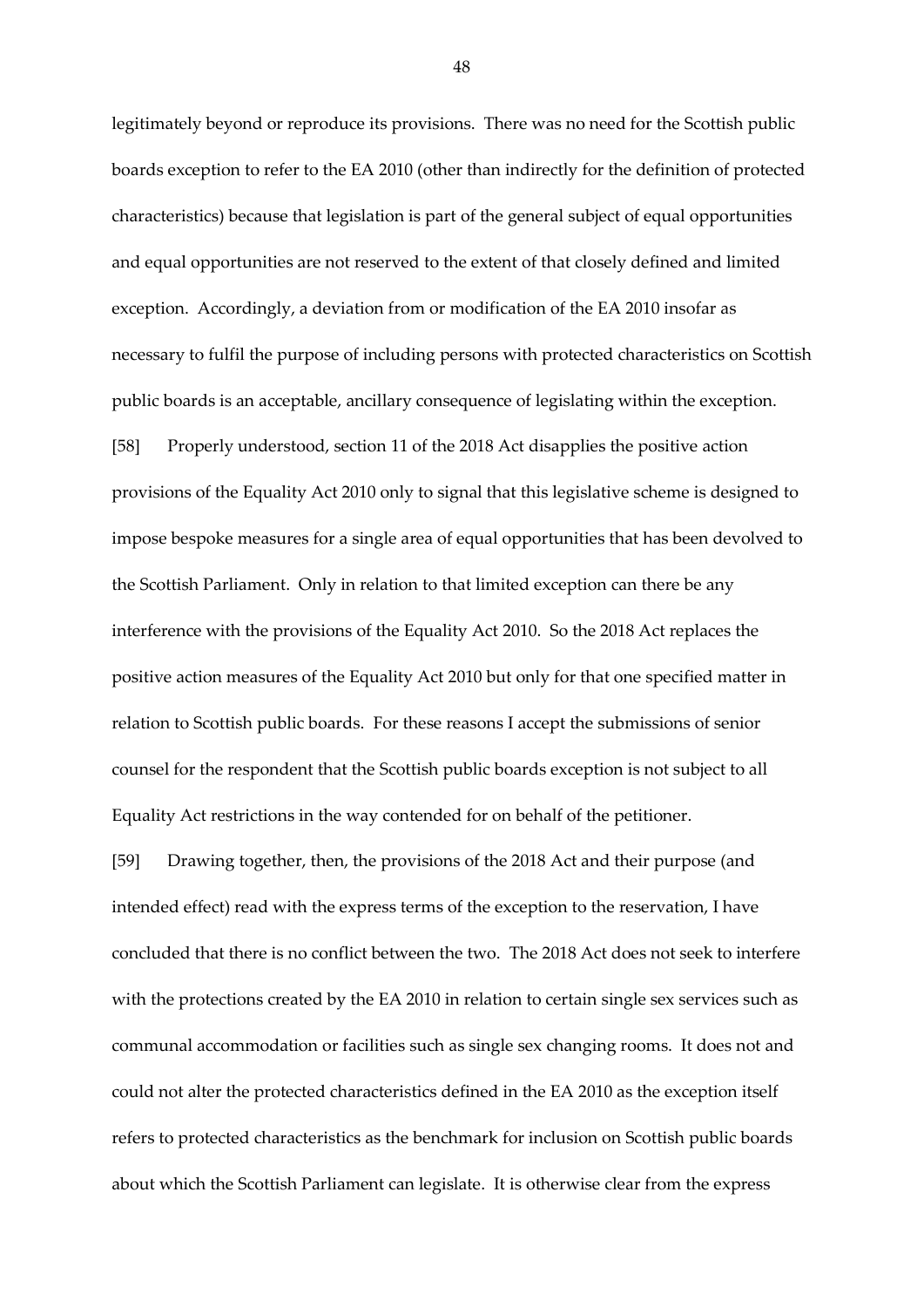terms of the exception that equal opportunities are now within devolved competence but only for equal opportunities measures relating to the inclusion of those with protected characteristics on Scottish public boards. I indicated earlier that there was argument about reference to external material as an aid to construction in the event of ambiguity. Various authorities were advanced for and against the argument that material such as Ministerial statements could be used to assist the interpretation of the relevant provisions. Ultimately I have been able to determine the statutory construction point without reference to those materials and the purpose of the provisions under challenge was not in dispute. Accordingly I have not required to explore that material in order to reach my decision.

#### *EU law and ECHR*

[60] I turn now to examine the EU law and ECHR issues. The 2018 Act would be outside the legislative competence of the Scottish Parliament insofar as incompatible with EU law, defined in section 126(9) of the Scotland Act 1998 by reference to the EU Treaties and all remedies and procedures provided for by or under those Treaties. The oral argument in relation to EU law focused on the cases of *P* v *S and Cornwall County Council* [1996] 2 CMLR 247 and *Brieche* v *Ministre de L'Interieur* [2004] ECR 1-8807and the Equal Treatment Directive (76/207/EEC). In essence, counsel for the petitioner contended first that that EU law provided for very limited circumstances in which positive action measures could be taken and this would only be lawful with an evidence base on the relevant disadvantage and that any such measure required to be proportionate. In my view, the case law does not support the petitioner's argument. When the case of *Chief Constable of the West Yorkshire Police* v *A and another (No 2)* [2004] UKHL 21 was decided, domestic law had not yet formally recognised gender reassignment. Notwithstanding that position, Lady Hale, at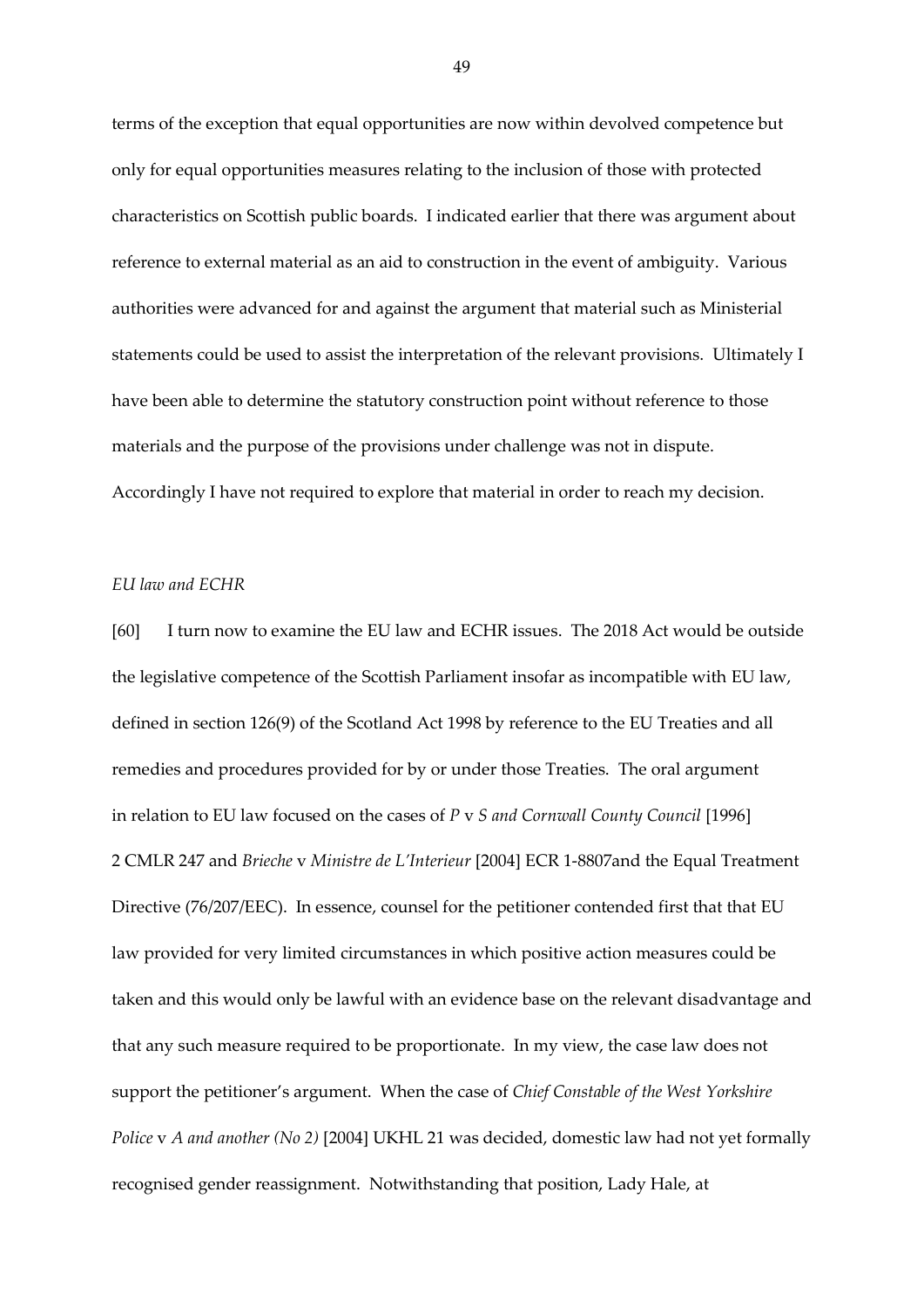paragraph 55, under reference to the Equal Treatment Directive, cited the following passage from the case *of P* v *S and Cornwall County Council*:

"The scope of Directive 76/207 cannot be confined simply to discrimination based on the fact that a person is of one or the other sex. In view of its purpose and the nature of the rights which it seeks to safeguard, the scope of the Directive is also such as to apply to discrimination arising, as in this case, from the gender reassignment of the person concerned."

Then at paragraph 56, Lady Hale concluded that the correct interpretation of *P* v *S* was that:

"… for the purposes of discrimination between men and women in the fields covered by the Directive, a transperson is to be regarded as having the sexual identity of the gender to which he or she has been reassigned."

[61] The short point deriving from this is that, far from EU law restricting the ambit of equality between the sexes to the biological sexes, there is sufficient authority to support a conclusion that in discrimination matters it acknowledges that transgender people are to be included as being of the sex to which they have reassigned (or to which they intend to reassign) where issues of equal treatment arise. EU law on equal treatment includes as sex discrimination, unfair treatment of those who fall within the gender reassignment category. This is reinforced by the preamble to the successor Equal Treatment Directive 2006/54/EC, which refers to *P* v *S and Cornwall County Council.* In any event, Article 3 of the current Directive provides that Member States may maintain or adopt measures within the meaning of Article 141(4) of the treaty with a view to ensuring full equality and practice between men and women in working life. Women in this context would clearly include transgender women. So far as the proportionality argument is concerned, it should be remembered that the purpose of the legislation is not to make provision in respect of transgender discrimination, it is to take positive actions measures to increase the participation of women on public boards. As EU law confirms that discrimination against transwoman is sex discrimination about which Member States can legislate, the 2018 Act does not seem to me to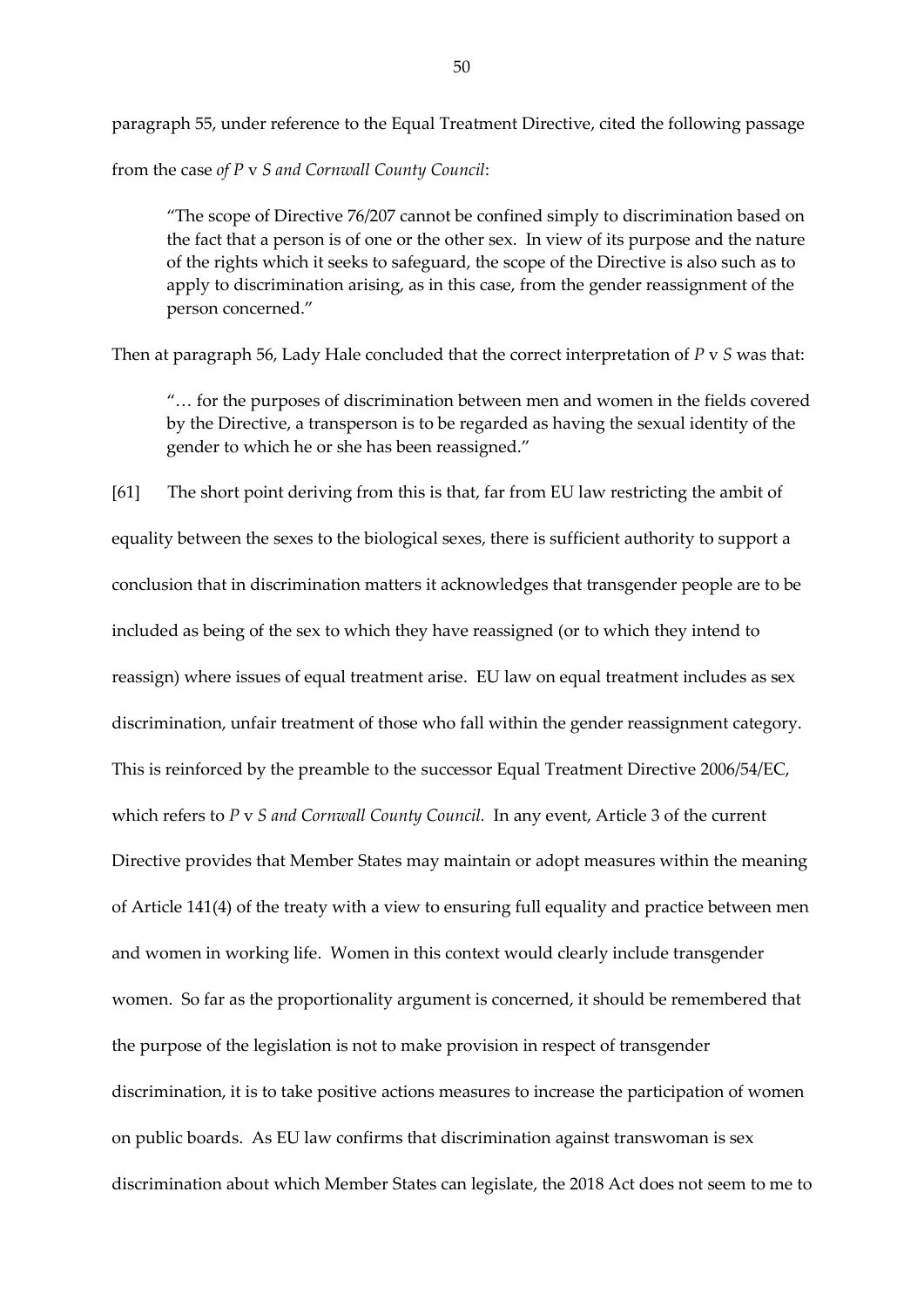offend the principle of equal treatment and the limited permitted derogation from that principle. Alternatively, if the purpose of the legislation is understood as increasing the participation of those with protected characteristics, transgender women fall within the protected characteristic of gender reassignment.

[62] So far as the ECHR challenge is concerned, the considerations are different. It was uncontroversial that some employment related disputes can fall within the scope of "private life" within the meaning of Article 8 - *Denisov* v *Ukraine* [2018] ECtHR 76639/11, at paragraph 115. As Ms Crawford pointed out, however, the approach to any allegation of incompatibility of a provision with Article 8 rights would depend on whether it arose because of the underlying reasons for it or due to its consequences for private life. In the present case the petitioner has not sought to categorise the challenge that way. The argument is that certain provisions of the Act are incompatible with Article 8 ECHR. I reject the premise of the petitioner's oral argument that Article 8 would be engaged in most cases falling within the scope of the 2018 Act. The case of *Denisov* v *Ukraine* serves to emphasise the highly fact sensitive nature of such cases. It is not feasible to address in the abstract whether and in what way Article 8 might be engaged in specific claims under the Act. There is nothing in the provisions themselves that causes me to doubt that they could be operated compatibly with the private life aspects of Article 8 ECHR and no particular provision was identified in that context.

[63] In relation to Article 14, the decision in *Napotnik* v *Ukraine* [2020] ECtHR 33139/13 (Fourth Section, 20 October 2020) is of interest. The court there summarised some of the case law on Article 14 and the approach to measures imposing a difference in treatment and reiterated (at paragraph 75) that: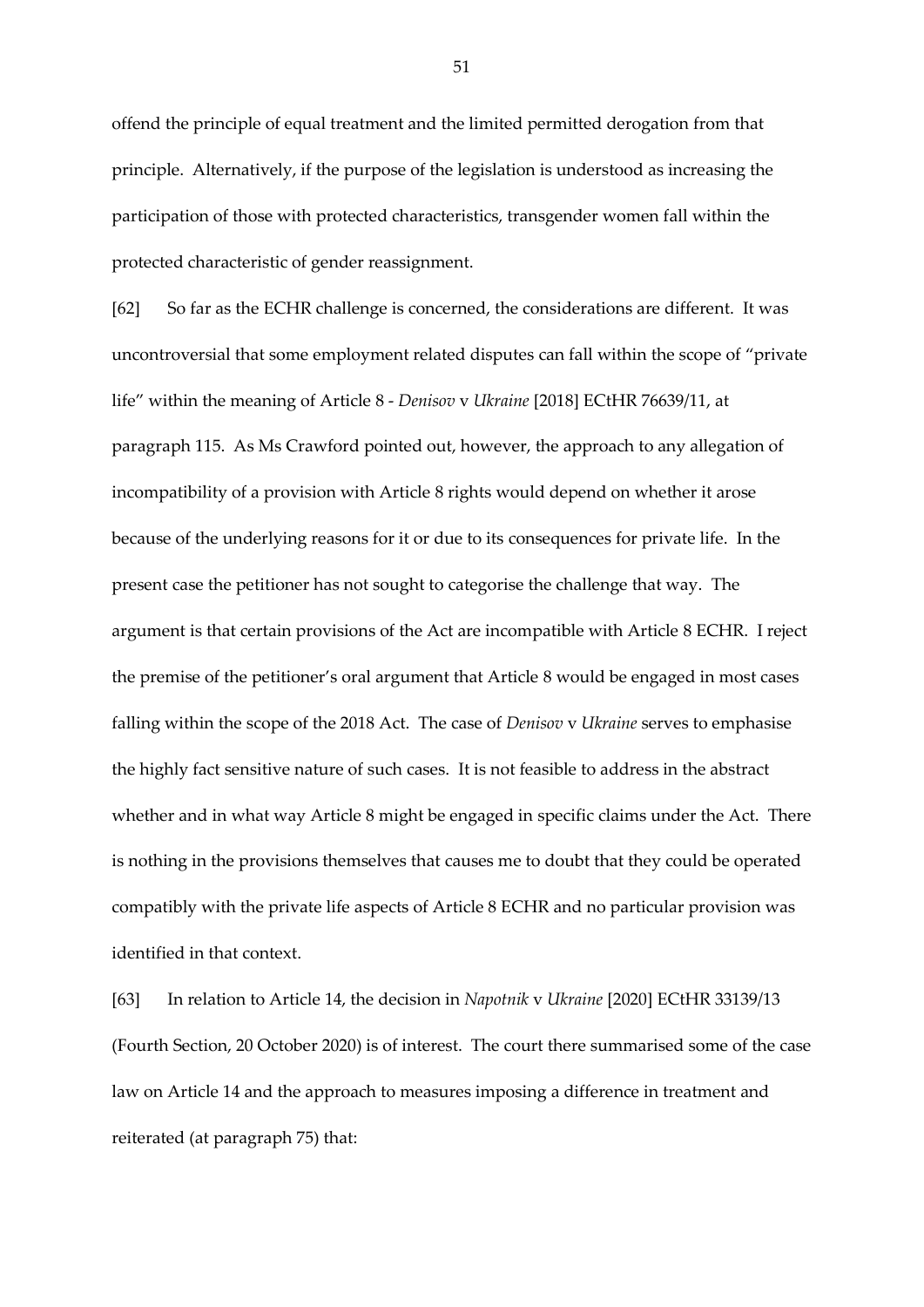" ….advancement of the equality of the sexes is a major goal in the member States of the Council of Europe. This means that very weighty reasons would have to be advanced before a difference in treatment on the grounds of sex could be regarded as being compatible with the Convention……the principle of proportionality does not merely require that the measure chosen should in general be suited to the fulfilment of the aim pursued, but it must also be shown that it was necessary in the circumstances."

On the face of it the provisions of the 2018 Act represent a measure designed to achieve broad equality of gender representation, expressed as an objective. It was not suggested by Mr O'Neill that a measure with that aim would be disproportionate so long as women were defined by their biological sex. However, once it is understood that discrimination measures relating to sex can include those who are undergoing gender reassignment, the 2018 Act appears to fall within the type of action permitted by Article 14. A choice had to be made as to the inclusion of transgender people as women or men in this context. Biological women and transgender women can be regarded as in analogous or relevantly similar situations to biological women for the purpose of analysing the measure. Transgender women will for practical purposes be indistinguishable from non-transgender women in the implementation of the measure. On that basis no issue of the proportionality of the measure arises from treating transgender women as women for this purpose.

## *CEDAW*

[64] The argument in relation to CEDAW was limited. Mr O'Neill accepted that as an international instrument not incorporated into Scots law, the Convention was not directly enforceable - *Whaley* v *Lord Advocate* [2007] UKHL 53*; R (SG and others)* v *Secretary of State for Work and Pensions (Child Poverty Action Group and another intervening)* [2015] 1 WLR 1449 at 1474. The Scottish Government has accepted a recommendation that CEDAW be so incorporated. The petitioner's contention was that there was a legitimate interest in parties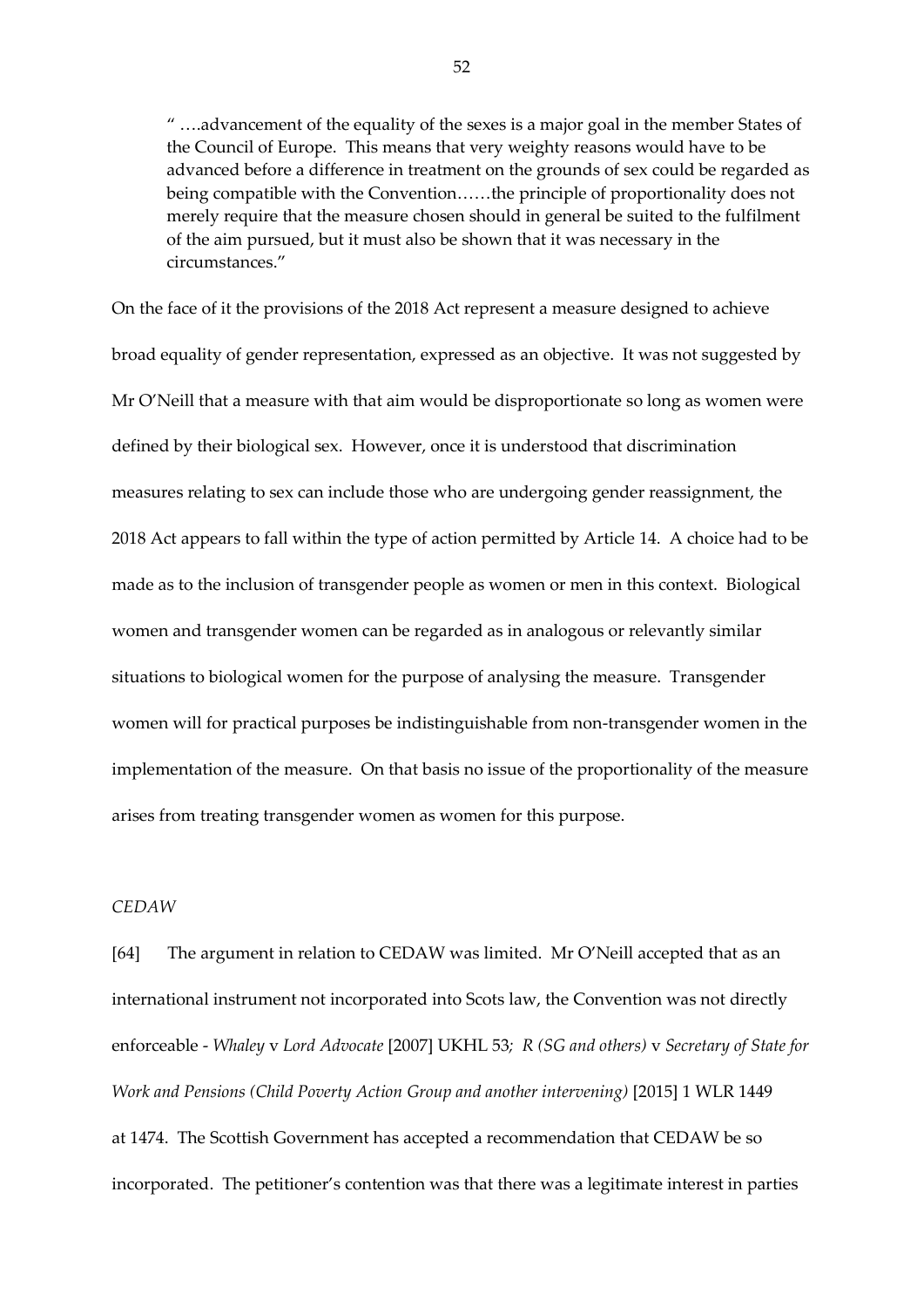establishing whether certain provisions of domestic law were compatible with the proper implementation of such a Convention before it was incorporated into domestic law. I reject that argument and the suggestion that it is supported by the approach taken in *Wightman and Others* v *Secretary of State for Exiting the European Union* [2018] CSIH 62. The context of the *Wightman* case was that the declarator sought had the domestic backdrop of the UK's exit from the EU. There would be no consequences in this case of a bare declarator in relation to CEDAW. It was suggested that even if not justiciable, CEDAW could be used as an interpretative aid. I have concluded that, if that approach is adopted, CEDAW and the associated recommendations of the UN Committee on the Elimination of Discrimination against Women ("the Committee") do not support the petitioner's argument. Article 4 of CEDAW approves the adoption of temporary special measures aimed at accelerating de facto equality between men and women. General Recommendation No 28 of the Committee confirms (at paragraph 5) that the Convention covers both sex-based and gender-based discrimination against women, with gender referring to socially constructed identities, attributes and roles. The intersectionality of discrimination based on sex and gender and other factors is emphasised at paragraph 18. General Recommendation No 35, which addresses gender based violence, is not directed only at protecting women whose biological sex is female. Notably, that recommendation (published in 2019) acknowledges the 2018 Act within a list of positive efforts made towards CEDAW's aims. There appears to me to be no inconsistency between the types of discrimination addressed by CEDAW and the provisions of the 2018 Act.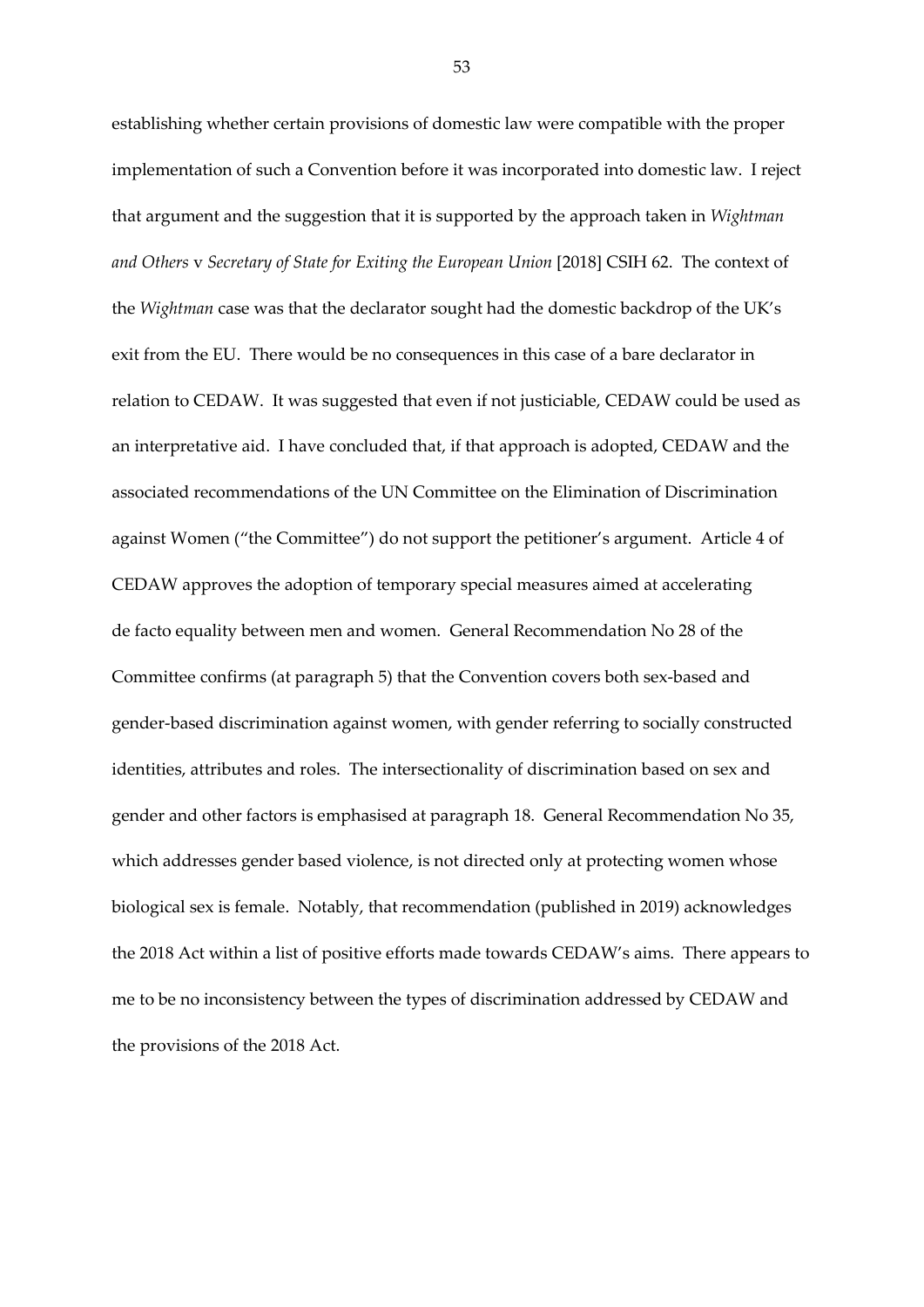#### *Public Sector Equality Duty and 2012 Regulations*

[65] The final challenge relates to the PSED and associated Regulations. In *Annand* v *Kensington and Chelsea RLBC* [2019] EWHC 2964 Lang J summarised the case law on the Public Sector Equality Duty at paragraphs 87-92. As indicated, both counsel accepted that synopsis as a clear statement of the relevant duty. In essence, the duty is not to achieve a particular result, but to "have due regard" to the need to achieve the goals listed in section 149. The challenge under this topic relates to the alleged failure on the part of Scottish Ministers to assess the impact of applying a new policy or practice against the section 149 goals. Insofar as there was also an issue about the justiciability of the 2012 Regulations, I acknowledge that in *Hunter* v *Student Awards Agency for Scotland* [2016] CSOH 71 Lady Scott appears to accept the premise that the 2012 Regulations are enforceable only by a compliance notice issued by the Equality and Human Rights Commission ("the Commission") under reference to section 32(11) of the 2006 Act. However, such a notice had already been issued in that case and there does not appear to have been any substantive argument about whether any breach of the Regulations could be justiciable in an application to the court's supervisory jurisdiction. I am not convinced that section 32(11) of the 2006 Act ousts the jurisdiction of the court to consider the alleged failure to comply with the Regulations. Section 32 applies where the Commission considers that a body has failed to comply with certain EA 2010 duties, but the provision does not seem to me to extend to excluding justiciability where there has been no involvement of the Commission. Accordingly, I will address the merits of the argument.

[66] The contention is that, insofar as Scottish Ministers now had a policy of treating all those who self-identify as women as "section 11 EA 2010 women" they had failed to consider relevant evidence on the distinction between the two groups. Regulation 5 of the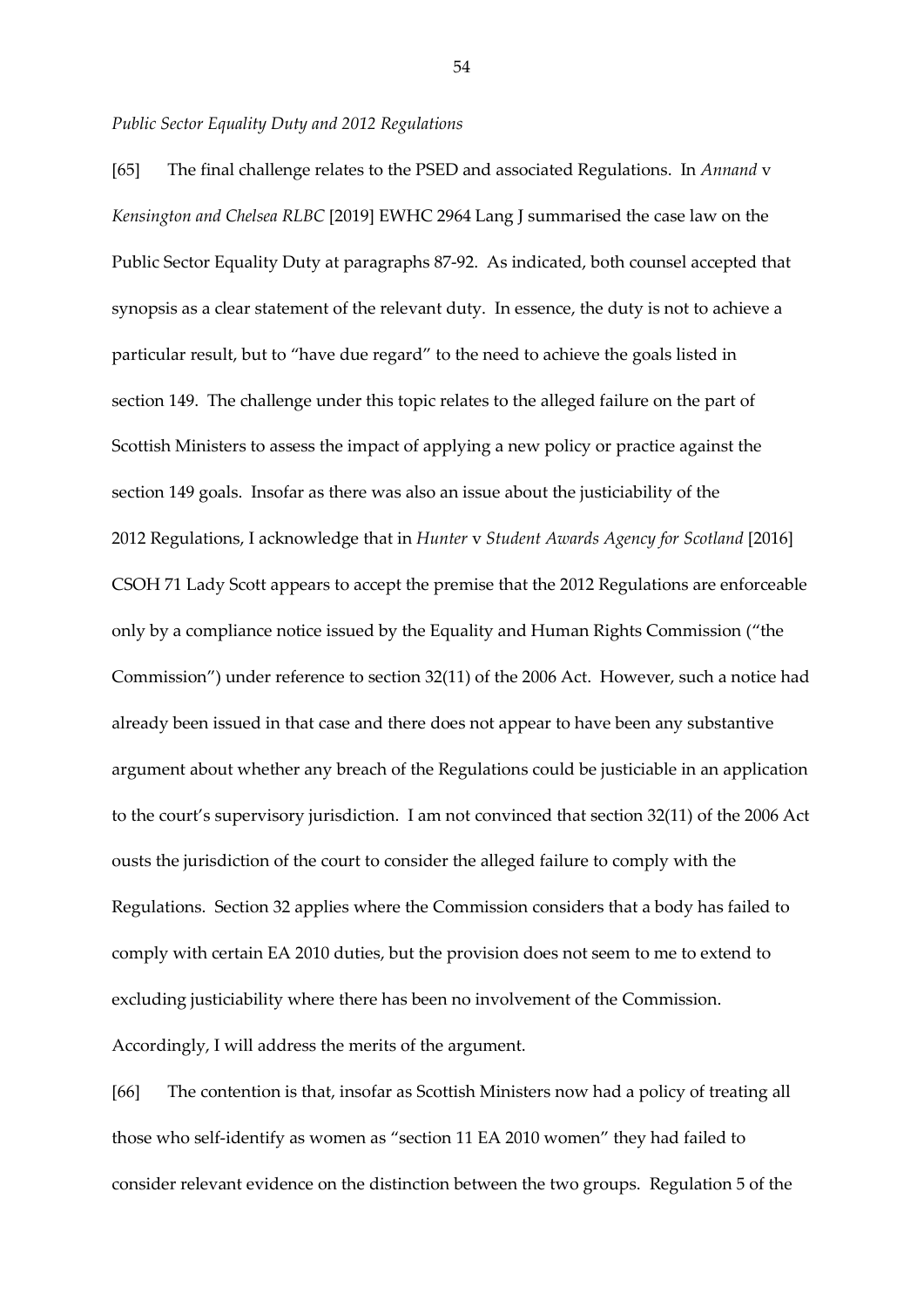2012 Regulations confirms the statutory requirement to make an EQIA on such matters. In oral argument, the issue of whether the 2018 Act did or did not represent a new policy or practice on the part of Scottish Government insofar as it included transgender women as women was discussed. Initially Ms Crawford stated, on instructions, that the government's policy was that "transwomen are woman" as a generality. She was constrained to accept however, that there had been no announcement far less assessment of such a policy and she later explained that she had not intended to use the word "policy" as a term of art, but rather as a statement of the government's view. It was accepted that the question of whether transwomen could be included as women in other contexts was for a future discussion. Accepting that revised position for these proceedings, the purpose of the relevant EQIA was to assess the proposals in the Bill against the three requirements of the PSED. This is confirmed in the Affidavit (No 21 of process) of the Scottish Government's Equality Policy Manager. The results of the EQIA (No 7/16 of process) highlighted concerns about the narrow focus of the Bill on the single protected characteristic of sex and was one of the factors that led to amendment to include women with the protected characteristic of gender reassignment. On the basis of the available material, I conclude that the duty to have regard to the listed requirements of section 149 was met. There is no identified breach of regulation 5 of the 2012 Regulations as the 2018 Act did not promote or implement a new policy, but was part of an existing policy of advancing equal opportunities. The proposed legislation was restricted to one narrow area of that established policy, namely the aim of increased representation of those with protected characteristics on Scottish public boards. When the consultation responses disclosed the lack of inclusivity in the range of women who could benefit the measure, an amendment was framed. That did not necessitate the carrying out of a further EQIA. For these reasons the petitioner's final challenge also fails.